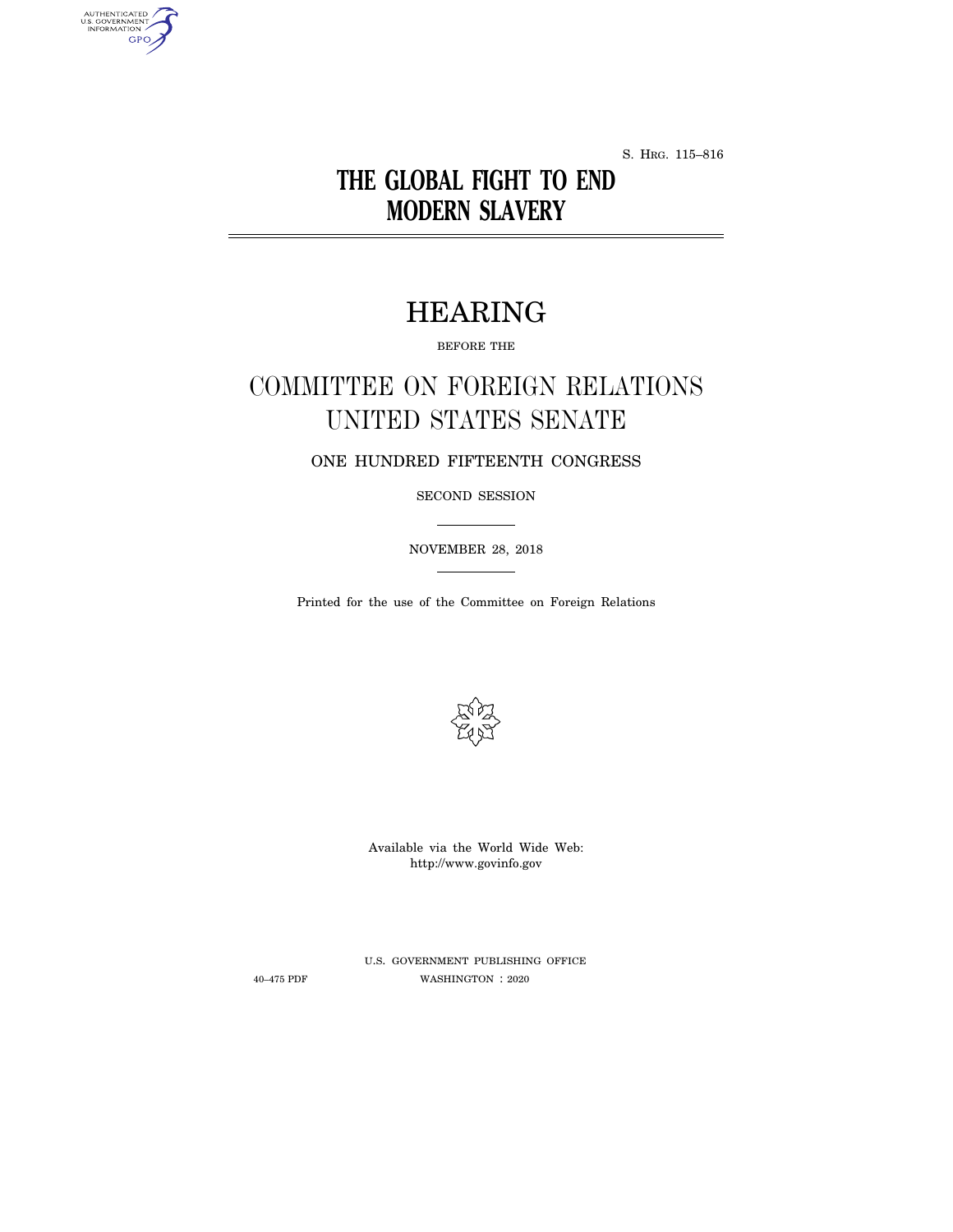## COMMITTEE ON FOREIGN RELATIONS

BOB CORKER, Tennessee, *Chairman*

JAMES E. RISCH, Idaho MARCO RUBIO, Florida RON JOHNSON, Wisconsin JEFF FLAKE, Arizona CORY GARDNER, Colorado TODD YOUNG, Indiana JOHN BARRASSO, Wyoming JOHNNY ISAKSON, Georgia ROB PORTMAN, Ohio RAND PAUL, Kentucky

ROBERT MENENDEZ, New Jersey BENJAMIN L. CARDIN, Maryland JEANNE SHAHEEN, New Hampshire CHRISTOPHER A. COONS, Delaware TOM UDALL, New Mexico CHRISTOPHER MURPHY, Connecticut TIM KAINE, Virginia EDWARD J. MARKEY, Massachusetts JEFF MERKLEY, Oregon CORY A. BOOKER, New Jersey

TODD WOMACK, *Staff Director* JESSICA LEWIS, *Democratic Staff Director* JOHN DUTTON, *Chief Clerk*

(II)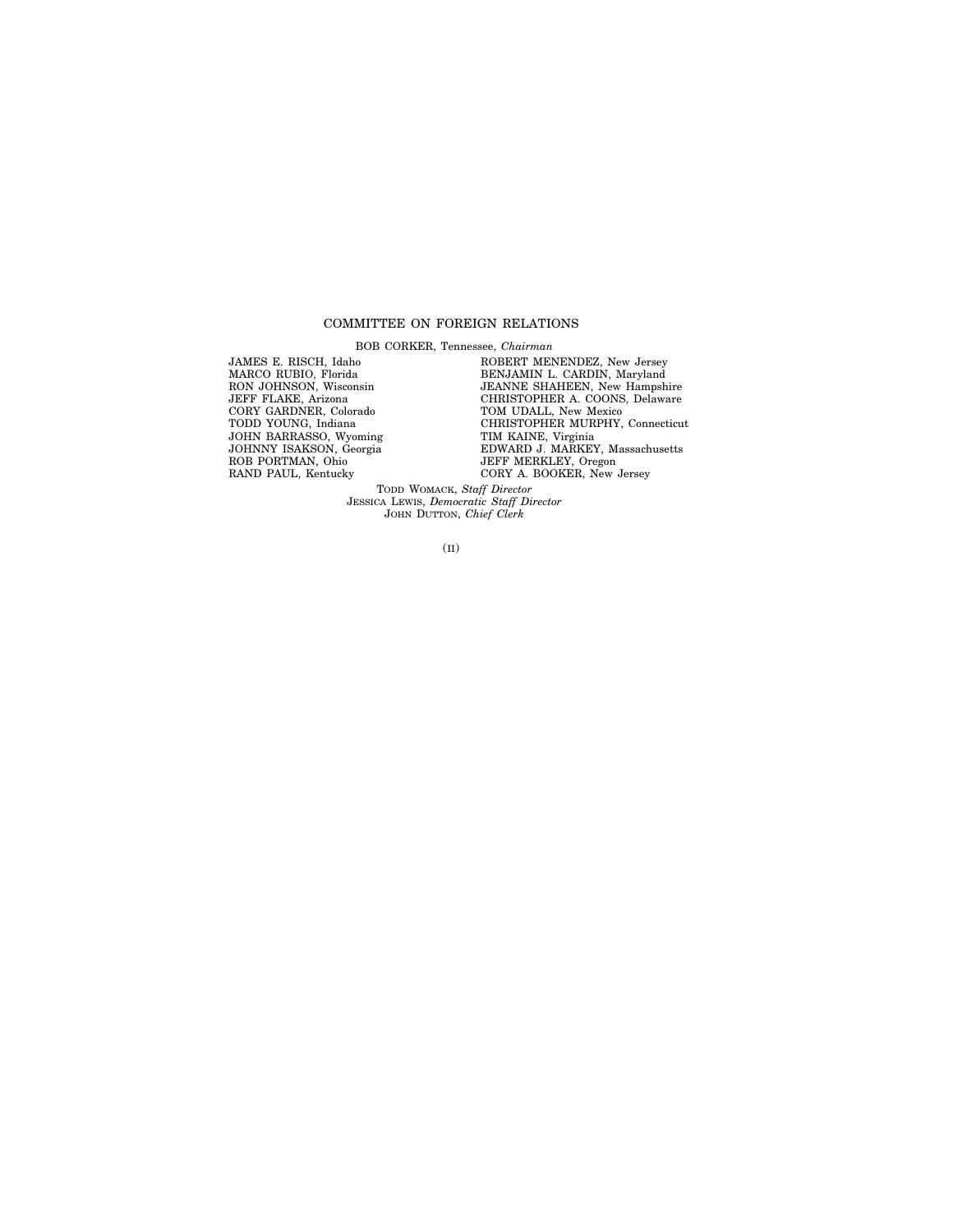## C O N T E N T S

 $\mathcal{L}^{\text{max}}$  , where  $\mathcal{L}^{\text{max}}$ 

|                                                                                                                                                  | Page<br>2<br>3 |
|--------------------------------------------------------------------------------------------------------------------------------------------------|----------------|
| Richmond, Hon. John Cotton, Ambassador-at-Large, Office to Monitor and<br>Combat Trafficking, U.S. Department of State, Washington, DC           | 4<br>6         |
| Grant, Natalie, Co-Founder, Hope for Justice, Nashville, Tennessee<br>Bader-Blau, Shawna, Executive Director, Solidarity Center, Washington, DC. | 19<br>21<br>23 |

## ADDITIONAL MATERIAL SUBMITTED FOR THE RECORD

Responses of Ambassador John Cotton Richmond to Questions Submitted by Senator Robert Menendez .............................................................................. 37

(III)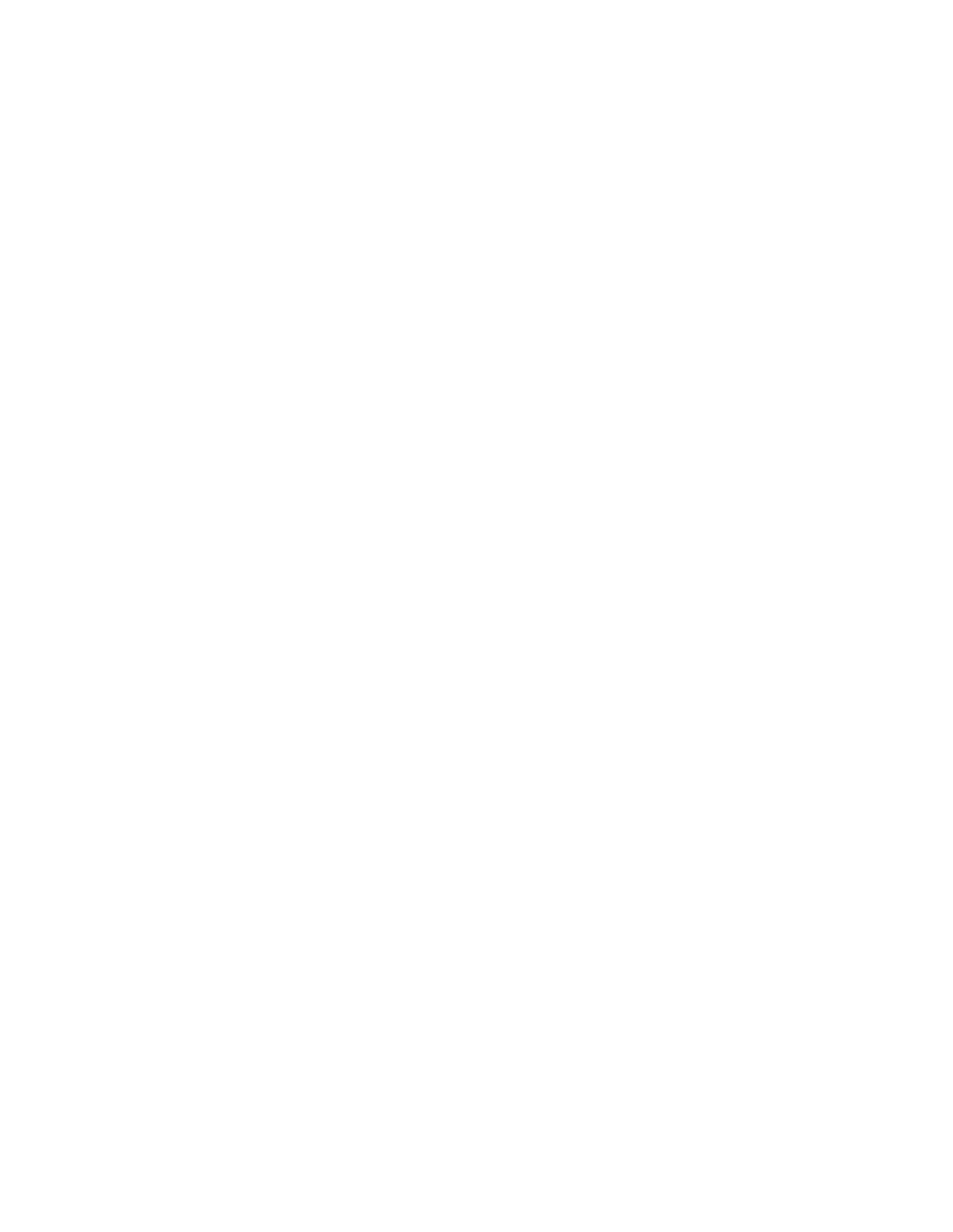## **THE GLOBAL FIGHT TO END MODERN SLAVERY**

## **WEDNESDAY, NOVEMBER 28, 2018**

U.S. SENATE,<br>COMMITTEE ON FOREIGN RELATIONS,<br>*Washington, DC.* 

The committee met, pursuant to notice, at 9:33 a.m., in room SD–419, Dirksen Senate Office Building, Hon. Bob Corker, chairman of the committee, presiding.

Present: Senators Corker [presiding], Menendez, Risch, Cardin, Shaheen, Coons, Flake, Gardner, Young, Udall, Kaine, and Markey.

## **OPENING STATEMENT OF HON. BOB CORKER, U.S. SENATOR FROM TENNESSEE**

The CHAIRMAN. The Foreign Relations Committee will come to order. Today we will once again shine a light on the global fight to end modern slavery. This could be my last legislative hearing as chairman, and of all the work that we have done together on this committee, the fight against modern slavery stands out.

I am proud that Senator Menendez and I worked to pass legislation with the entire committee, establishing the global fund to end modern slavery that has finally launched a truly global effort to end it, with major contributions from the United States, the United Kingdom, and now private donors and others. I will say that amount has now reached over \$110 million in a global public-private partnership, something that I think this committee and our country should be very proud of.

All of the senators on this committee have helped to lead this work, and we are hopeful that what we have done will make a big difference in the lives of so many people who suffer in bondage throughout the world.

As I turn the gavel over to my successor here in the next few weeks, I only ask that you all continue to carry on this fight with us and those who are appearing before us today on this committee. And I know John is very committed to this effort, and has been involved personally for many, many years in this same effort.

Our time this morning will be short. We have another commitment at 11:00. I know that Senator Menendez and I both want to be there before it begins for many reasons. And so we probably will cut this hearing a little bit short to make sure that occurs.

We have two distinguished panels. We welcome first Ambassador John Richmond, who was just sworn in by Secretary Pompeo as the new ambassador-at-large to monitor and combat trafficking in per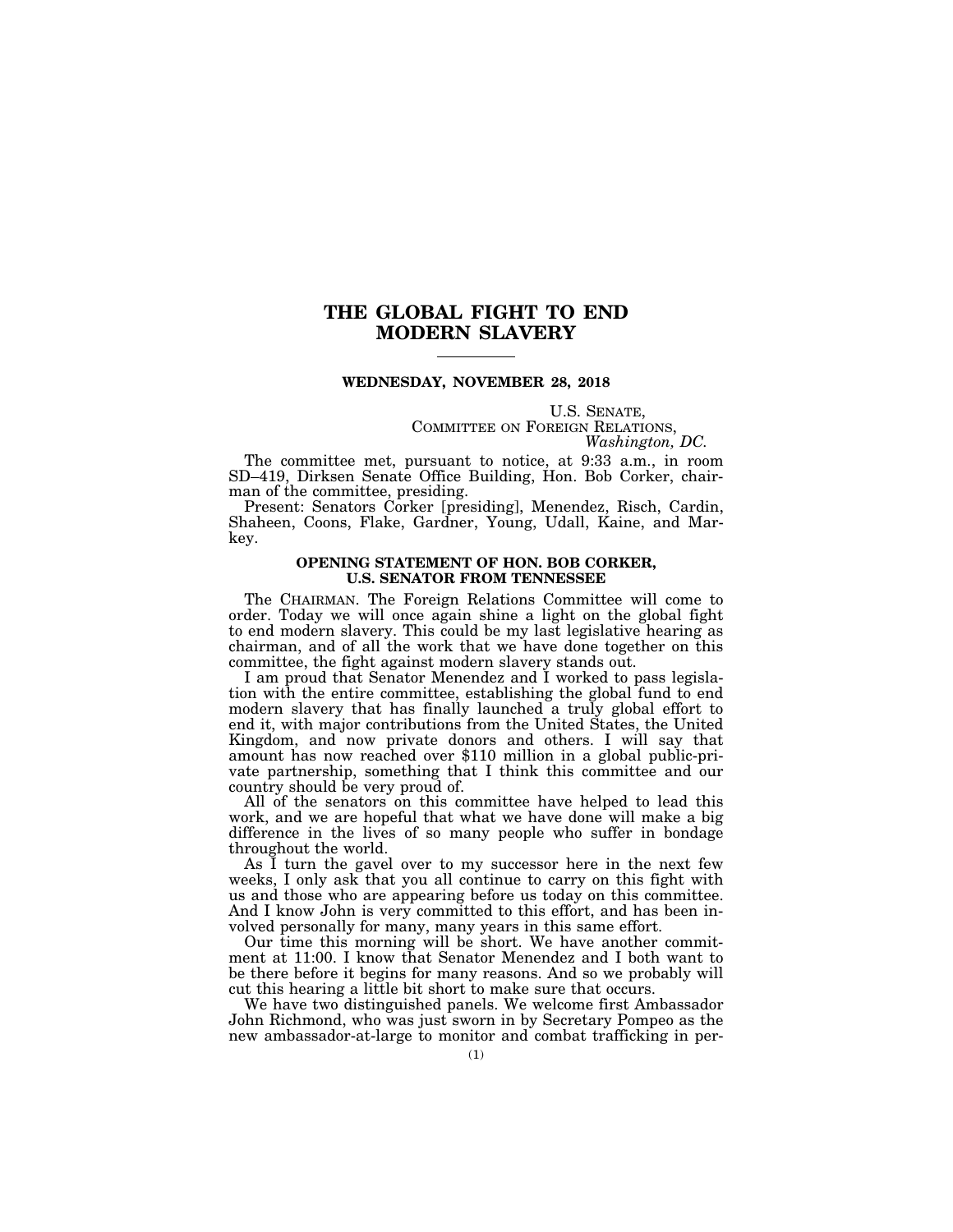sons. Again, we thank you for your commitment to this effort for a lifetime, and what you are bringing to this office.

We are thankful for the important role you will play in continuing U.S. leadership to eliminate slavery wherever it is occurring around the world.

Our second panel, we are pleased to welcome Natalie Grant and Shawna Bader-Blau. As one of our state's most talented singer/ songwriters, Natalie needs no introduction, except to say that as part of her personal calling she has been a tireless leader in the battle against modern slavery.

Shawna equally has been a powerful voice for workers' rights, and in the movement to end all forms of modern slavery, especially forced labor. Welcome back, Shawna.

With that, I ask Senator Menendez, my friend, if he wishes to offer any opening comment.

## **STATEMENT OF HON. ROBERT MENENDEZ, U.S. SENATOR FROM NEW JERSEY**

Senator MENENDEZ. I do, Mr. Chairman. Thank you very much, Mr. Chairman.

Mr. Chairman, since I believe this will be your last hearing, let me thank you for your dedication to this issue. I believe it is a legacy item for you, and fitting and appropriate. I think all of us on the committee recognize that without your clarity of vision about confronting the—that is modern slavery, it would never have received the amount of attention it truly deserves, both in this body, and I believe as a policy initiative of the State Department.

You have been a great partner on this issue. Your leadership will be sorely missed, but we will try to keep the flame burning, as  $\mathbf{L}$ 

The CHAIRMAN. I have no doubt you will keep a flame burning. [Laughter.]

Senator MENENDEZ. Hopefully, it will not torch anything along the way.

[Laughter.]

Senator MENENDEZ. Okay. This is one of the reasons I am going to miss you.

Human trafficking in the form of sexual exploitation, forced labor, and forced marriage, is a moral stain on our collective conscious, and one of the greatest challenges of our time. The International Labor Organization estimates that as of 2016 over 40 million people were victims of human trafficking around the world, 10 million of whom were children. Despite efforts by the United States, and steadfast and dedicated individuals and organizations exploitation of the less powerful continues.

Forty percent of these victims were subjected to forced labor in the private sector, coerced or threatened into making electronics, clothing, and food that are traded across borders, and end up on store shelves across our country.

An additional 4 million trafficking victims were forced to work by their governments, governments that should be protecting and empowering the most vulnerable members of society, instead of exploiting their sweat and toil.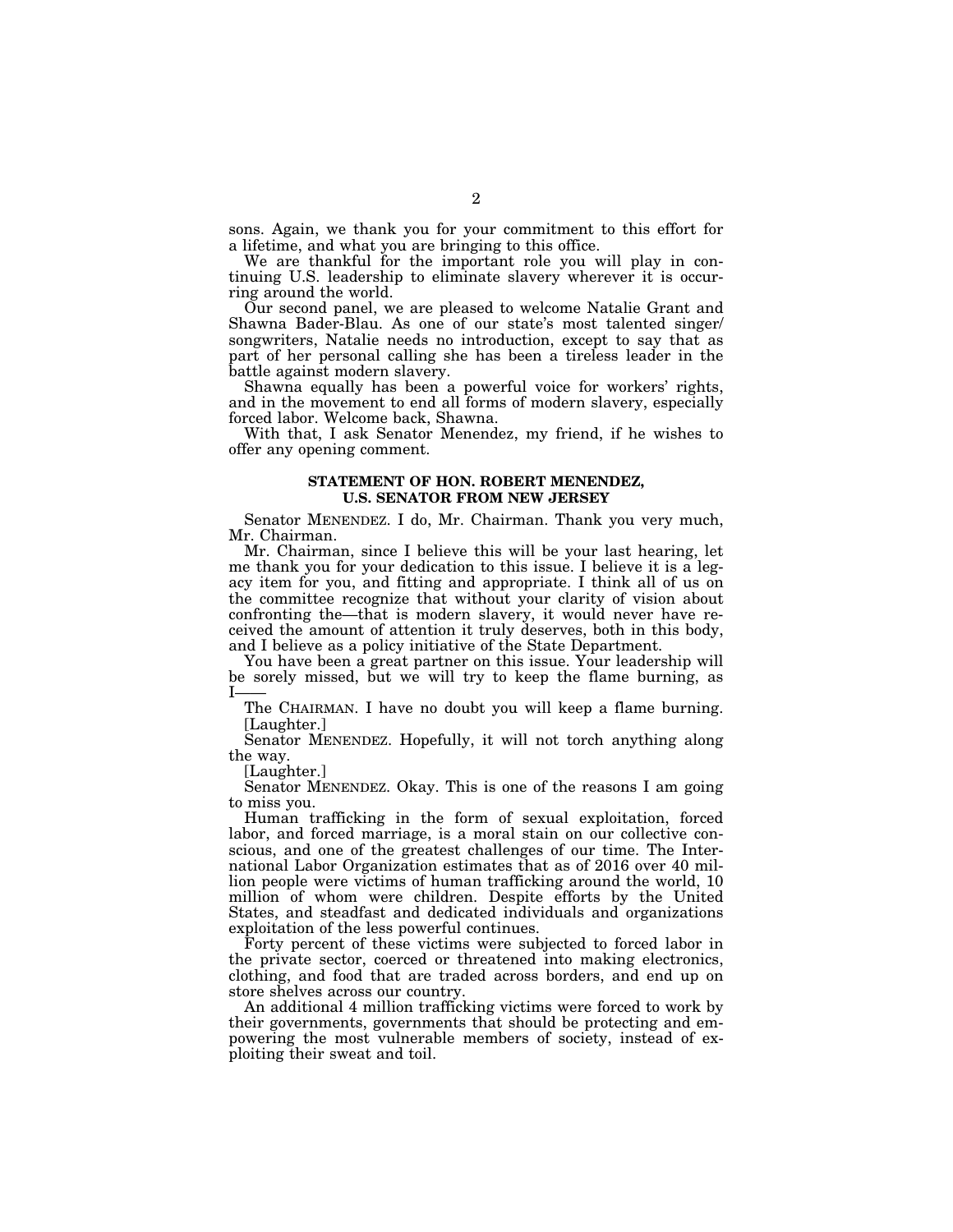It is estimated that forced labor alone generates over \$150 billion in profits annually, making it the second largest income source for international criminals, next to the drug trade. Sadly, it still remains far too profitable for traffickers to trap innocent people striving for a better life in labor or sexual exploitation.

Ending modern slavery demands a multifaceted thoughtful response from businesses, foreign governments, and civil society. Ending modern slavery also requires strategic policies from this administration, rather than policies that effectively provide opportunities for traffickers.

President Trump's unconscionable immigration policies, separating children and parents, forcing undocumented workers underground, making victims of violence fearful of law enforcement officials, are putting people at greater risk for abuse, forced labor, and human trafficking.

Many trafficking victims fear that they may be at risk for deportation, even if they are working legally in the United States, are now too frightened to call the police, report labor abuses, or sexual assault, other authorities. Calls to the National Human Trafficking Hotline have fallen.

So these are just some of the issues I look forward to discussing with Ambassador Richmond. I ask that in the interest of time my full statement be included in the record, Mr. Chairman.

[The prepared statement of Senator Menendez follows:]

## PREPARED STATEMENT OF SENATOR ROBERT MENENDEZ

I want to thank the Chairman for calling this hearing and for his unending dedication to this important issue. Human trafficking—in the form of sexual exploitation, forced labor, and forced marriage—is a moral stain on our collective conscious and one of the greatest challenges of our time.

The International Labor Organization estimates that as of 2016, over 40 million people were victims of human trafficking around the world—10 million of whom were children.

Despite efforts by the United States and steadfast and dedicated individuals and organizations, exploitation of the less powerful continues.

Forty percent of these victims were subjected to forced labor in the private sector—coerced or threatened into making the electronics, clothing, and food that are traded across borders and end up on store shelves across our country.

An additional 4 million trafficking victims were forced to work by their governments—governments that should be protecting and empowering the most vulnerable members of society instead of exploiting their sweat and toil.

It is estimated that forced labor alone generates over 150 billion dollars in profits annually ... making it the second largest income source for international criminals next to the drug trade. Sadly, it still remains far too profitable for traffickers to trap innocent people striving for a better life in labor or sexual exploitation.

Ending modern slavery demands a multi-faceted, thoughtful response from businesses, foreign governments, and civil society. Ending modern slavery also requires strategic policies from this administration, rather than policies that effectively provide opportunities for traffickers.

President Trump's unconscionable immigration policies—separating children and parents ... forcing undocumented workers underground ... making victims of violence fearful of law enforcement officers. . . . are putting people at greater risk for abuse, forced labor, and human trafficking.

Many trafficking victims who fear they may be at risk for deportation, even if they are working legally in the U.S., are now too frightened to call the police, or report labor abuses or sexual assault to other authorities. Calls to the National Human Trafficking Hotline have fallen.

The Trump administration's policy on Notices to Appear (NTAs), has made applying for a T-visas too risky for even trafficking victims. We also know from experts that trafficking victims are far less willing to report to law enforcement, terrified by the administration's anti-immigrant rhetoric. Sadly, these policies diminish the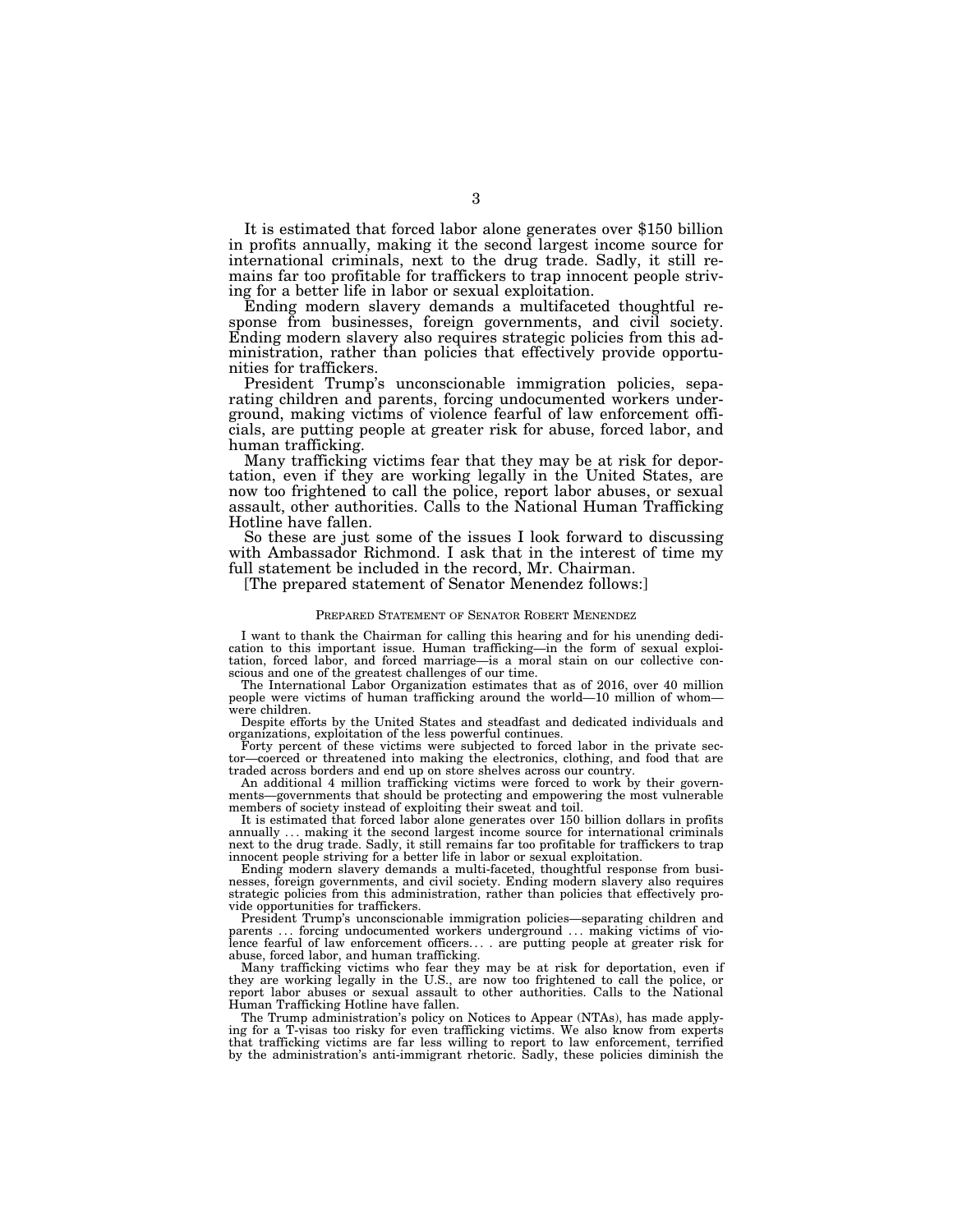United States and our legal system as exemplars of effectively confronting trafficking around the world.

Ambassador Richmond, we discussed the NTA issue at your confirmation hearing. I look forward to hearing from you today what you have done—or will do—and soon—to address this administration policy that is driving victims of human trafficking further underground. This new policy threatens to undo nearly two decades of anti-trafficking progress in our country.

In confronting global human trafficking, the Trump administration has walked away from a number of vital global commitments, institutions, and initiatives that provide opportunities to effectively counter modern slavery. For example, the Trump administration announced in December 2017 that the U.S. would withdraw from the U.N.-led Global Compact for Safe, Orderly and Regular Migration. The non-binding compact directly addressed ways in which governments can combat modern slavery.

Ending modern slavery demands a multi-faceted response from businesses, for-eign governments, and civil society. But there are a few things that we in Congress can do right now.

We must continue to insist that the State Department honestly evaluate government action to combat human trafficking, and I thank the Chairman for working with me to ensure that the rankings determined in the Trafficking in Persons Report are based solely on the facts.

We have to hold businesses accountable when forced labor is discovered in their supply chains. Earlier this month, an investigation published by The Guardian revealed that electronics factories in Malaysia still present signs of labor trafficking, years after these abuses were first uncovered. We owe it to American workers and the victims still toiling in slavery to eradicate abusive labor practices and remove any incentives that encourage forced labor.

We have to be prepared to fight a new front on the war against modern slavery taking place on social media. Last week, press reported that the father of a 16 yearold South Sudanese girl used Facebook to auction off his daughter as a child bride. Although the offending post went live on October 25th, Facebook didn't take action until November 9th, by which time the girl had already been married. Social media firms like Facebook need to be more forthcoming and proactive about stopping trafficking on their platforms

Finally, but equally as important, we need to raise awareness—with foreign governments, businesses, and the public at large—about the pervasiveness of modern slavery.

This hearing helps raise that awareness . . . With that, I thank the Chairman for calling it, and I thank him for his steadfast commitment to this issue.

And, Mr. Chairman, since I believe this will be your last hearing, let me again thank you for your dedication to this issue. I think we all on the committee recognize that without your clarity of vision about confronting the pure evil that is modern day slavery, it would never have received the amount of attention it truly deserves. Both in this body, and I believe, as a policy and mission of the State Department.

You have been a truly great partner on this issue, and your leadership will be sorely missed.

The CHAIRMAN. Without objection. And thank you so much.

Our first witness is Ambassador John Richmond, our newly sworn-in head of the State Department Trafficking in Persons. You have been introduced now about four times this morning. Again, we thank you for your service, and if you will go ahead with your testimony, we would appreciate it.

## **STATEMENT OF HON. JOHN COTTON RICHMOND, AMBAS-SADOR-AT-LARGE, OFFICE TO MONITOR AND COMBAT TRAF-FICKING, U.S. DEPARTMENT OF STATE, WASHINGTON, DC**

Ambassador RICHMOND. Thank you.

Chairman Corker, Ranking Member Menendez, members of the committee, it is my pleasure to appear before you today. I have a tremendous amount of respect for this committee and the work you have done to shine a light on this important issue.

I would also like to thank the two witnesses that will appear on the second panel for their contributions to this movement.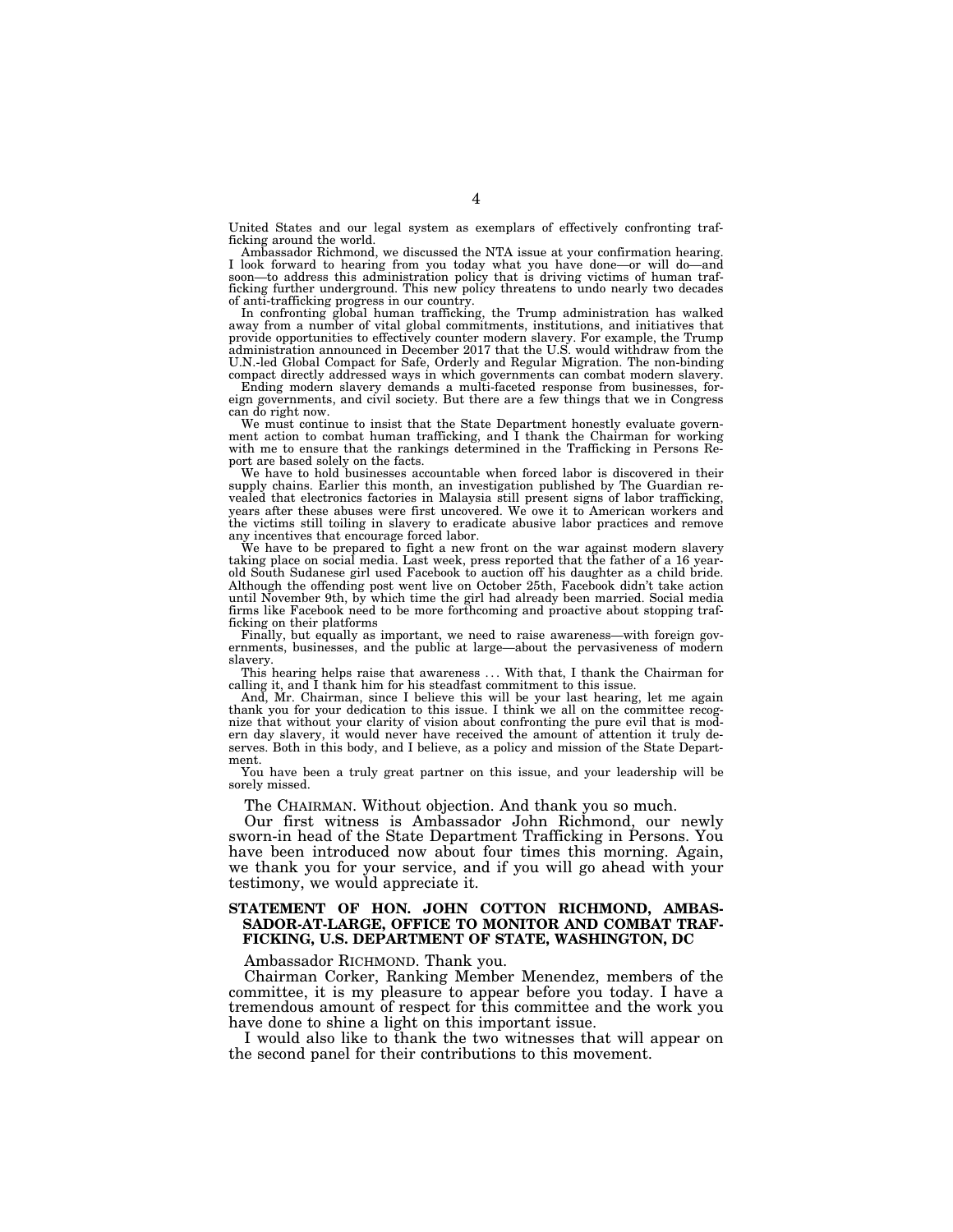I have only been in my new position for a little over a month, but I am excited about the team at the State Department's expertise, and I have hit the ground running. With that, estimated  $24.9$ million people trapped in modern slavery around the world today, one could feel paralyzed by the enormity of the crime. But I think it is important to step back and remember how far we have come.

The modern anti-trafficking movement launched globally just 18 years ago, with the passage of the Trafficking Victims Protection Act, followed by the United Nations Palermo Protocol. And as we approach the 20th anniversary, we must recognize the tremendous successes that we have achieved so far.

A hundred seventy-three nations have now ratified the United Nations Palermo Protocol. Government statutes criminalizing human trafficking have increased from just 33 in 2003, to 158 in 2016. Understanding has increased on the importance of victimcentered and trauma-informed approaches, and not punishing trafficking victims for the crimes their traffickers require them to commit.

Finally, the anti-trafficking community itself has grown exponentially. We now see new stakeholders taking action, including survivor leaders, the private sector, investigative journalists, and academics. And in part, due to these achievements, understanding of the realities of trafficking around the world continues to grow, and yet needs continue to outpace the resources.

Traffickers rake in huge profits, while facing little risk of being held accountable. We lack quality data on sector-specific prevalence, and on the impact of the field's anti-trafficking efforts. We lack sufficient global resources to combat this crime. And in many places, governments still lack the capacity and even the political will to combat trafficking effectively.

One critical tool in eliminating these gaps is the effective use of partnerships, known to be a force multiplier in the anti-trafficking field. And the partnership I would like to discuss in detail today is the Executive-Legislative partnership to combat trafficking.

Bipartisan leadership in Congress has played an enormous role in raising the profile of human trafficking, beginning with the passage of the Trafficking Victims Protection Act. And today, our most high-profile and significant programs owe their existence to leaders in Congress who have the vision to see real change.

Let me mention just a few. The Trafficking in Persons report itself, mandated in the original Trafficking Victims Protection Act in 2000, has become a symbol of United States global leadership on trafficking. The recommendations outlined in the report form the backbone of our year-round diplomatic engagement.

And as I understand it, many in Congress use the recommendations to inform their engagement with foreign leaders. This alignment holds great potential for further impact, and I look forward to working with this committee to continuously refine the report's effectiveness as a diplomatic tool.

The United States Advisory Council on human trafficking is another congressionally created initiative that has become integral to anti-trafficking work of the federal government. The council is comprised of survivor leaders appointed by the president, who provide input on federal anti-trafficking policies and programs. And in my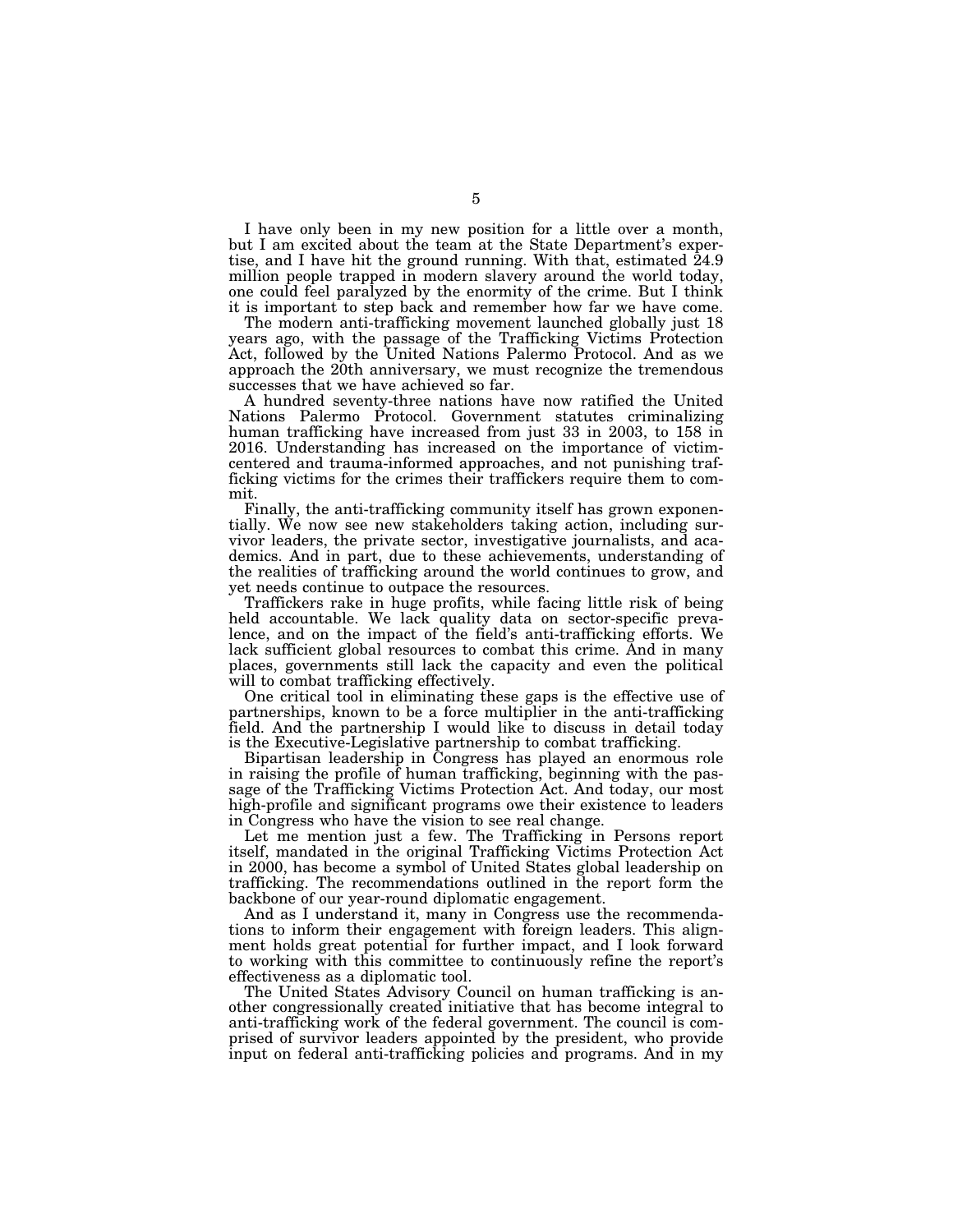short time at the Department of State, I have already met with the advisory council, and I look forward to their next report.

Another instrumental program is the Child Protection Compact partnerships. Due in large part to the efforts of former Senator Barbara Boxer, this program represents a unique foreign assistance and diplomatic tool that actually requires foreign governments to invest in their own anti-trafficking programs. And to date, the Trafficking in Persons Office has used this program to form partnerships with four governments, Ghana, Jamaica, Peru, and the Philippines, and they are showing positive initial results.

And finally, thanks to the leadership of Chairman Corker and the support of the members of this committee, and the Appropriations Committee, and many others, the program to end modern slavery has been funded with a total of \$75 million to date. And this groundbreaking public-private partnership seeks to pair funding with a metrics-based approach, including extensive monitoring and evaluation, with the goal of measurably reducing the prevalence of human trafficking.

To date, 46 million has been awarded under this program to the Global Fund to End Modern Slavery, and 4 million to the University of Georgia's research foundation. One key component of the program is leveraging additional resources, including 20 million pounds already contributed by the United Kingdom. If executed well, the Program to End Modern Slavery could have a massive measurable impact on this global crime.

And I mention these important initiatives, not just to commend Congress, I mention them to—because they exemplify the potential for progress when the Executive Branch works hand in hand with the Legislative. We are hopeful that lawmakers will continue to make this issue a priority, and to champion it, and to make sure critical resources are available.

I also encourage members to travel, and when you travel to raise the issue of trafficking in persons with your counterparts in other governments. I would like to have an open and regular dialog. In short, I want to be partners with you in this fight, because  $\overline{I}$  am confident that together, through a sustained, focused, and strategic effort, we can stop traffickers, care for survivors, and bring an end to systemic human trafficking.

I look forward to your questions.

[The prepared statement of Ambassador Richmond follows:]

## PREPARED STATEMENT OF AMBASSADOR RICHMOND

Chairman Corker, Ranking Member Menendez, Members of the Committee, it is a pleasure to appear before you today to speak about the global fight to stop human traffickers and end modern slavery. We in the anti-trafficking community have tremendous respect for this Committee and the work you have done to shine a light on the offence of human trafficking, one of the most compelling human rights and criminal justice issues of our time. I would also like to thank the two witnesses you have invited to testify on the second panel for their contributions to this movement. I am honored to share this platform with them today. I have only been in my new position at the helm of the State Department's Trafficking in Persons Office for a little over a month, but I have to say I am excited by the the challenges ahead, and have hit the ground running.

With an estimated 24.9 million people trapped in modern slavery around the world today, one could feel paralyzed by the enormity of this crime and cynical about the chances for ending it. But, it is important to remember how far we have come. The modern anti-trafficking movement launched globally only 18 years ago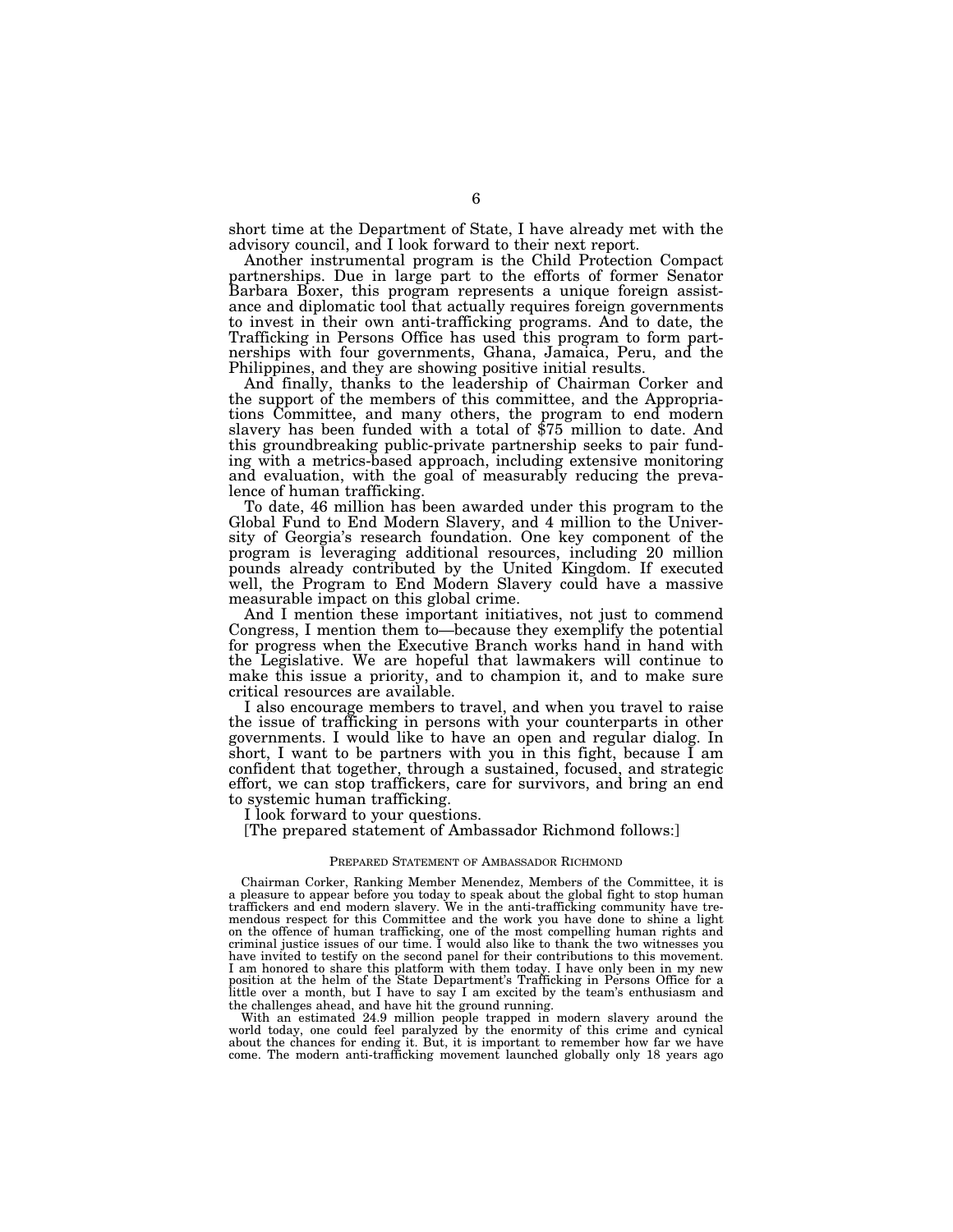with the adoption of the U.N. Palermo Protocol and the enactment of the United States' Trafficking Victims Protection Act (TVPA). As we approach this movement's 20th anniversary, we must recognize the tremendous successes it has achieved so far:

• 173 parties have ratified the Palermo Protocol.

• The number of governments that have statutes criminalizing human trafficking increased from 33 in 2003 to 158 in 2016.

• Since 2009 human trafficking prosecutions globally have increased 118% and convictions 166%.

• International organizations and regional bodies are developing international norms and policies, and providing technical assistance to governments.

• Understanding has sharply increased regarding the various forms of human trafficking, as well as the importance of victim-centered and trauma-informed approaches, and not punishing trafficking victims for crimes their traffickers forced them to commit.

• Human trafficking, once a stand-alone issue, is now being integrated into other types of policy work, including national security, human rights, violence against women, refugee protection, and business responsibility.

• And, the anti-trafficking community has grown exponentially: we now see new stakeholders taking action including survivor leaders, the private sector, investigative journalists, filmmakers, and academics.

Understanding of the realities of human trafficking around the world continues to grow due, in part, to these achievements, however, needs outpace resources. Traffickers rake in huge profits while facing little risk of the improved laws holding them accountable. Several notable gaps make the challenging task of combating trafficking in persons even more difficult.

Human trafficking is an incredibly difficult crime to measure and many traffickers make it difficult to identify victims. We lack quality data on sector-specific prevalence and on the impact of the field's anti-trafficking efforts. We also lack sufficient global resources dedicated to combating the crime. And, in many places, gov-ernments still lack the capacity and even political will to combat trafficking effectively.

One critical tool to eliminating these gaps is an effective use of partnerships focused on achieving specific goals. Such partnerships have shown to be a force multiplier in the antitrafficking field, encouraging the sharing of best practices, leveraging the benefits of comparative advantage, encouraging innovative solutions, and building consensus and momentum.

One notable partnership I would like to discuss in detail today is the executivelegislative partnership to combat trafficking.

Bipartisan leadership in Congress has played an enormous role in raising the pro-file of human trafficking in the United States and abroad, beginning with the passage of the Trafficking Victims Protection Act and creation of the Trafficking in Persons Office in 2000. Today, our most high-profile and significant programs owe their existence to leaders in Congress—from both sides of the aisle—who had a vision to see real change. I am eager to work hand-in-hand with Congress to implement these programs in my new role as Ambassador-at-Large to Monitor and Combat Trafficking in Persons. Let me mention a few here:

## TRAFFICKING IN PERSONS REPORT

Perhaps the most well-known of congressionally created anti-trafficking tools is the annual Trafficking in Persons Report. Mandated in the original TVPA, the report has become a symbol of U.S. global leadership on human trafficking and is the gold standard around the world for assessing government efforts to combat human trafficking crimes. The recommendations outlined in the Trafficking in Persons Report form the backbone of our year-round diplomatic engagement. And, as I understand it, the recommendations are used by many in Congress to inform their engagement with foreign governments on human trafficking. This cooperation and alignment holds great potential for further impact, and I look forward to working closely with this committee to continuously refine the report's effectiveness as a diplomatic tool.

## PRESIDENT'S INTERAGENCY TASK FORCE

The original TVPA created the President's Interagency Task Force to Monitor and Combat Trafficking in Persons in 2000. This Cabinet-level task force now consists of 15 agencies across the U.S. government responsible for coordinating efforts to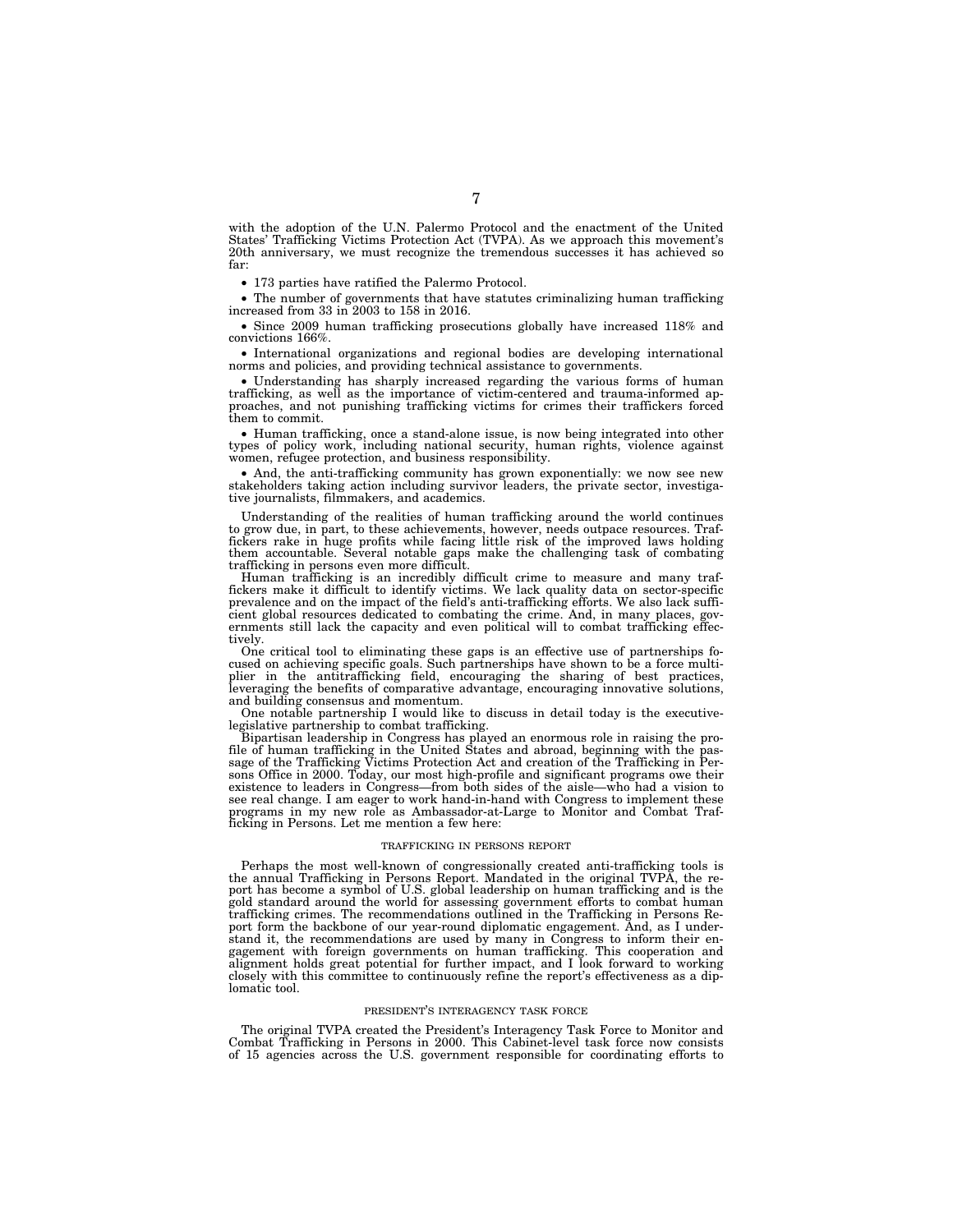combat trafficking in persons. Using a multidisciplinary approach, the task force focuses on victim-centered enforcement of criminal and labor law, development of trauma-informed protection measures, support for innovations in research and pub-lic awareness, and coordination of federal anti-trafficking programs and procurement policies.

On October 11, 2018, the administration convened the latest meeting of the PITF. President Trump's participation in the meeting, along with Vice President Pence, Secretary Pompeo and several senior White House officials, underscored the administration's commitment to combat this crime, and Cabinet members demonstrated their commitment to continue to chart a strong course forward.

#### U.S. ADVISORY COUNCIL ON HUMAN TRAFFICKING

Established by Congress in 2015, the U.S. Advisory Council on Human Trafficking is another congressionally-created initiative that has become integral to the antitrafficking work of the federal government and serves as a model to other governments and NGOs alike. The Council comprises survivor leaders appointed by the<br>President who provide input on federal antitrafficking policies and programs. As<br>Ambassador, I have already met with the Council and I look forw sights on how to combat this crime.

Building on the lessons learned from the Council and from Congress's leadership, Secretary Pompeo recently announced a groundbreaking initiative for the State De-partment called the Human Trafficking Expert Consultant Network. The Network will allow us to meaningfully incorporate survivor input into our anti-trafficking work while also compensating expert consultants for their time and expertise.

## CHILD PROTECTION COMPACT PARTNERSHIPS

A lesser known program that has become instrumental to the Trafficking in Persons Office's anti-trafficking diplomacy and programming over the years is the Child<br>Protection Compact Partnership program. Created in large part due to the efforts<br>of former Senator Barbara Boxer, the Child Protection Co resent a unique foreign assistance and diplomatic tool. A partnership is a multi-year plan, developed jointly by the United States and a foreign government, that documents the commitment of the two governments aimed at strengthening the country's efforts to prosecute and convict child traffickers, to provide comprehensive trauma informed care for child victims, and to prevent child trafficking in all its forms. These Partnerships require foreign governments to make their own invest-ments in their anti-trafficking programs. To date, using foreign assistance resources the TIP Office has used this unique tool to forge strong partnerships with four gov-ernments—Ghana, Jamaica, Peru, and the Philippines—that are showing positive initial results. I am committed to continuing to strengthen this model of engagement.

## PROGRAM TO END MODERN SLAVERY

Last, but not least, I would like to talk about an initiative of this Committee that I feel has huge potential to transform the battle against modern slavery. Thanks to the leadership of Chairman Corker and the support of the members of this Committee, the Appropriations Committees, and others, the Program to End Modern Slavery has been funded with a total of \$75 million to date. This groundbreaking public-private partnership supports transformational anti-trafficking programs. Specifically it seeks to pair funding with a metrics-based approach, including extensive monitoring and evaluation, all with the goal of measurably reducing the prevalence of human trafficking in targeted populations in specific countries or regions. This approach is important to me personally and something I focused on both in my hearing as a nominee and during my swearing-in ceremony: a dedication to policy rooted in data and measurable impact.

The first award under this program was made in 2017 in the amount of \$25 million to the Global Fund to End Modern Slavery, followed by a second award of \$21 million to the Global Fund this past September. The Office made a third award of \$4 million, also in September, to the University of Georgia Research Foundation to develop innovative research methodologies to measure the prevalence and impact of human trafficking in two target countries in Africa. To date, we are optimistic about the work of the Global Fund, particularly its work to leverage U.S. investments to secure additional international funding. By year three, the Global Fund expects to have mobilized \$150 million in further funding from other governments and private stakeholders. For instance, U.K. Prime Minister May pledged  $\epsilon$ 20 million to the Global Fund at last year's U.N. General Assembly session. I believe the keys to success of the Program to End Modern Slavery include: continued support from Con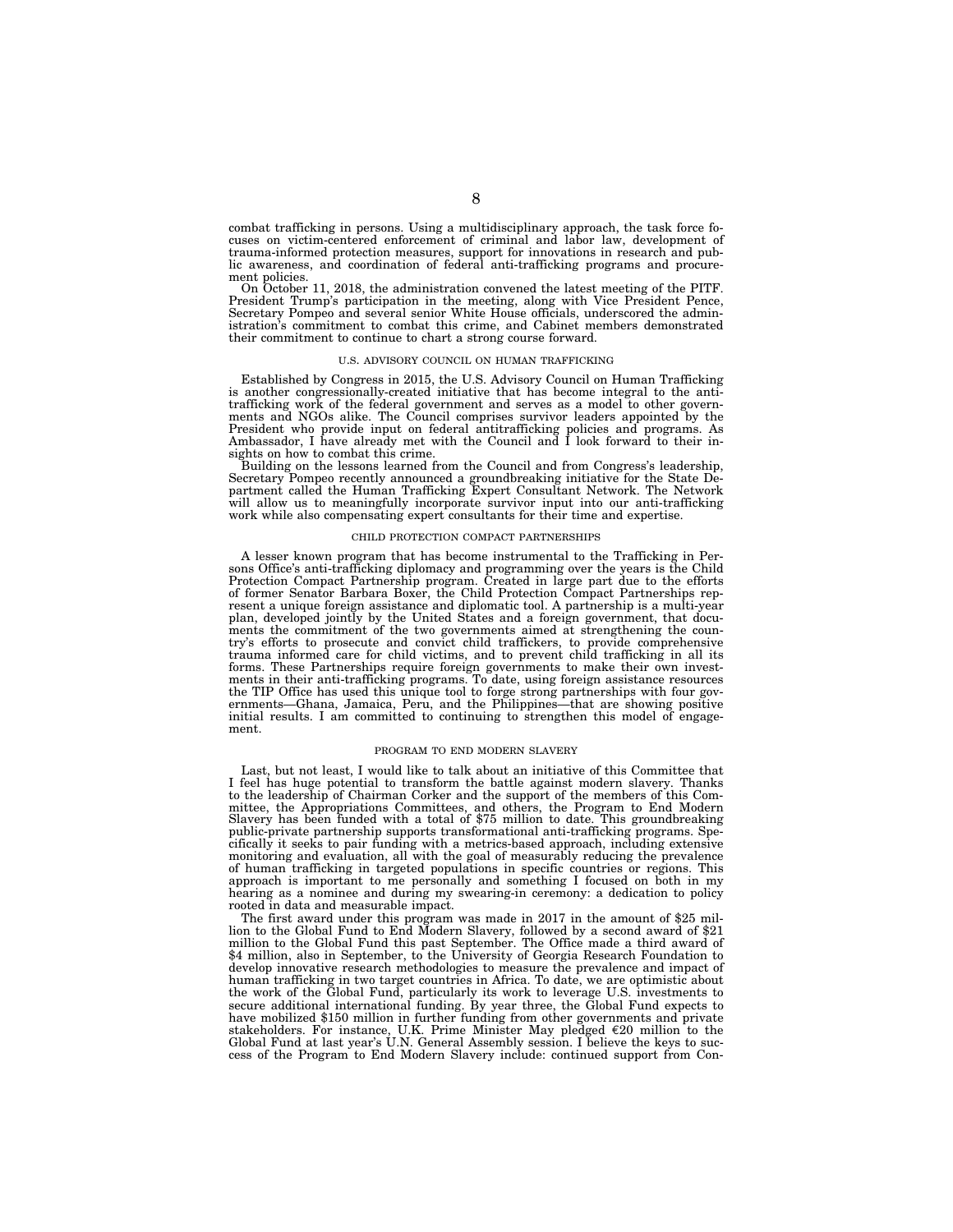gress, an emphasis on other countries and private entities contributing funds, and a focused, strategic approach. If done well, the Program to End Modern Slavery could have a massive, measurable impact on this global crime.

I mention these important initiatives not just to commend this Committee and others in Congress for their leadership. I mention them because they exemplify the potential for progress when the executive branch works hand-in-hand with the legislative branch—working together to create tools, secure resources, and share insights. We are hopeful lawmakers will continue to make this issue a priority and champion the critical resources that make this work possible.

For my part, I am excited to take on this new challenge along with my colleagues in the Trafficking in Persons Office and look forward to working in close partnership with this Committee. I want to encourage Members to travel and raise human trafficking with other governments. I want to ensure our congressional reports are providing you with actionable information, and I want to have an open and regular dialogue. In short, I want us to be partners in this fight.

We have an exceptionally talented group of dedicated professionals working year round to fight human trafficking around the world. Together, we are all excited to work with you, exploring new and creative partnerships to combat human trafficking around the globe.

The CHAIRMAN. Thank you for that great testimony, and I will defer, as always, to Senator Menendez.

Senator MENENDEZ. Thank you, Mr. Chairman.

Ambassador, we are glad to see that you are one of the few that have made it to the committee, and actually got confirmed. So we are grateful for your work.

I agree with you that when the Executive and Legislative branch work together we are a more powerful force in this regard. So let me turn to the Trump administration's policy on notices to appear, now apply to even humanitarian visas, TU and VAWA, has made applying for a T visa risky for trafficking victims. Experts anticipated the number of T visa filings to drop, in light of the administration's policy.

In addition, experts report that trafficking victims are far less willing to report to law enforcement, terrified by the administration's anti-immigrant rhetoric. These policies diminish the United States as an anti-trafficking leader in the world.

What will you do to curb the damaging NTA policy, which threatens to undo nearly two decades of anti-trafficking progress?

Ambassador RICHMOND. Sir, I appreciate the question, because the T visa program, as well as the continued presence program, these two pillars of the way that we can make sure that victims who are not lawfully present in the United States, or undocumented, receive the rights and protections that they are entitled to under the law.

The Continued Presence program offers a legal way to stay in the country while the United States continues to investigate the crime. It allows a work permit while they do that. It can be renewed from year to year as the investigation continues. It is an essential tool of law enforcement. And the issuance of Continued Presence should be encouraged in every case.

The T visa program is unique, because unlike the Continued Presence program, it is a self-petitioning visa, and victims of trafficking should be encouraged to apply for it. It does not require the endorsement of law enforcement in order to be granted. Although, additional benefits may be-

Senator MENENDEZ. I do not mean to interrupt you, but my time is limited. I appreciate your knowledge of the different visas I am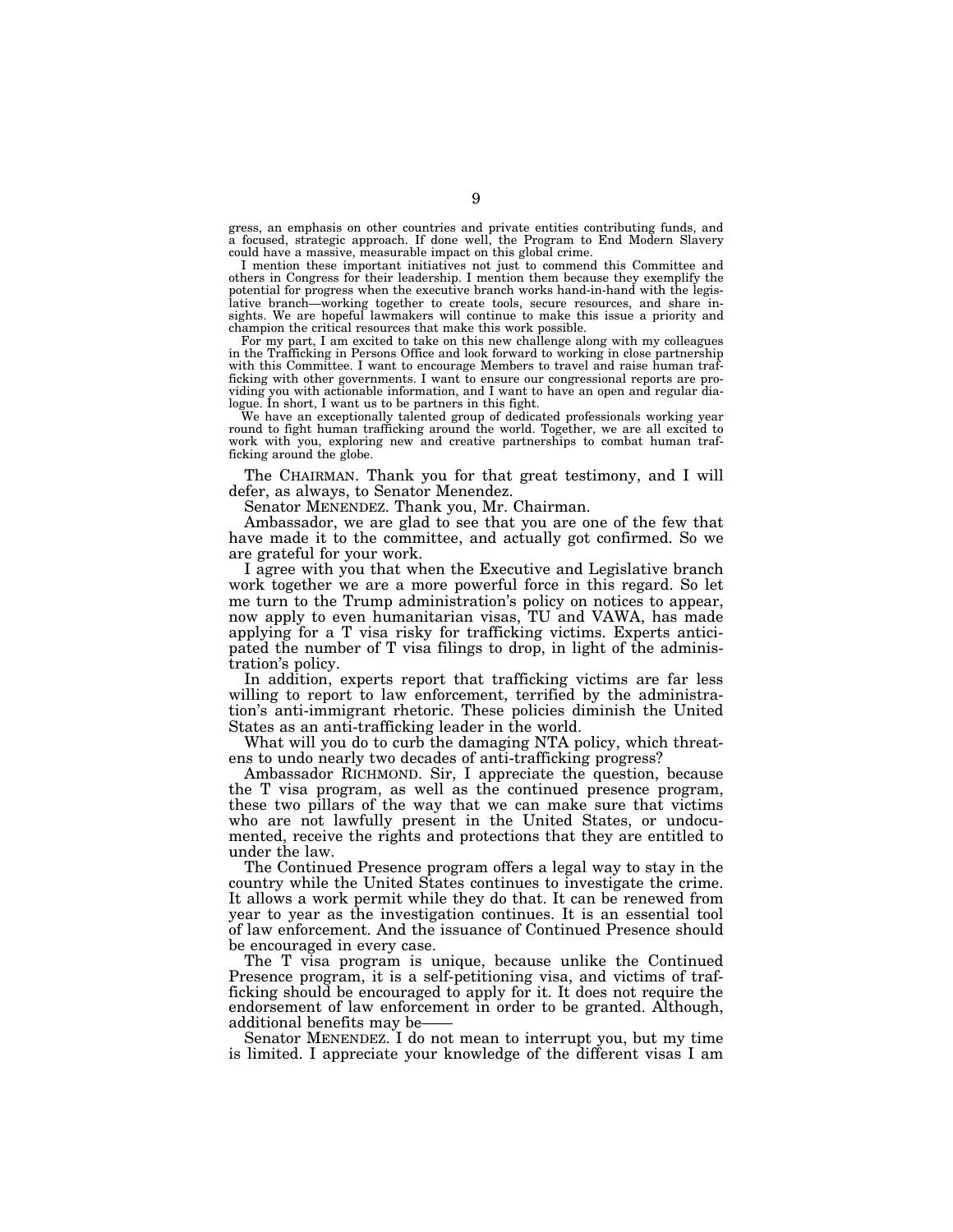talking about. What I am talking about, though, is the concern that those who now have to appear in person may very well be a barrier to seeking the very visas that you so aptly describe are necessary tools. How are we going to mitigate that?

Have you talked to the administration? Are you engaged? I know you just got there. Are you going to be engaged in having a conversation that maybe this is a universe that does not necessarily have to be an appearance in person?

Ambassador RICHMOND. Senator, I look forward to the interagency process, and through working with colleagues at the Department of Homeland Security, and the FBI, as well as the Department of Justice, to discuss these issues, and to make sure that victims of trafficking are able to receive T visas as well as Continued Presence.

Senator MENENDEZ. I hope you will make that case.

Now you believe, as I do, I think, that trafficking, wherever it takes place, and for whatever purposes people are trafficked, is something that needs to be fought, right?

Ambassador RICHMOND. Absolutely.

Senator MENENDEZ. Regardless of where it takes place.

Ambassador RICHMOND. Yes.

Senator MENENDEZ. So you are just recently back from Saudi Arabia, I understand.

Ambassador RICHMOND. I am.

Senator MENENDEZ. Saudi has a horrendous record on human trafficking, particularly as it relates to domestic workers. They recently beheaded a domestic worker from Indonesia, who was convicted of murdering her employer, though allegedly died in defense, when he was trying to rape her. There are 18 Indonesian migrant workers on death row in Saudi, according to press reports, and that is just one of many.

Are we going to hold the Saudis accountable, as well as everybody else?

Ambassador RICHMOND. Sir, I appreciate the question about Saudi Arabia. It was one of my first trips, out of serious concerns for their implementation of anti-trafficking efforts. Not just to protect domestic workers, which gets quite a bit of attention, but I was concerned about the lack of sex trafficking prosecutions in the country, as well as internal trafficking that does not involve any cross-border movement.

I wanted to make sure that I could see for myself what was going on, to meet with officials, to sort of ground truth claims that I had been hearing, and will continue that process over the next several months as the ratings period continues, to make sure that Saudi Arabia's narrative in the Trafficking in Persons' report is grounded in fact, and that it is accurate, and evidence-based, and that their ranking appropriately reflects what-

Senator MENENDEZ. And if all of those things that you just described—I think you have perfected the State Department's ability to speak at length, without giving me a direct answer. If all of those things apply, will the TIP Report show Saudi Arabia to be a country that has a problem in terms of human trafficking.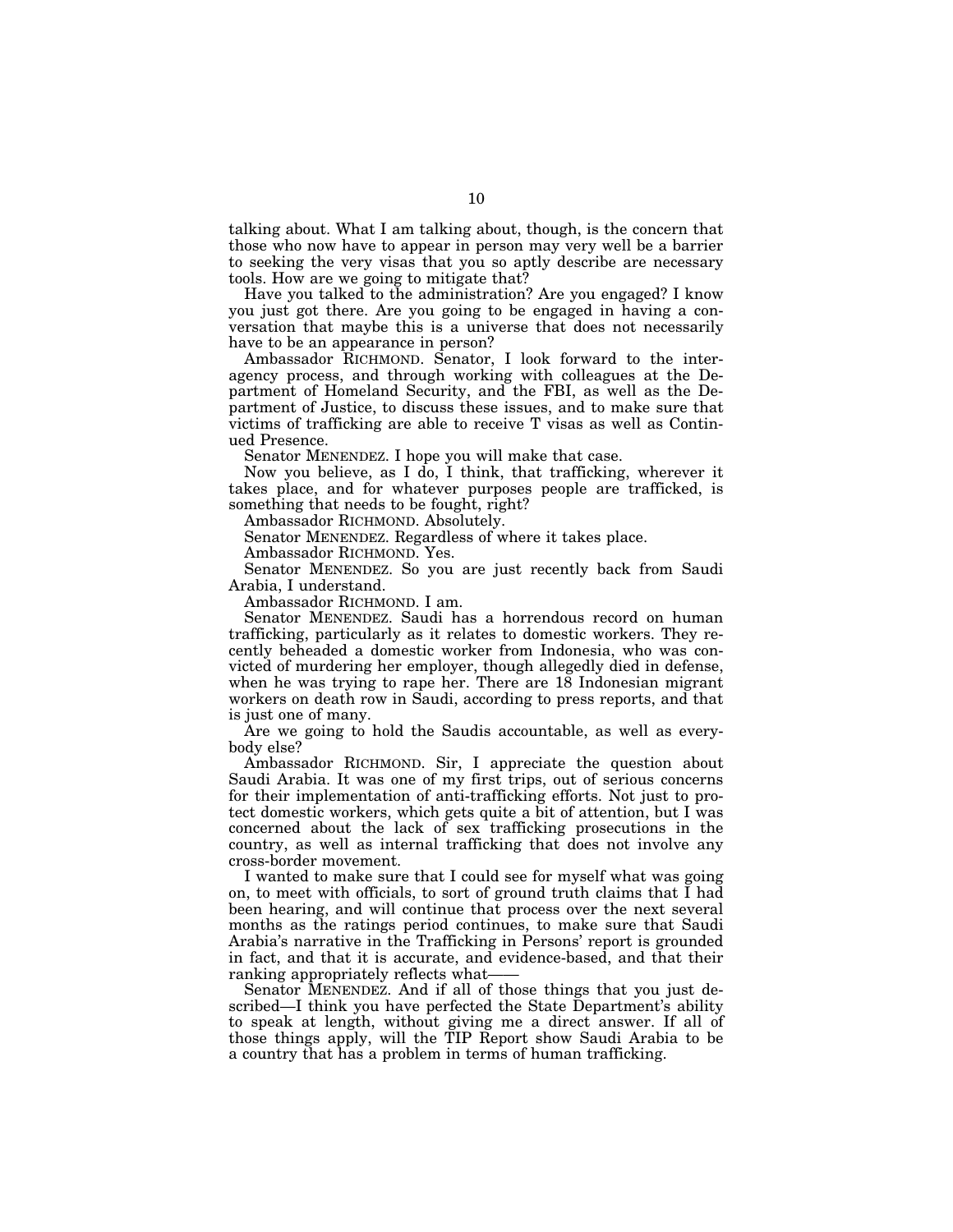Ambassador RICHMOND. The TIP Report will accurately reflect what the conditions are on the ground regarding Saudi Arabia's approach to trafficking.

Senator MENENDEZ. All right. Thank you.

The CHAIRMAN. Thank you. Senator Risch.

Senator RISCH. Thank you.

Ambassador Richmond, thank you for your service, first of all, and your commitment to this important cause. I think, and sometimes in this committee we do have a tendency to politicize everything, and this is a cause that really is not political. There is not anybody on this committee that can claim to have a stronger feeling about it than any other member of the committee. This is an awful, awful enterprise, and we are all committed to see that it be done differently.

So in that regard, the statistics that you have laid out, and that we are all familiar with, and have read in the TIP Reports, and all that sort of thing, give us the statistics of the problems.

I realize you are new on the job. How are you going to give us some metrics as to how we are doing? This is a difficult thing to undertake. It is a difficult thing to fix, but we really cannot do it unless we actually see what is working, what successes we might have. We are all familiar with the usual kinds of things that we do. It seems to me this calls for much different approaches than the kinds of things we ordinarily do when we are trying to manipulate a country to do things different, when they are doing bad things. What are your thoughts on that?

Ambassador RICHMOND. Yes, sir. I very much appreciate the question about metrics. I think that it is a critical question. There are a few things that we could do as approaches. And one is to recognize is there are different types of metrics.

One is we can measure what we are actually doing. That is clear law enforcement data to know how many people are being arrested, how many convictions, what are the sentences. We can also address how many victims have been identified, how many are receiving services. We can measure what is actually occurring. And I think that that can be dramatically improved.

The more challenging metric is what is the prevalence of trafficking. And I think that is an area that has plagued this issue for many years, and we need to improve upon it.

To improve upon it, we are undertaking several initiatives. One is within the Program to End Modern Slavery we are trying to make sure that there is a prevalence estimate, and the University of Georgia Research Foundation, as well as the Global Fund, are working hard to determine how could we have good modelling for prevalence metrics. To do that I think we have to look deeper than just a country-wide prevalence metric, to an industry-specific and geographically restrained prevalence metric, one that is focused on what is the prevalence of domestic servitude in this city, or what is the prevalence of agricultural labor that is forced labor, not what is the prevalence of trafficking in the entire country. That would be like asking what is the prevalence of economic crime, when it can vary from securities to fraud, to a con artist. We want to focus on different types, so we can measure against it, and determine if our interventions are working.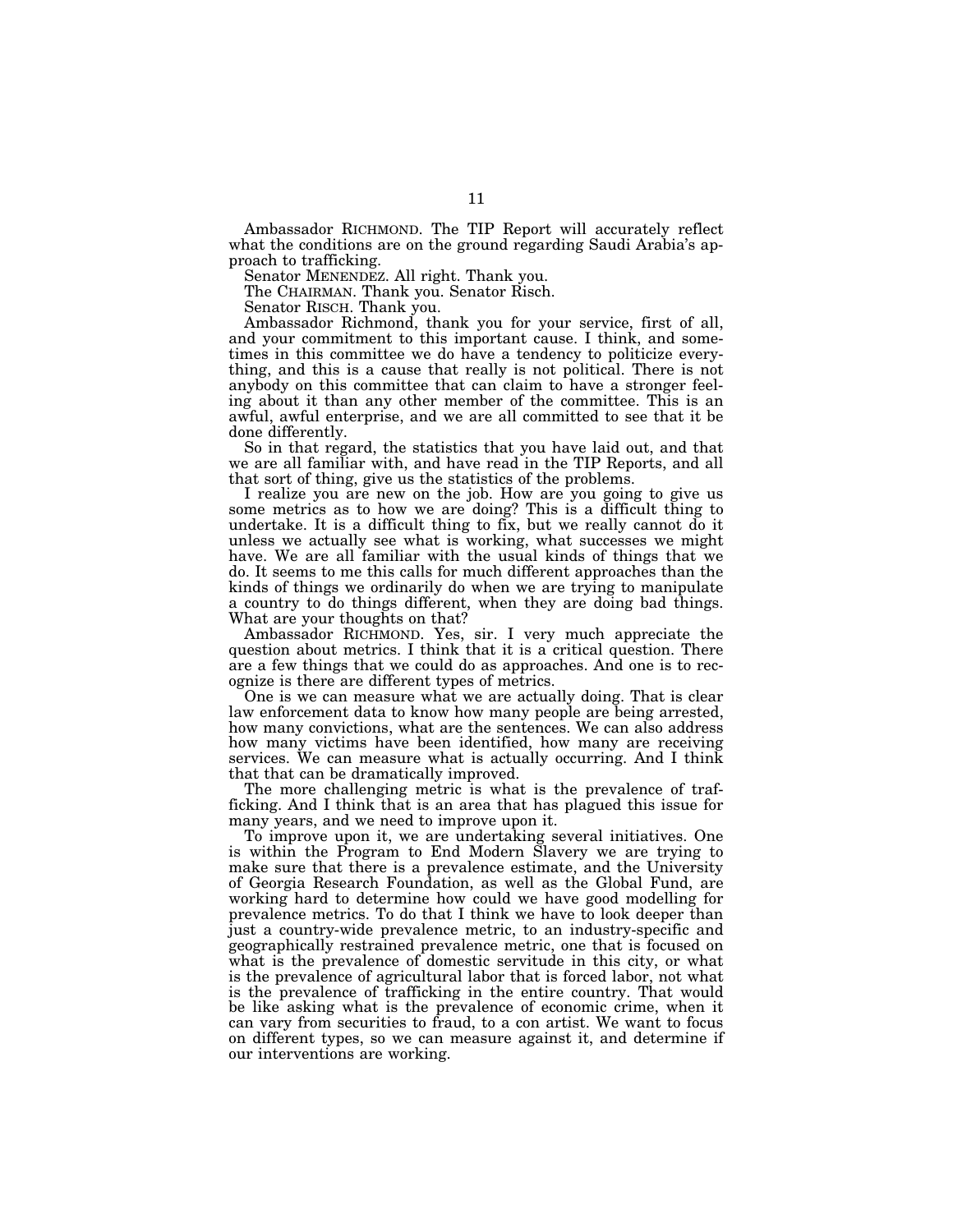I would also say that we do not want to stop our work while we are waiting on a good prevalence estimate. We do not ask for prevalence estimates in all types of crime. No one asks how many gigabytes of child pornography exist, and so we just know that we need to fight against it. Nobody asks how many kilos of cocaine exist in the world. We just know we need to fight against it.

We know that there are victims of trafficking around the globe and here in the United States that need help, and while we are working on better prevalence estimates, we want to make sure that we are doing everything we can to restrain the traffickers that are exploiting them.

Senator MENENDEZ. Thank you. I appreciate that. And I think the prevalence estimates are going to be just that, estimates, because getting the exact metrics, or even close to exact metrics are going to be a real challenge, because how this flies under the radar, and frequently it is supported and covered by government agencies that are supposed to be in the job of determining metrics.

Thanks for your work. We look forward over the years to hearing good reports from you, and particularly we want to hear what it is we can do that works. Thank you.

Thank you, Mr. Chairman.

The CHAIRMAN. Thank you.

Senator Cardin.

Senator CARDIN. Well, Mr. Ambassador, first, thank you very much for your willingness to take on this extremely important position. I also want to acknowledge the extraordinary leadership of Senator Corker and Senator Menendez, and the members of this committee, to make it clear we will not tolerate modern day slavery. And we are prepared to give you all the tools you need in order to fight that.

So I want to take my cue from our chairman, who is always very direct with our witnesses, to say I was not satisfied with your response to Senator Menendez. I expect you to be an advocate in regards to this issue. There is a perception out there today that if you are a victim of trafficking, and you come forward with law enforcement, and you come forward to seek the T visas, and you are not successful, or it is not immediate, that there is fear that you are going to get a notice to appear, and be deported.

We need to dispel at its source today, so that we understand that those who have been the subject of trafficking are victims, we need their cooperation with law enforcement. We do not want them to go underground because of fear that they are going to be deported. And we need your office to make that very, very clear in this environment, in which immigration issues are certainly far from being a void from politics in this country.

So I am going to give you another chance to respond to this committee, as to your commitment to be the representative on those who have been victimized by trafficking, to know that they will be protected here in the United States, so that we can, in fact, bring successful legal action against the perpetrators, and we will protect them as we have in the past, so that they know that they are safe here in America.

Ambassador RICHMOND. Senator, I appreciate the question. I am committed to making sure that the law is clearly enforced. And the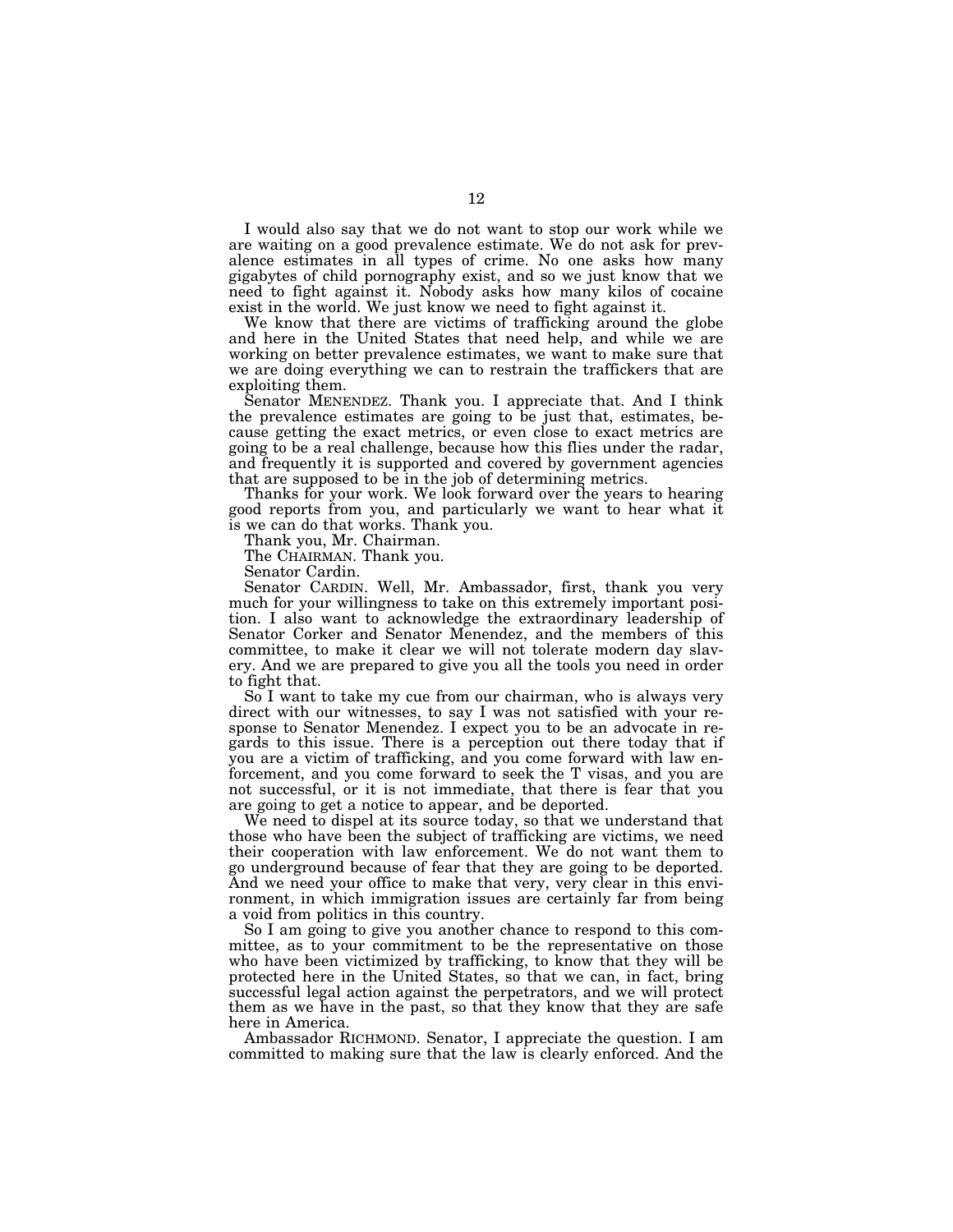law provides for the Trafficking in Persons visa, the T visa. And I want to make sure that that T visa is available to anyone who is entitled to it, that people can apply for it, that they are encouraged to apply for it without fear, and be glad to use my role at the Trafficking in Persons' office, my role on the interagency courting mechanism that I get to lead, as well as conversations with my colleagues and other departments to make sure that individuals can apply for a T visa, and will receive Continued Presence without any sort of fear.

Senator CARDIN. So will you get back to this committee as to, at least what we have been told, that there is concern within this community that if they cooperate and go forward with law enforcement, and they do seek a T visa, that they run a risk today, because of other agency's priorities, that there may be a notice to appear for their deportation? Can you assure that you will advocate on behalf of the victims to make that clear, that they are safe here in America?

Ambassador RICHMOND. I look forward to a continued conversation with this committee, both formally and informally, and make sure that those concerns are addressed. I will definitely be raising these issues, and look forward to making sure that the—that all the individuals who are trafficked in this country, whether they are U.S. citizens or they are without papers, are able to avail themselves of all the benefits and services that they are entitled to under the law.

Senator CARDIN. It is not quite as clear as I would like to see it. I will take it, and move on. I say that because there are countercurrents here in this country on immigration, and we know the fear factors that are in the community today.

We also understand that if victims go underground, we are in trouble. And we need to have an advocate who is going to recognize that those who have been targeted of traffickers are victims. And that is why we pass laws to give them those rights. They are not quite as sophisticated to understand the differential between coming forward to help and a notice to appear, where they are going to be threatened with deportation. And those who are sophisticated in the system, want to protect the trafficker, will use that to their advantage to get the victims to go underground and not cooperate with us. I hope you understand that.

Ambassador RICHMOND. Sir, I do understand that. I have worked with many trafficking victims, including victims who have received Continued Presence, victims that I have assisted in getting T visas. I am well aware of the concerns that victims have, and the wide variety, as they present with different personalities, different situations. And there is nothing that I will be a part of that is going to serve to protect traffickers. Quite the opposite. We want to hold traffickers accountable, and make sure that victims are protected.

Senator CARDIN. I look forward to working with you on this.

The CHAIRMAN. Thank you.

Senator Shaheen.

Senator SHAHEEN. Thank you, Ambassador, for being here, and for your ongoing work to address this issue.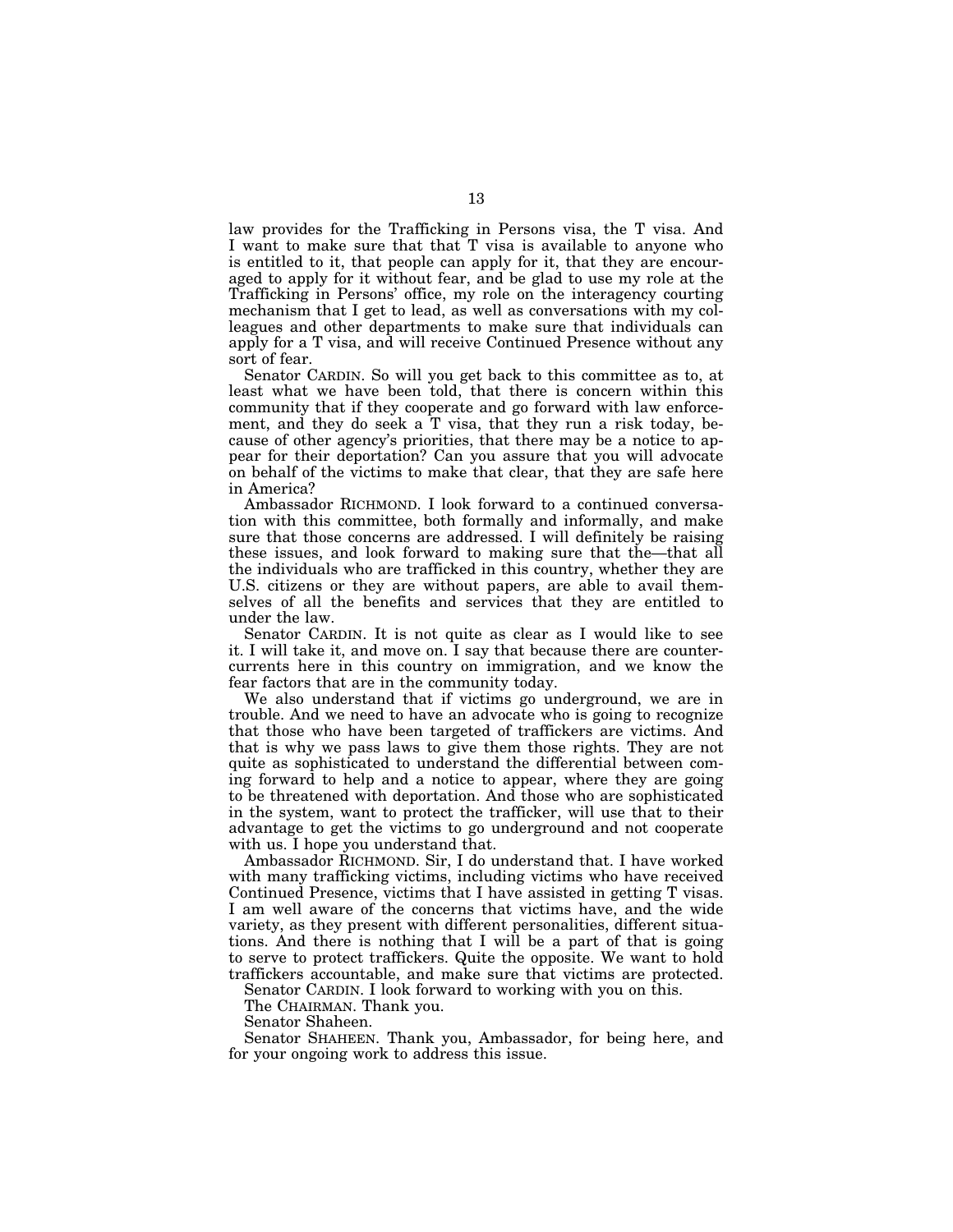Can you talk about how the role of the United States in setting an example for other countries on the importance of ending trafficking, and what that means?

Ambassador RICHMOND. Senator, I appreciate the question.

In our bilateral relationships I think the role of the United States, and the policies, and the best practices that we have developed can often be of great benefits in our bilateral diplomatic relationships. The fact that the United States has a robust victim protection system, the fact that it has been aggressive at prosecuting trafficking, that it has been emphasizing labor trafficking, as well as sex trafficking, that it wants to fight trafficking in all its forms, that it wants to make sure that we do not prosecute victims for anything their traffickers required them to do.

All these aspirational goals are being put into place, perhaps not as well in every circumstance. We have a lot of room to improve and to grow. But as we succeed, and have successes, as we have our challenges, we are able to dialog one on one with countries about each of those, and discuss how things can improve in their country as well.

Senator SHAHEEN. So are you concerned about the President's failure to talk about human rights, and the signal that that sends to those countries who we are trying to get to address human trafficking?

Ambassador RICHMOND. Senator, I know that this administration has been quite vocal in its fight against human trafficking, from the earliest days of the administration.

Senator SHAHEEN. I understand that. I am not asking about the policies of the administration. I am asking about the President's words, his language that he uses, what he says on the world stage.

Ambassador RICHMOND. Senator, the President has used very strong language to condemn human trafficking, and to commit his administration to fighting it in all of its forms. He has been very clear that human trafficking is a human rights abuse, and that it must end, and that we want to bring the full weight of the U.S. government to bear against traffickers.

Senator SHAHEEN. And does it send a mixed message to those countries that we are trying to get to live up to that standard when we fail to take action on human rights abuses in other areas?

Ambassador RICHMOND. Senator, the office that I get to serve in is focused on human trafficking. Obviously, there are other human rights abuses at play as well, and they are critically important. We want to make sure that all human rights are protected in every country around the world, including the United States. I think a clear message against human trafficking can be a leader in that fight.

Senator SHAHEEN. Well, I will tell you that a number of the world leaders who I have met with are very confused sometimes about what our message is on this issue, because of some of the President's statements.

I want to go back to—and I am sorry I missed your testimony, because as I looked at it, you did address the Program to End Modern Slavery in it. But to follow-up on Senator Risch's question about metrics, can you talk more specifically about what other metrics you can use to address the effectiveness of the grants that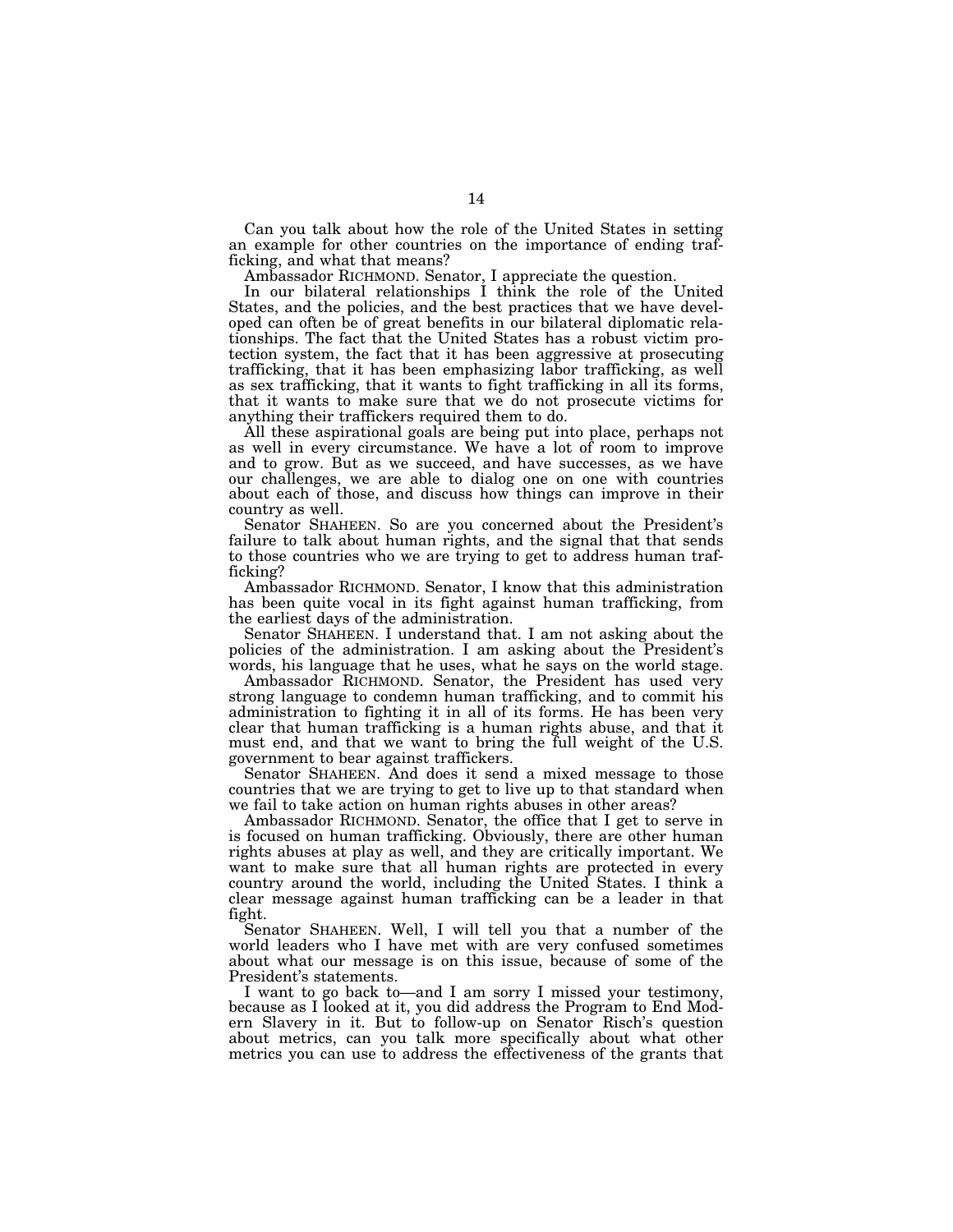have been awarded most recently? I appreciate that we can keep the numbers of, you know, how many people participated, what kind of research was done, but how do we determine whether it is really effective in getting at the root causes?

Ambassador RICHMOND. Senator, I appreciate the question about metrics. Monitoring and evaluation of our programs is incredibly important. It is an area of growth for this movement. I think for far too long the anti-trafficking movement has been driven by passion and emotion, as opposed to metrics and data, and we want to move in that direction.

There are a number of different monitoring and evaluation tools that we can use. The grants that have been given out, or the subgrants that have been given out by the global fund under the Program to End Modern Slavery are brand new. They may be, in a sense, too early to measure, because those announcements have just been made. But there is a measurement component and requirement in each of those, and——

Senator SHAHEEN. I am sorry to interrupt. I am not trying to be critical here. I am trying to better understand the kinds of tools that you are using to measure the effectiveness. You know, I get the numbers and the statistics that we keep, but how do we address some of those other aspects of this problem?

Ambassador RICHMOND. I think the key way to measure this is to have good industry or sector-specific prevalence estimates, to do an intervention, and then measure the prevalence of trafficking in that sector, has it decreased? And that is what we want to move towards in this movement, to make sure that our interventions are actually having a direct response-

Senator SHAHEEN. Right.

Ambassador RICHMOND.—to stop traffickers, and to care for survivors.

Senator SHAHEEN. Thank you. Thank you, Mr. Chairman.

The CHAIRMAN. Senator Coons.

Senator COONS. I am here for two purposes, one, of course, to question our very capable witness, but also to thank you for your tireless work leading the charge, fighting modern slavery, for the hard work that you have done that I think has made an enormous difference, both here in the Senate and around the world. And to thank you and Ranking Member Menendez for the hard work you have both done to make sure that our Trafficking in Persons reports are substantive and meaningful, that have real metrics, and have a real impact around the world.

And I look forward to continuing to work with you after this Congress in sustaining your ongoing leadership in this field. I am so grateful for your leadership at this committee. It has been remarkable. And I am hopeful that we will continue to have good, and powerful, and regular hearings when Chairman Risch takes over the next Congress, and that we will continue to do strong and good things together.

But I just could not let this hearing pass without thanking you-

The CHAIRMAN. Thank you.

Senator COONS.—for what you have done as chairman of this committee.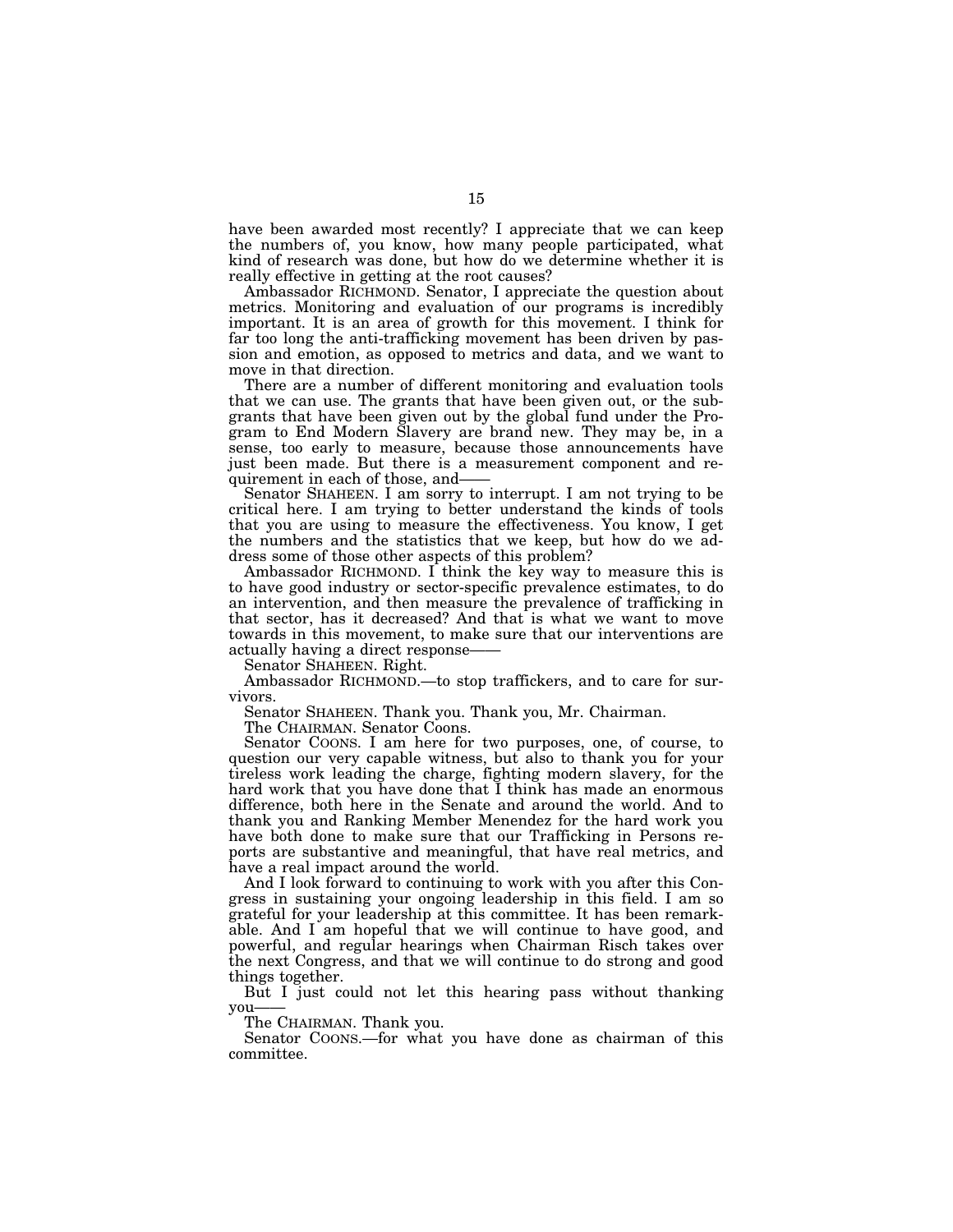So if I could then, Ambassador Richmond, it is of genuine interest, I think, too all of us to know more about your recent visit to Saudi Arabia. I understand Ranking Member Menendez was focusing on the Saudi Kingdom's poor record on human trafficking. It seems important to me to know whether or not you agree with an argument made by Secretary Pompeo and President Trump that our relationships with Saudi Arabia that are economic in nature are too important for us to risk downgrading that alliance by focusing on human rights. In fact, I think Secretary Pompeo has an editorial to that effect today in the Wall Street Journal.

Do you think promoting human rights is in line with promoting our security interests, and how does your office contribute to balancing those two things?

Ambassador RICHMOND. I appreciate the opportunity to answer that question, Senator. I think that human rights are the fundamental underlying pillar beneath the anti-trafficking movement, and beneath the Trafficking and Victims Protection Act.

The entire reason trafficking is wrong is because individuals have inherent value, and traffickers deny them that value, deny them that liberty to work where they want, to get up when they want, to control who touches their bodies. And we need to make sure that their human rights are protected.

The Trafficking in Persons Office, where I get to serve now, that I get to lead, will make sure that the recommendations and the narrative regarding Saudi Arabia's approach to trafficking, the efforts that they have taken, are clearly identified, and that they are ranked accordingly.

Our job is to make sure it is a fact-based, evidence-based report that we will submit to the secretary, and the President can review. Our office is focused solely on that mission, to make sure that as we work with the department, with the ambassadors around the world, that we are making sure that the report is complete and full of integrity.

Senator COONS. Well, thank you, Ambassador. My concern is, I will express here, and in other settings, is that our President continues to put economic partnerships, arm sales, ahead of what is a fundamental defining virtue of the American people and republic, which is that we have put value for like human rights, as you have articulated, ahead of transactions, and I think we should continue to do that.

What more could we be doing to engage, the private sector to engage, and businesses to take actions against the misuse of forced labor around the world?

Ambassador RICHMOND. Sir, I think that there is a great deal that the private sector can do regarding trafficking, particularly when they look at their supply chains. There have been several helpful and promising initiatives internationally regarding supply chains, making sure that companies can vet their supply chains several layers deep to make sure there is not forced labor involved. They can be self-critical in that regard. That effort needs to grow, and we need to make sure that companies that are knowingly engaging supply chains that have forced labor in it are held accountable. But we also want to make sure that companies are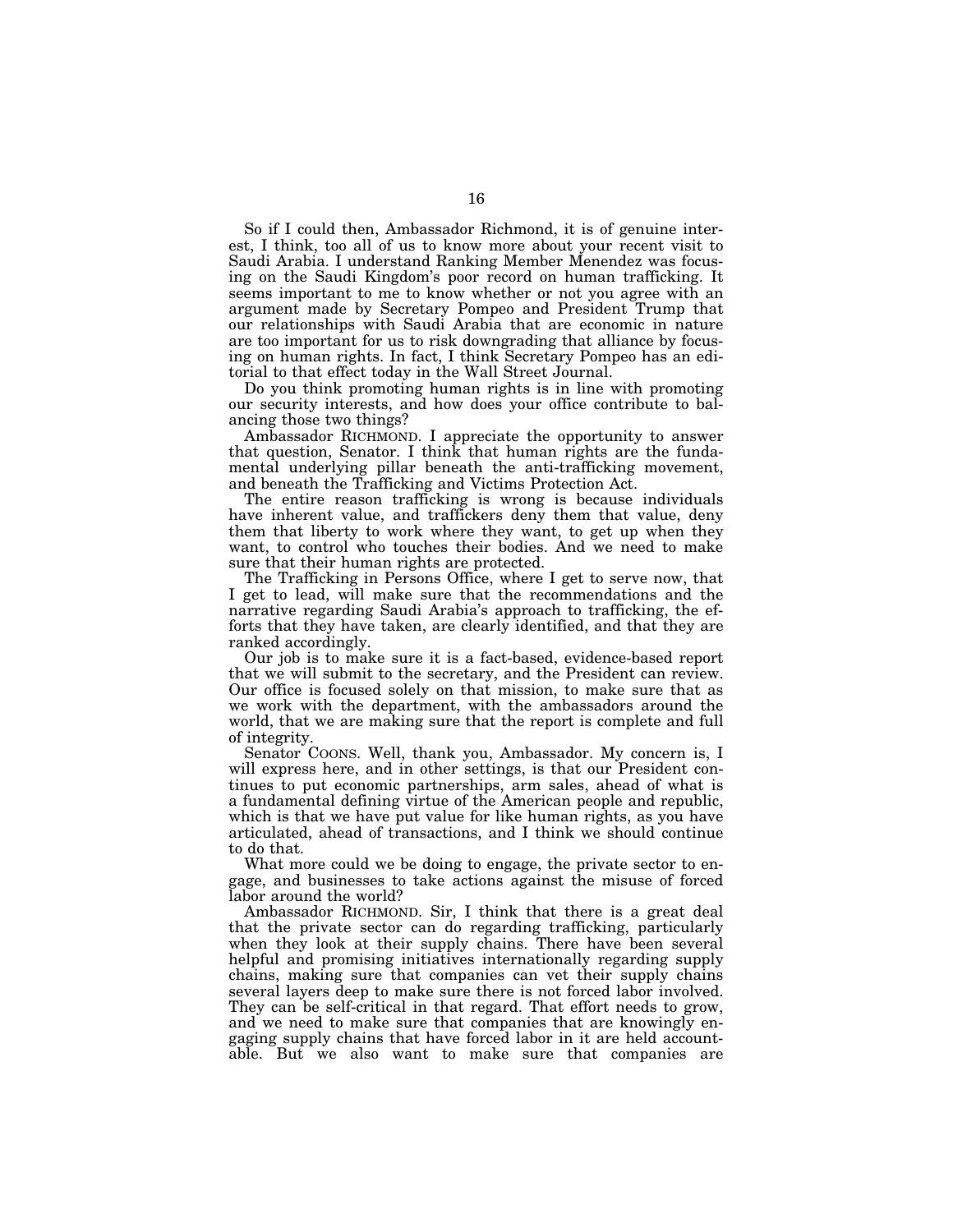incentivized to vet their own supply chains to make sure that they can root our forced labor.

I think we also need to make sure that we understand that even a company of good will who wants to make sure there is no forced labor in their supply chain has a very difficult job in doing that. In a sense, we are asking them to do the law enforcement work of a nation, perhaps halfway around the world, that is not doing their own law enforcement work to make sure that there are not forced laborers in those factories, in those facilities. And we want to make sure that countries around the world are able to protect their citizens and to protect others who are working there, to make sure that they are not subjected to forced labor by traffickers.

Senator COONS. Well, Ambassador, I think one of the most powerful tools we have in the work against human trafficking, against forced labor, is engaged and empowered constituents, consumers, citizens of this country, who purchase huge amounts of products from companies that have supply chains that go into some of the most difficult labor environments on earth.

And to the extent the faith community and the private sector, the administration, and this Congress work together to make it easier, to make it more based in metrics, for those who are active, whether because of their faith, or because of their value for human rights, to take steps to do so. That's how we make a difference. So I look forward to working with you on that important undertaking.

Ambassador RICHMOND. Thank you.

The CHAIRMAN. Mr. Ambassador, I do want to say, people on this committee care deeply about human rights and trafficking. And things are a little raw right now. We have a hearing, actually, or an all senators' briefing at 11:00, and some of the things around Saudi Arabia certainly have created a little bit of rawness. Some of that is being reflected in questions that are being asked of you, and also some of the immigration issues.

I just want to say, as one person, having been at your swearing in, and knowing that your life commitment to this issue, whether you are a democrat or a republican, I cannot imagine having someone more committed to this. And I am thankful that you are willing to do it.

I think that as these people and my friends on this committee get to know you more closely, in spite of some of the other content that we deal with that sometimes causes us to express ourselves pretty sharply in this committee, my sense is that regardless of what side of the aisle people are on they are going to be thankful that someone like you is doing this job, and I think they already are.

Ambassador RICHMOND. Yes, sir.

The CHAIRMAN. Yes, sir?

Senator MENENDEZ. Mr. Chairman, I agree with you. We look forward to working with the ambassador, but I do not want you to think that the raising of Saudi Arabia or of immigration as a legitimate issue, where people have fear of coming forward to use a visa that we intend them to, is a political context. I know Senator Risch painted things sometimes politically here.

That is a legitimate issue. And I am not going to stop raising a legitimate issue simply because people want to cast it as political.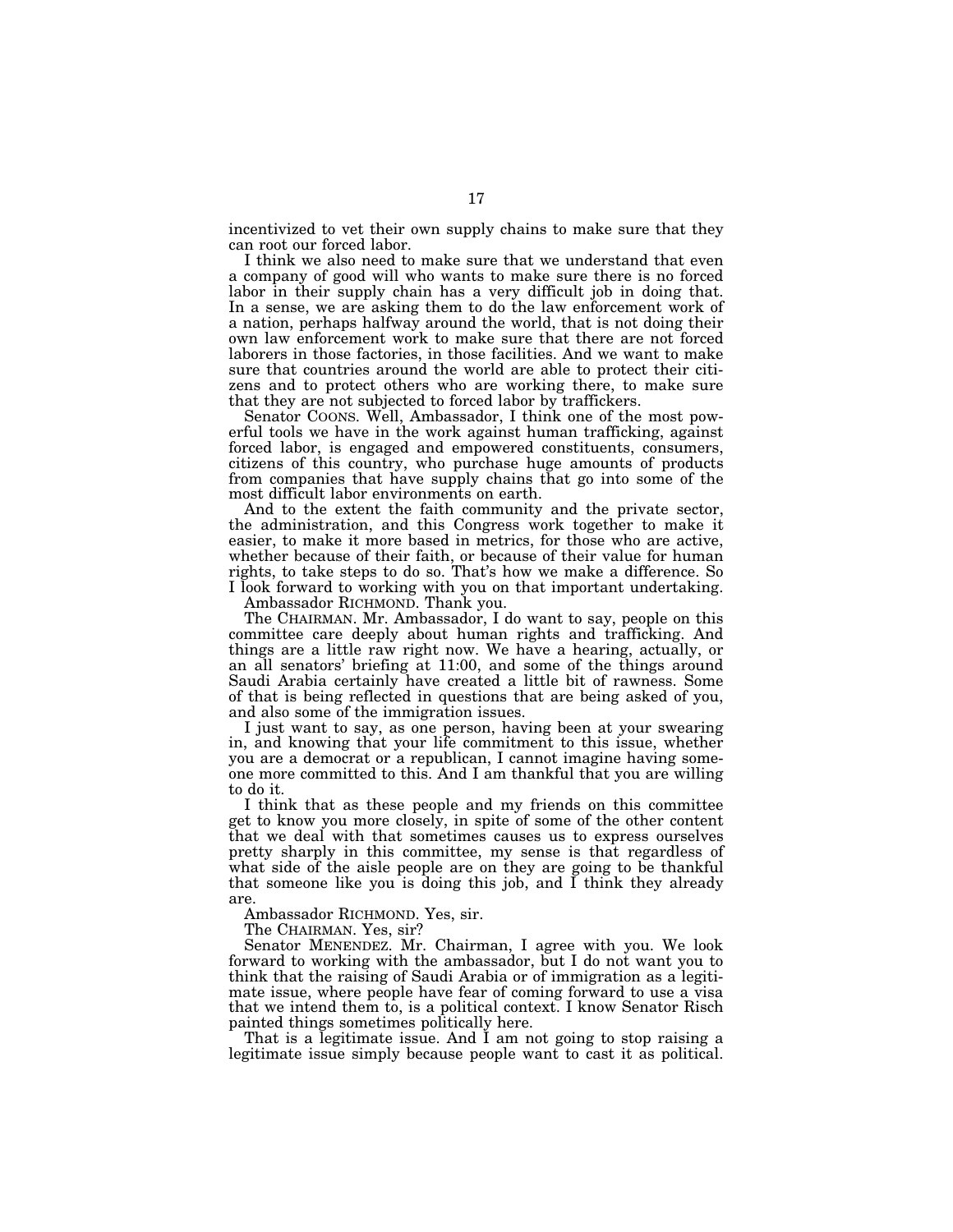The CHAIRMAN. And I, in no way, am casting it as political, and I plan at 11:00 to express myself very strongly as it relates to other issues. I am just saying that you are here in the middle of some rawness as it relates to some other issues, and that is just a fact.

But with that-Senator RISCH. Mr. Chairman, could I get my two cents worth in

here?

Senator Menendez, if I indicated that to you, or was offensive, I apologize for that, but look, this is really a nonpartisan issue. This is a bipartisan issue. President Trump is going to be president for the next 25-and-a-half months. And for those of us that care deeply about issues like this, and especially Senator Corker, as he has over the years, we want to carry that flag forward for Senator Corker, and we want to carry that flag forward for the American people. So it behooves us all to work together, republicans, democrats, the President, the administration.

Now, sometimes people say things in political context that do rub the wrong way, but that should not take our focus off of the ball here of what we are trying to do. I think we have got the right man in Ambassador Richmond here. I think we can trust him on this issue, and I think we should continue to work, and to meet, and to—and to explore these issues. And I think Senator Menendez certainly raised issues that we should talk about, and try to take the rough edges off, and make progress as we move forward.

Thank you, Mr. Chair.

Senator MENENDEZ. Mr. Chair, if I may.

I totally agree with Senator Risch, who will be the new chairman, that working together, I recognize President Trump's going to be there for as long as his term continues. I did not hesitate to criticize a president of my own party when I thought he was wrong. I am not going to hesitate to criticize this president when I think he is wrong. I think constructive criticism is also incredibly important to reach a considered judgment on how we move forward on issues. And so I am not going to pull any punches. I did not do it with President Obama, and when I was chairman of this committee, I am not going to do it with President Trump.

But I do agree with you that this issue is bipartisan, nonpartisan, and I look forward to working with you on making it a continuing legacy of the committee.

The CHAIRMAN. With that, thank you for coming. Thank you for the work you are doing, and we look forward to seeing you again. And we will call the second panel. Thank you so much.

I know that, Natalie, you came in a little bit late. We have already spoken a little bit to the fact that we are thrilled to have both of you here, and certainly appreciate the personal commitment that both of you have shown around this issue, that you can see, draws a little emotion here on the committee itself. But we thank you for being here. We know that you have gone to a lot of trouble to be here today, and certainly spend a lot of, both of you, your personal time and effort around this issue. And it is people like you that calls us to be inspired.

So our first witness today is Natalie Grant, the co-founder of Hope for Justice, and a hero in the fight against modern slavery.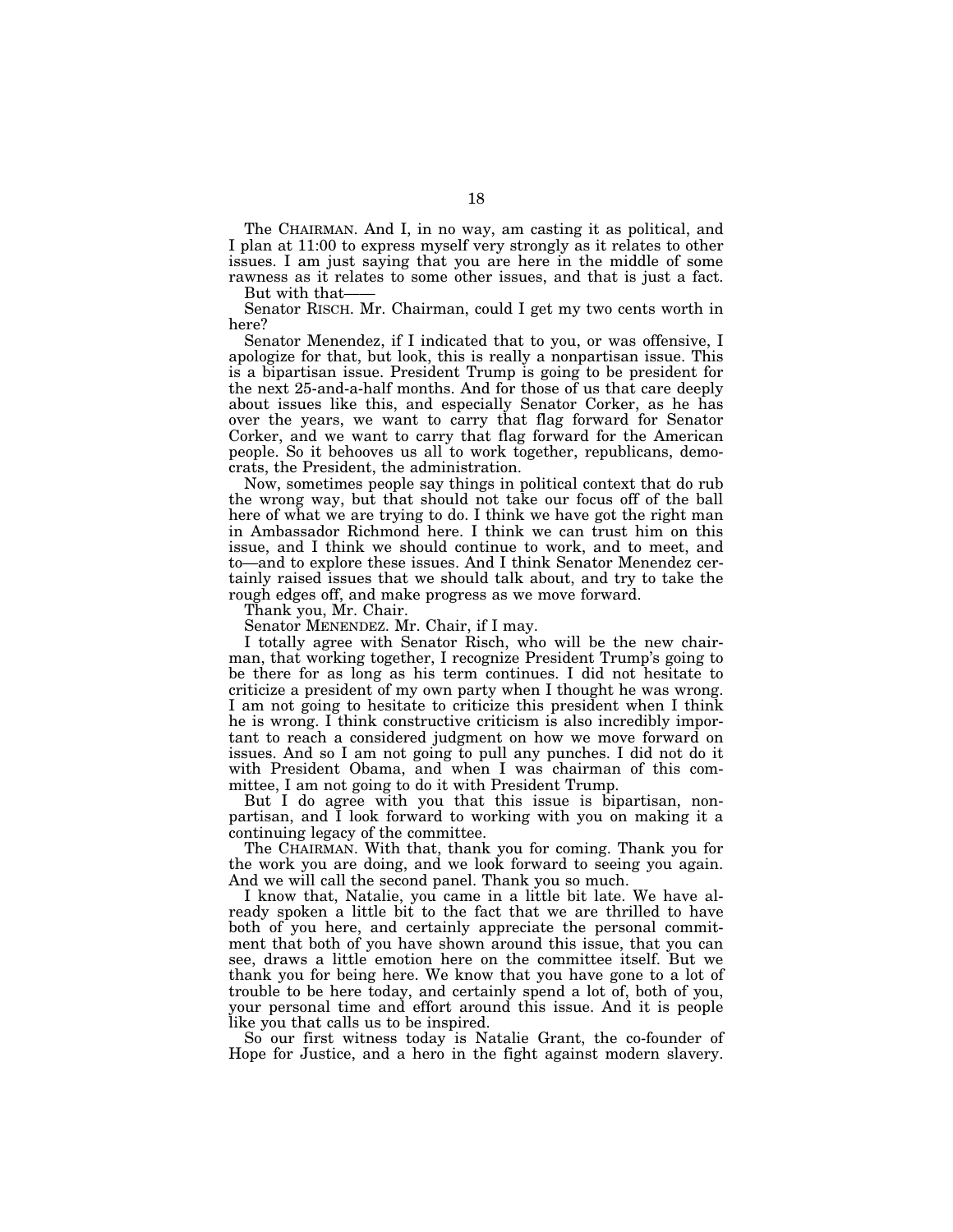Our second witness is Shawna Bader-Blau, the executive director of the Solidarity Center, who is also a leader in this fight. If you both could summarize your comments in about 5 minutes, we, again, thank you so much for being here, and look forward to your comments.

## **STATEMENT OF NATALIE GRANT, CO-FOUNDER, HOPE FOR JUSTICE, NASHVILLE, TENNESSEE**

Ms. GRANT. Thank you.

Well, thank you, Mr. Chairman, for inviting me to be here. I am so honored to be here, and honestly, I woke up this morning thinking, "I am going to be so out of my depth." I am used to a microphone being in my mouth. I sing all the time, and I have no problem speaking, but it is not usually in an environment quite like this. So it really is an incredible honor for me to be here today.

[Laughter.]

Ms. GRANT. You know, as I was thinking on the plane here, and I was listening to Ambassador Richmond, and I see your notes, and I am thinking, "Oh, my goodness, I do not even have notes to talk about this,'' but what I do have is just a story. I have my own personal story of how this issue has forever wrecked my life.

And I never thought that I would say that television changed my life. I never thought I would say Law and Order changed my life. But it truly was an episode of Law and Order that I was watching on a day off from touring, when I was home in my home in Brentwood, Tennessee. And they depicted a gentleman who had an underaged girl in his basement on the television show. And I just remember them always saying that Law and Order was ripped from the headlines.

And as I was sitting there in my family room, watching this television show, I thought, ''What headline is this ripped from?'' This was in 2004. I had never heard the term ''human trafficking'' before.

And so as I was watching it, I thought, ''Well, this is ridiculous. Why are they trying to convince us that there are people holding people in their basements in the middle of New York City?'' So I literally Googled, ''What is human trafficking.'' And that is the first time that I realized that slavery still exists in this country.

I actually came across something called the Trafficking in Persons report, and I attempted to read it, and I got about two sentences in, then I stopped. And I literally then punched in, ''Faithbased organizations that fight human trafficking,'' because as a member of a faith-based music community, I was deeply troubled that I had never heard of this issue before.

I was deeply troubled that people in the church were not talking about the least of these, which they talk about so often, but that were being ravaged in this way. That is when I found an organization, and to make a long story short, a couple of months later my husband and I flew to India. They took us straight into the redlight district.

Sorry. I know this is probably the appropriate place to cry, but I have never, ever been able to speak about this issue in 14 years without weeping, because I saw children for sale on the street. I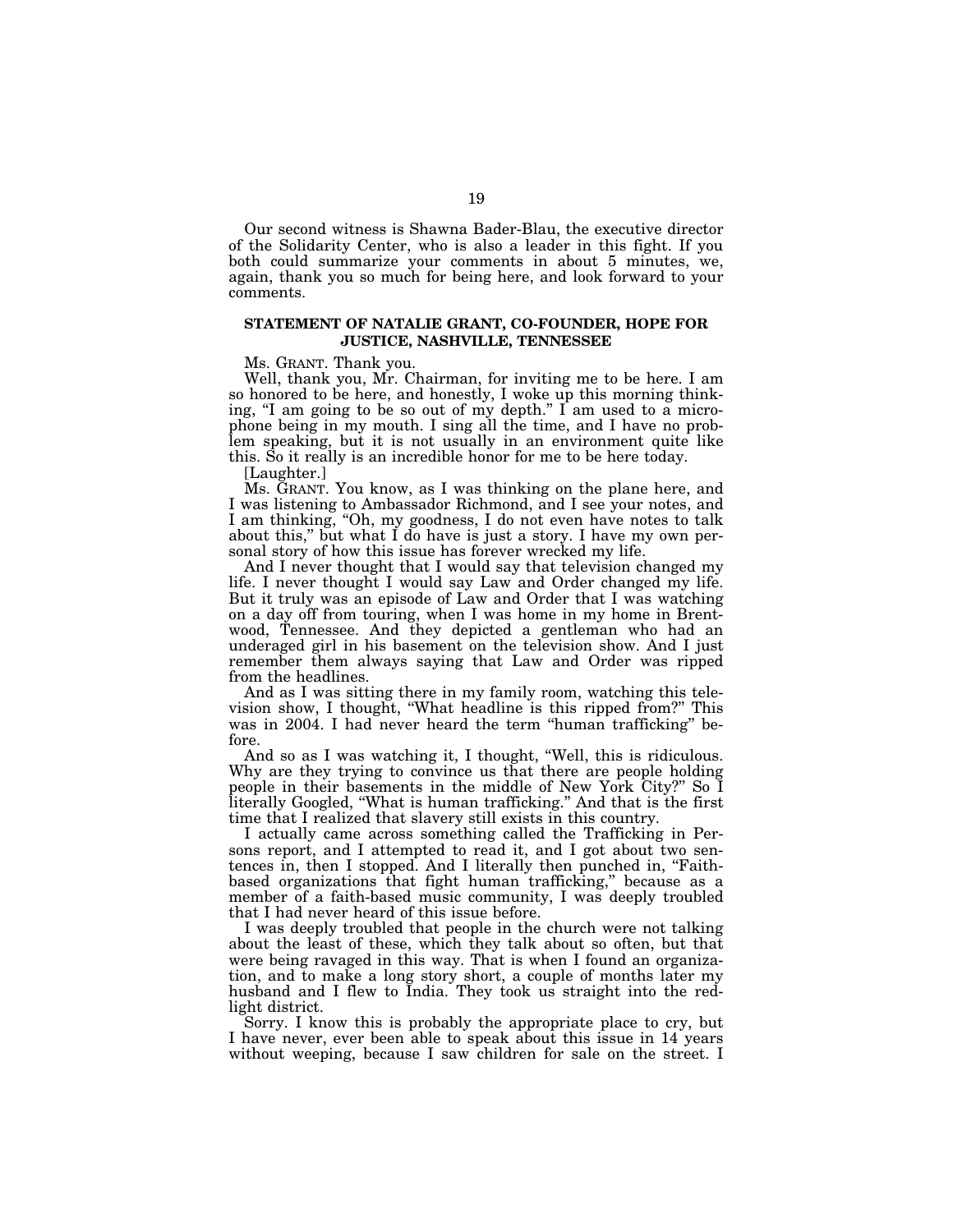met twin 5-year-old girls who had to have reconstructive surgery to their tiny little bodies.

I saw a 6-year-old girl in a cage, looking at me through the bars of cage. She was not screaming. She was not asking for anyone to bring her her freedom. It was almost as if she was resigned to the fact that this was her reality.

They allowed us to tour a brothel, because they thought that my husband was a potential customer. And as we walked through these tiny little cubicles, some with mattresses on the floor, some with beds, I will never forget walking past one that had a rope tied to the end of a bedpost, and I made the mistake of asking why the rope was there. And the gentleman we were with said, ''That is because the girl in this room is 15 years old. She has an 18-monthold child." There is no childcare, so they tether their children to the end of the bed while they are forced to perform their sexual acts.''

All I can tell you is that I was wrecked that day for life. I knew that in that moment this issue demanded my attention and my commitment. I did not know what I was doing when I left there. I flew back to America, and thought, ''Well, now what do I do? I sing in front of thousands of people every weekend. So what I am going to do is I am going to get up on that stage and I am going to tell everybody I know that this is a reality, that this is happening.'' Because if I did not know about it, chances are most other people did not know about it either.

At that time I founded an organization called Abolition International. And to be honest with you, my first goal was just to raise enough money to build an after-care facility for women with children, in India. And that is exactly what we did. But what happened in the coming years after that was that I learned about the issue in a deeper way.

I met an organization in England, and we merged together, and we are now known as Hope for Justice International. And while it says ''co-founder'' underneath my name right there, I fear that makes me sound far more important than I am. The organization now is across 4 continents, and 8 countries, with 22 offices. Last year we rescued 37,000 children. It is amazing to me the work that the organization is doing, but all I am is a girl.

We saw children for sale on the street. And in 2004, I was not a mother yet. But now I am a mother to three daughters, and now this issue is more important to me than ever before. Now I see that though maybe I do not have the power that you have, I have the power of a voice. And if I can tell thousands of other people, "Listen, it is not up to us to do everything. It is just up to us to do something.'' Every single one of us can do something. Every single one of us, no matter who you are, no matter where you are from, no matter what your circle of influence, whether you have a platform, or whether you are just serving your family, every single one of us can do something to make a difference.

And though I am grateful to get to do it on a large scale, I feel like the greatest difference I am making is when my twin daughters' sixth-grade teacher came to me and said, ''I was talking about the abolishment of slavery in the classroom today, and one of your twin daughters raised her hand and said, 'That is not true. Slavery actually still exists in the world today.''' And I realized that I must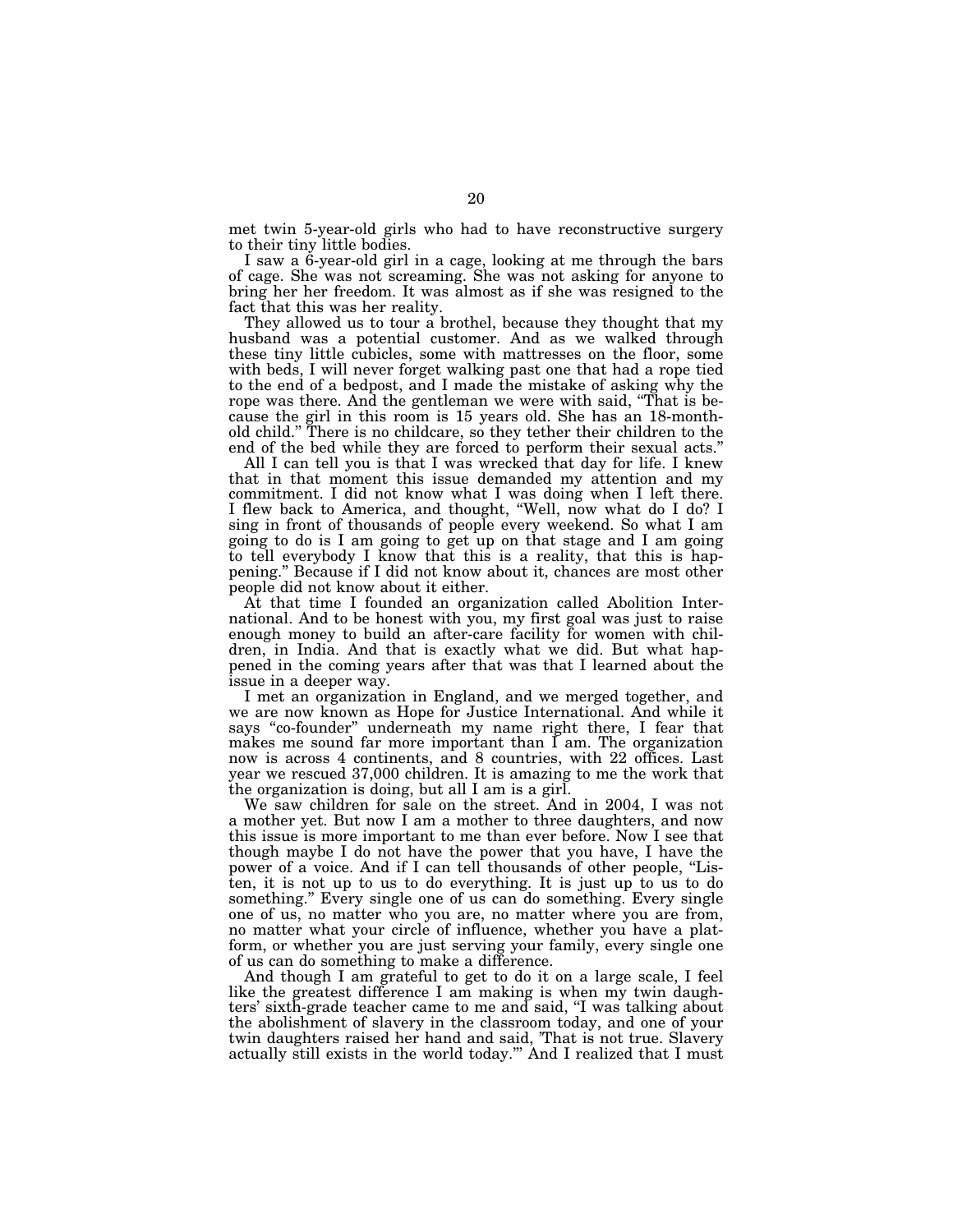be doing something right, because though my heart swelled with pride in that moment, it also broke at the same time, that my daughters are living in a world where slavery still exists, where someone's daughter, someone's sister, someone's niece, someone's granddaughter is being ravaged day in and day out.

I just say to you that though this issue demands my attention and commitment, I believe that the same must be said of you, and that it demands your attention and commitment. I commit my life to Proverbs 31:8, which says, ''Speak up for those who cannot speak for themselves. Ensure justice for those being crushed.'' I have seen those who are crushed, and I say that together we must do whatever it takes to give them justice.

The CHAIRMAN. Thank you. Incredible.

Shawna.

## **STATEMENT OF SHAWNA BADER-BLAU, EXECUTIVE DIRECTOR, SOLIDARITY CENTER, WASHINGTON, DC**

Ms. BADER-BLAU. Thank you very much, Natalie, and thank you, Chairman Corker. Congratulations on a long career here, and for highlighting this issue. And Ranking Member Menendez, thanks for inviting us today.

I am really pleased to share the Solidarity Center's perspective on this issue in the global fight to end modern slavery. And from my written testimony, which I have submitted for the record, I would like to highlight four key points.

First, modern slavery takes place in the context of rising authoritarianism and the global crackdown on civic freedoms happening all over the world. Fundamentally, trafficking for labor exploitation is the result of the absence of human rights and effective governance, and a culture of impunity. The failure of governments to protect worker rights in law or of employers to respect them in practice creates an environment where workers are vulnerable to exploitation, including debt bondage, forced labor, and human trafficking.

Modern slavery happens in countries that restrict civic freedoms, including the right to form or join trade unions or other worker organizations. In short, modern slavery lives in the shadows when there is no one there to expose it. And the deck is increasingly stacked against workers when they try to stand up for themselves, expose this abuse, and fight back.

Resurgent authoritarianism globally means that nearly half the world's population, 3.2 billion people, live in countries where civic space is closed or repressed. With authoritarianism comes weakened democratic institutions, including the courts and the press. And civil society is sidelined by draconian legislation, and overt repression by police and the military.

It is no accident that of the 22 countries ranked as tier three in the State Department's 2018 tier placements, only one country, Belize, is considered free, according to Freedom House.

In Turkmenistan, for example, where state-sponsored forced labor in cotton production is an ongoing crime, activists trying to monitor and expose these atrocious practices have been harassed, threatened, and imprisoned. Among them, Gaspar Matalaev, a news reporter with Alternative Turkmenistan News. Matalaev was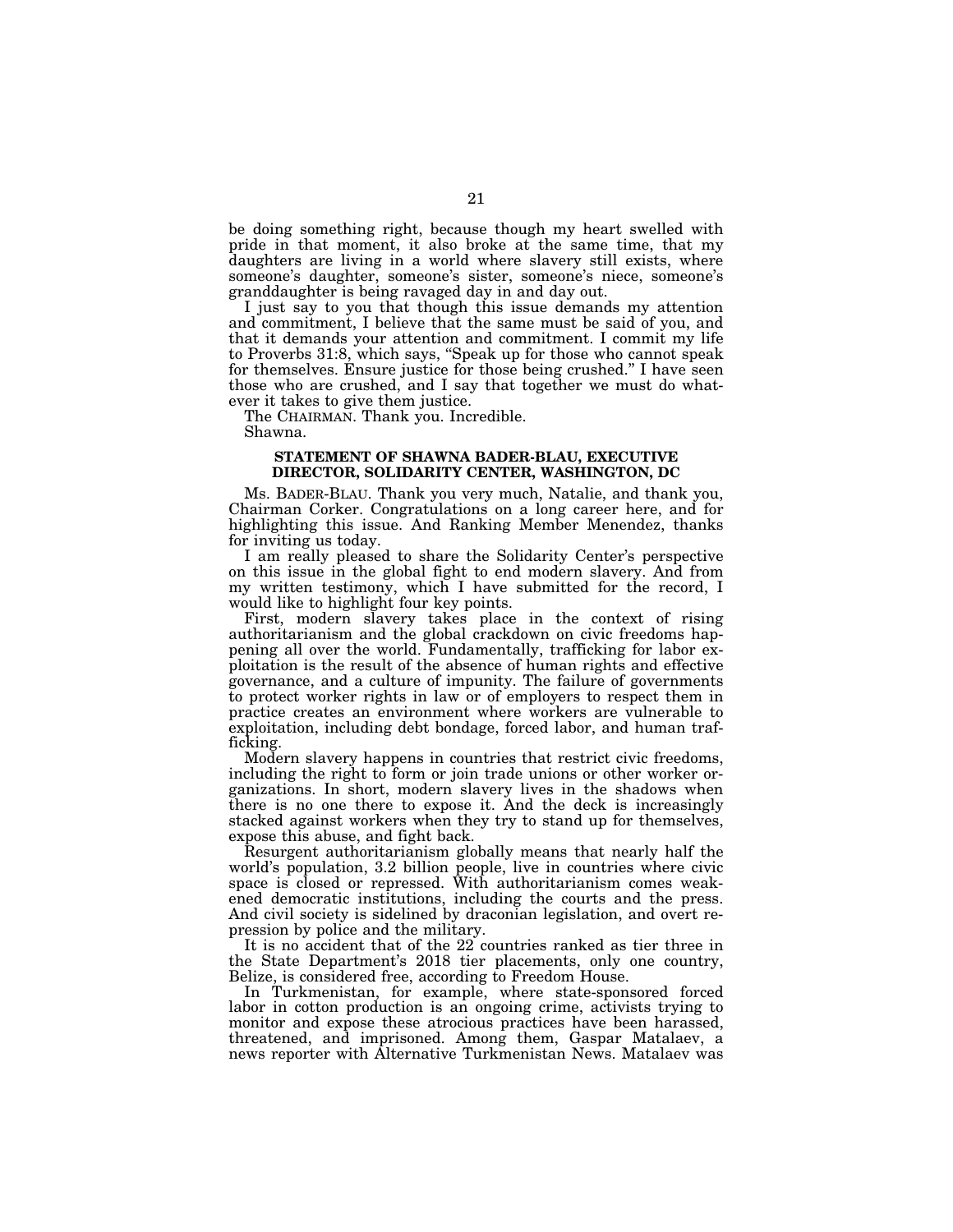arrested in October 2016, 2 days after he reported on state-orchestrated forced labor of children and adults in the cotton harvest. He remains in jail.

A couple of weeks ago, I visited Lesotho. In this very poor country, thousands of people find work in the garment factories that supply major American and international brands, but women workers also find something else. Male supervisors demanding sex in exchange for pay, promotions, or employment.

Research and our firsthand experience with women in garment factories like those in Lesotho, confirms that women being forced into transactional sex to gain or keep employment, and having no remedy, if they complain, are strong indicators of forced labor. And when women cannot exercise their basic labor rights, because they are routinely suppressed by factory owners, with total impunity from the state, well, that is a democracy problem, too. Put simply, people need to be able to dissent and dissent freely and collectively, if we want to end modern slavery.

Second, the ongoing problem with forced labor also really needs to be seen in the context of the mass movement of people. An estimated 150 million people are migrant workers, and the number of refugees and internally displaced persons and asylum seekers now tops 68 million people. In the context of rising authoritarianism, anti-immigrant rhetoric, and accompanying anti-immigrant policy also run high.

In our work around the world, the Solidarity Center has heard firsthand from migrant workers who fear reporting forced labor conditions because of the toxic anti-immigrant environment that they are experiencing. Moreover, closing pathways for humanitarian resettlement, like refugee programs, and narrowing grounds for asylum increase the chances that those fleeing violence and persecution will be forced to migrate through less safe channels, exposing them to a heightened risk of trafficking and forced labor.

For example, the Business and Human Rights Resource Center found severe abuses of Syrian refugees in Turkish garment supply chains, including forced and child labor. And at this moment, as we sit here meeting, the Thai government is actively punishing some of the brave Thai labor leaders who have stood up against modern slavery, and against anti-migrant discrimination.

It is our measured experience, working in 60 countries over 20 years, that to address refugee and migrant worker vulnerability to trafficking we need to level the playing field when it comes to rights and enforcement of rights of people working in a country, no matter who they are. When some people in a society are treated as lesser, then the idea that they can be exploited becomes more accepted, possible, and prevalent. Indeed, isn't that the notion that slavery was built on, that some people are lesser?

Third, we need to change our expectations about what constitutes accountability to human rights in the private economy, especially in supply chains. We still do not see the kind of corporate leadership we need to eradicate modern slavery. Those factories I spoke of in Lesotho, those factories may be owned and operated by Chinese investors, but a 100 percent of the buyers are international brands, and a great many of them are American companies.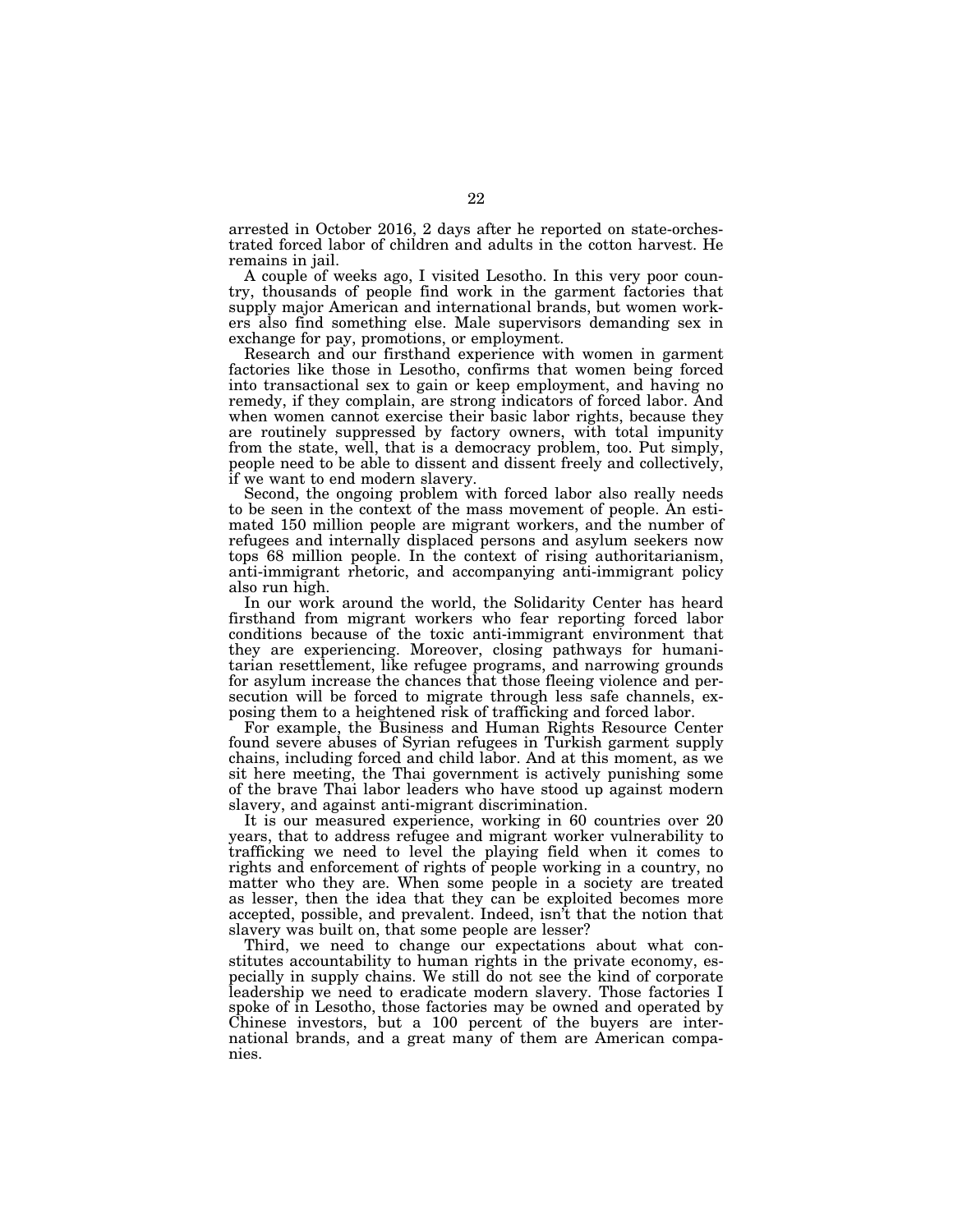I am not saying that these global companies sourcing there want these things to happen. I am saying that they accept virtually no responsibility for ensuring it does not happen, and we need to change that. We need to be reimagining the human rights obligations of companies across supply chains if we want to end this abuse. And this committee can do more on that. And we can talk about that.

Fourth and finally, we need our own government to use a more comprehensive set of tools in its anti-trafficking tool-kit. U.S. trade programs can effectively address trafficking for forced labor. Recently, the administration announced the suspension of trade preferences under the African Growth and Opportunities Act to Mauritania, due to its utter failure to address hereditary slavery, and we are hopeful that will help. But our trade agreements, all of them, can and should include binding obligations that reduce and try to eliminate the risk of trafficking for forced labor among our trade partners.

The new U.S.-Mexico-Canada agreement could include elimination of recruitment fees, a ban on passport confiscation, a requirement to disclose terms and conditions of employment, and equal rights for citizen, resident, and migrant workers. These provisions could help reduce trafficking for labor exploitation, and should be included, and then enforced.

Successive administrations, too, have allowed the slow erosion of a focus on labor rights as part of U.S. human rights advocacy and diplomacy around the world. For example, the role of labor officers and U.S. embassies. This cannot go on. We need their voices, their eyes and ears on the ground. Without diplomatic pressure and clear defensive human rights, I fear that people will continue to not have the chance to live and work in the dignity that everyone deserves.

Thank you.

[The prepared statement of Ms. Bader-Blau follows:]

#### PREPARED STATEMENT OF SHAWNA BADER-BLAU

#### I. INTRODUCTION

Chairman Corker, Ranking Member Menendez and members of the Senate Foreign Relations Committee, I thank you for this opportunity to present the Solidarity<br>Center's views on the "Global Fight to End Modern Slavery." First, let me convey<br>our appreciation for the Committee's leadership in comba trafficking both here and abroad—including trafficking for forced labor, the most prevalent form of trafficking. According to the International Labor Organization (ILO), 25 million people around the world are trapped in forced labor—and their unpaid work generates an estimated \$150 billion annually for enterprises around the world. The continued leadership of this Committee is much needed to advocate for an aggressive approach to ending modern slavery, especially for forced labor, at a time when vulnerable communities, such as migrant workers and refugees, are in

increasing danger. The Solidarity Center is the largest U.S.-based international worker rights organization. Our mission is to help workers attain safe and healthy workplaces, familysupporting wages, dignity on the job and greater equity at work and in their community. The Solidarity Center is allied with the AFL–CIO and is a member of the Alliance to End Slavery and Trafficking (ATEST), a leading U.S.-based coalition that advocates for solutions to prevent and end all forms of human trafficking and modern slavery in the United States and globally. Building upon more than 20 years of experience in promoting worker rights, the Solidarity Center continues to raise awareness about the causes and the extent of trafficking for forced labor and implements programs with our partners worldwide to combat this scourge. These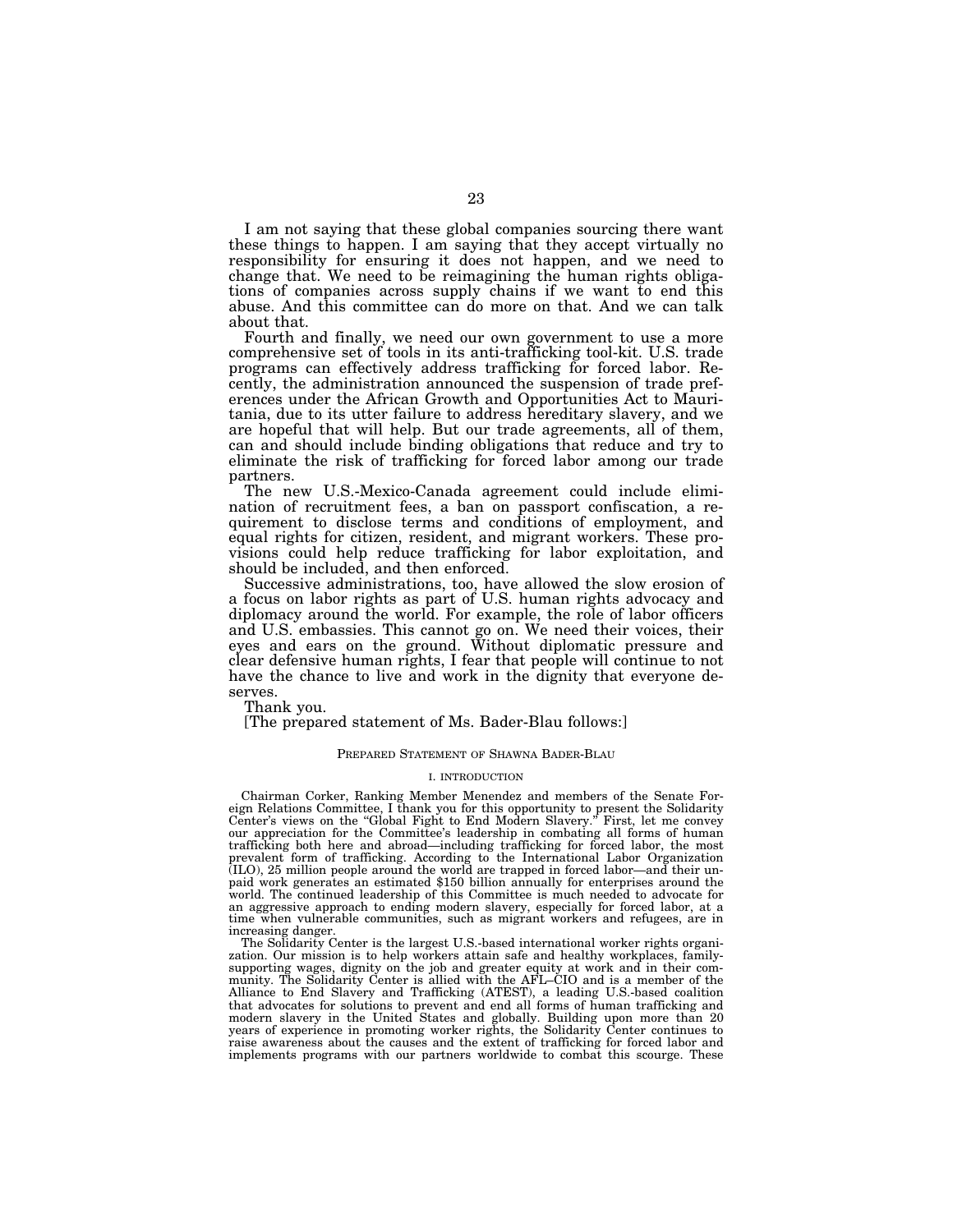programs address each of the four "P's" that are part of the anti-trafficking toolkit: prevention, protection of victims, prosecution (or as we call it, "access to justice")<br>and partnerships. Given our global presence, the Solidarity Center works with long-<br>term, grassroots local partners to combat trafficki rica (Kenya, South Africa), the Americas (Mexico), Asia (Bangladesh, Indonesia, Ma-laysia, Nepal, Sri Lanka, Thailand), Europe (Moldova, Ukraine) and the Middle East (Bahrain, Jordan, Kuwait, Qatar).

We increasingly hear the term ''modern slavery'' used to describe the exploitation or compelled service of children, women and men that results from the myriad forms of coercion and deceptive practices traffickers use. Modern slavery is forced labor, debt bondage and involuntary servitude, among other severe forms of labor exploitation that exist today. Instead of shackles and chains, workers are now enslaved through threats, debt and other forms of economic coercion.

Around the world, workers tell us they have no choice but to risk their lives for the chance to earn a living overseas. Their stories are harrowing. Kenyan women tricked into traveling to the Middle East as domestic workers and ending up enslaved, physically abused and violated 1 in private homes. Migrant workers in Jordan winding up in detention 2 and legal limbo after they escape the exploitative employer who had also confiscated their passport. Indigenous workers in Mexico finding themselves unpaid and locked in labor camps 3 on farms that export produce to the United States.

Fundamentally, trafficking for forced labor is the result of the absence of human rights and effective governance. The failure of governments to protect worker rights in law, or employers to respect them in practice, creates an environment where workers are vulnerable to exploitation. It is no surprise, therefore, that countries that restrict civic freedoms, have weak rule of law and prevent the exercise of the right to freedom of speech, assembly, and association, including the right to form or join a trade union to represent their interests, are countries where trafficking for forced labor is common. That is why in our view, any approach to combating trafficking must begin with empowered workers who can stand up to exploitation when it occurs. Too little effort is being directed toward building worker agency and supporting worker representation; instead, voluntary corporate social responsibility policies continue to be promoted despite evidence that they do little to address the causes of forced labor or provide effective remedies to victims once a violation has been committed.4

We must move beyond the notion that ''modern slavery is all about bad individuals doing bad things to good people.'' Human trafficking is more than just sexual exploitation and more than organized crime. We must address what one leading global expert 5 on the international law of human trafficking calls the ''underlying structures that perpetuate and reward exploitation, including a global economy that relies heavily on exploitation of poor people's labor to maintain growth and a global migration system that entrenches vulnerability and contributes directly to trafficking.

Unfortunately, current global trends, where the rule of law is weak and democratic institutions are inhibited, are creating an enabling environment for traf-ficking. We see deepening authoritarianism 6 taking hold in many parts of the world, where the exercise of fundamental human rights—such as freedom of speech, assembly and association, all essential to a rightsbased approach to combatting human trafficking—is being severely curtailed or prohibited. Unions, often the largest civil society organization in any country, are frequent targets of repression. At the same time, authoritarian and populist governments have opted to demonize 7 migrants and refugees for political gain, making their already precarious situation extremely dangerous.

Ending human trafficking requires a holistic approach, where prevention, law enforcement, victim services and protection initiatives are all implemented in a comprehensive and coherent way. Far too often, we see governments being given credit for simply passing a law or prosecuting a handful of cases, without any political will to tackle the entrenched, systemic causes of trafficking such as corruption, employer impunity and lack of civic and workplace freedoms. With a shared goal of ending modern slavery in our lifetime, we must address the root causes that allows such exploitation to thrive. I will address these causes below and provide recommendations as to what the U.S. government can and should be doing.

## II. ROOT CAUSES

#### *Deepening Authoritarianism*

In a growing number of countries, governments have taken an authoritarian turn. Indeed, nearly half of the world's population—3.2 billion people—live in countries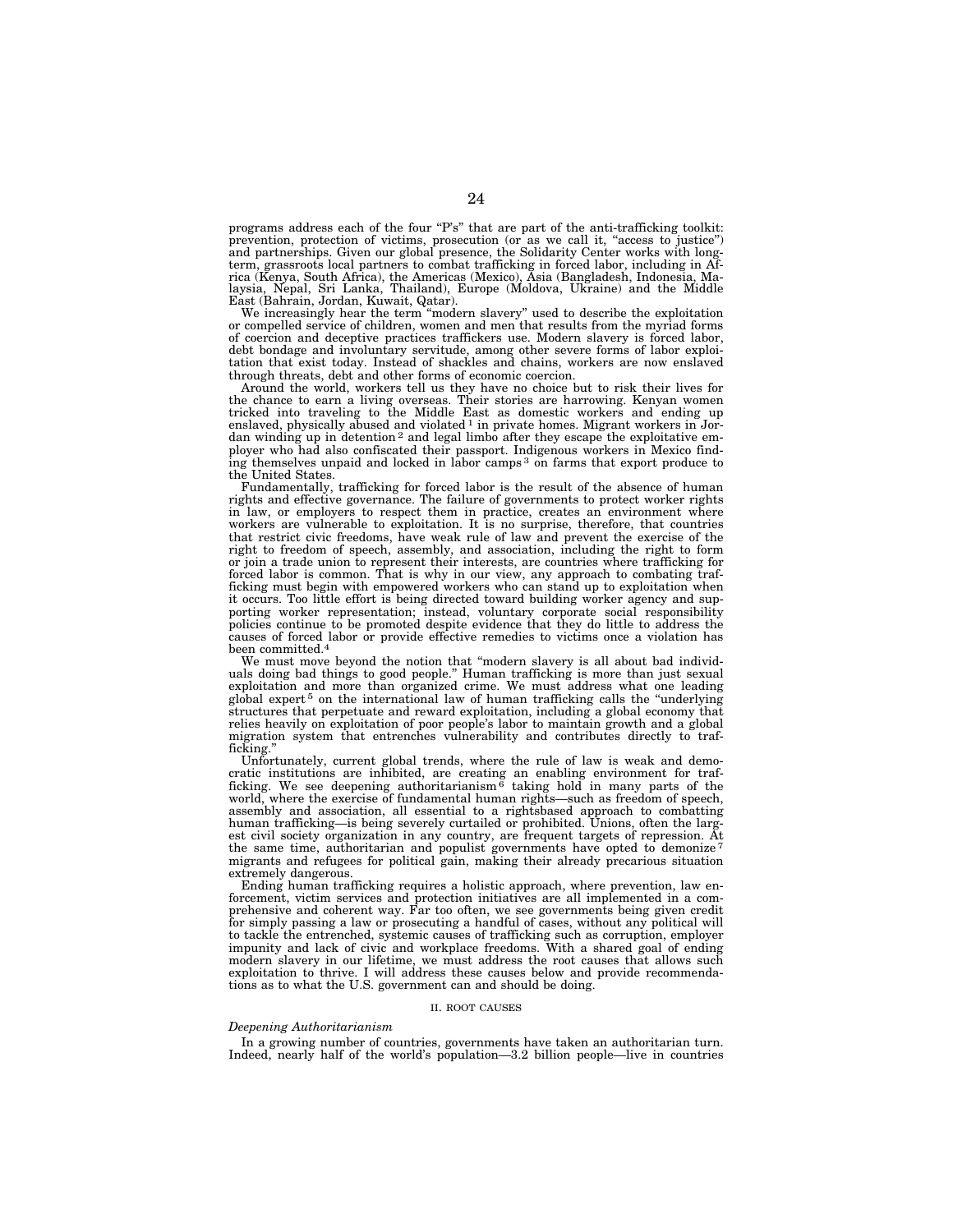where civic space is closed or repressed. 8 With authoritarianism come weakened democratic institutions, including the courts and the press, and civil society side-lined by draconian legislation and overt repression by police and the military. Trade unions and worker advocates, including journalists, have come under intense pressure to cease their activities or face jail and/or punishing fines. According to the<br>International Trade Union Confederation (ITUC), the number of countries that deny<br>or constrain freedom of speech increased from 50 in 201 of the world's most populated countries—China, Indonesia and Brazil—passed laws<br>that denied workers freedom of association, restricted free speech and used the mili-<br>tary to suppress labor disputes." Indeed, workers attemp in 65 countries in 2018, up from 59 in 2017," reports the ITUC. In Colombia alone, 19 trade union members were murdered during the year. Anti-corruption protests <sup>10</sup> in Haiti in November resulted in the deaths of at least six protesters, following a crackdown on dissent. In Thailand, governed by a military junta, Burmese workers who were exploited on a chicken farm were sued by their employer for defamation for daring to complain about forced overtime and underpayment of wages, both indicators of forced labor.11

It is worth noting that of the 22 countries ranked as Tier 3 on the State Department's 2018 Tier Placements, only one country, Belize,<sup>12</sup> is considered "free" accord-<br>ing to Freedom House.<sup>13</sup> The continued high prevalence of human trafficking is clearly a symptom of broader challenges to democracy, human rights and governance. In our work around the world, we see a strong correlation between governments that violate their citizens' (and immigrants') fundamental democratic rights and workers who are left vulnerable to human trafficking.

Several members of this Committee have voiced their support for diplomatic and programmatic efforts of U.S. government agencies that advance democracy and human rights around the world. Though often separate from targeted anti-trafficking programs, this work builds the transparent, accountable public institutions that are critical to enforcement of anti-trafficking measures, like labor laws and workplace inspections, access to justice for victims and anti-corruption measures that keep trafficking out of workplaces and whistleblowers safe. When we neglect democracy, rights and governance, we silence workers' voices; deny them the means to defend their rights, workplace safety and incomes; and rob them of legal recourse when their rights are violated. When working people have no possibility of decent, dignified jobs at home, they migrate abroad for work, enter the illicit economy or seek out labor brokers and traffickers—to provide for their families.

We believe the U.S. government should not shift away from multilateralism and global leadership in defending human rights around the world, or else we risk weakening important global institutions that play an important role in fighting human trafficking and the impunity that perpetuates it. Human trafficking thrives in the context of restrictions on freedoms. We appreciate the Committee's commitment to combatting modern slavery and also to advancing human rights and democracy, and urge its members to consider these two (often separate) streams of work as strongly interconnected when developing policy responses and practicing government oversight in its jurisdiction.

## *Mass Movements of People*

We are witnessing the largest movement of people in human history: International migration surpassed 244 million people in 2015, an estimated 150 million of whom were migrant workers, and the number of refugees, internally displaced persons (IDPs) and asylum seekers now tops 68 million people.14 In the context of rising authoritarianism, anti-immigrant rhetoric and accompanying policy also run high. The scapegoating and marginalization of refugees and migrants only increases these disenfranchised groups' vulnerability to forced labor and other forms of modern slavery.

In our work around the world, the Solidarity Center has heard firsthand from migrant workers who fear reporting exploitation such as virtual enslavement, wage theft, forced overtime and gender-based violence (again, all indicators of forced labor) because of the toxic, anti-immigrant environment pervasive in many cultures and political environments in recent years.<sup>15</sup> Moreover, closing pathways for humanitarian resettlement (like refugee programs) and narrowing grounds for asylum increase the chances that those fleeing violence and persecution will be forced to migrate through less safe channels and a heightened risk of trafficking and forced labor. For example, the Business and Human Rights Resource Center found severe abuses of Syrian refugees in Turkish garment supply chains, including forced labor and child labor.16 Rohingya refugees fleeing violence in Myanmar are at heightened risk for both forced labor and commercial sexual exploitation as their precarious sta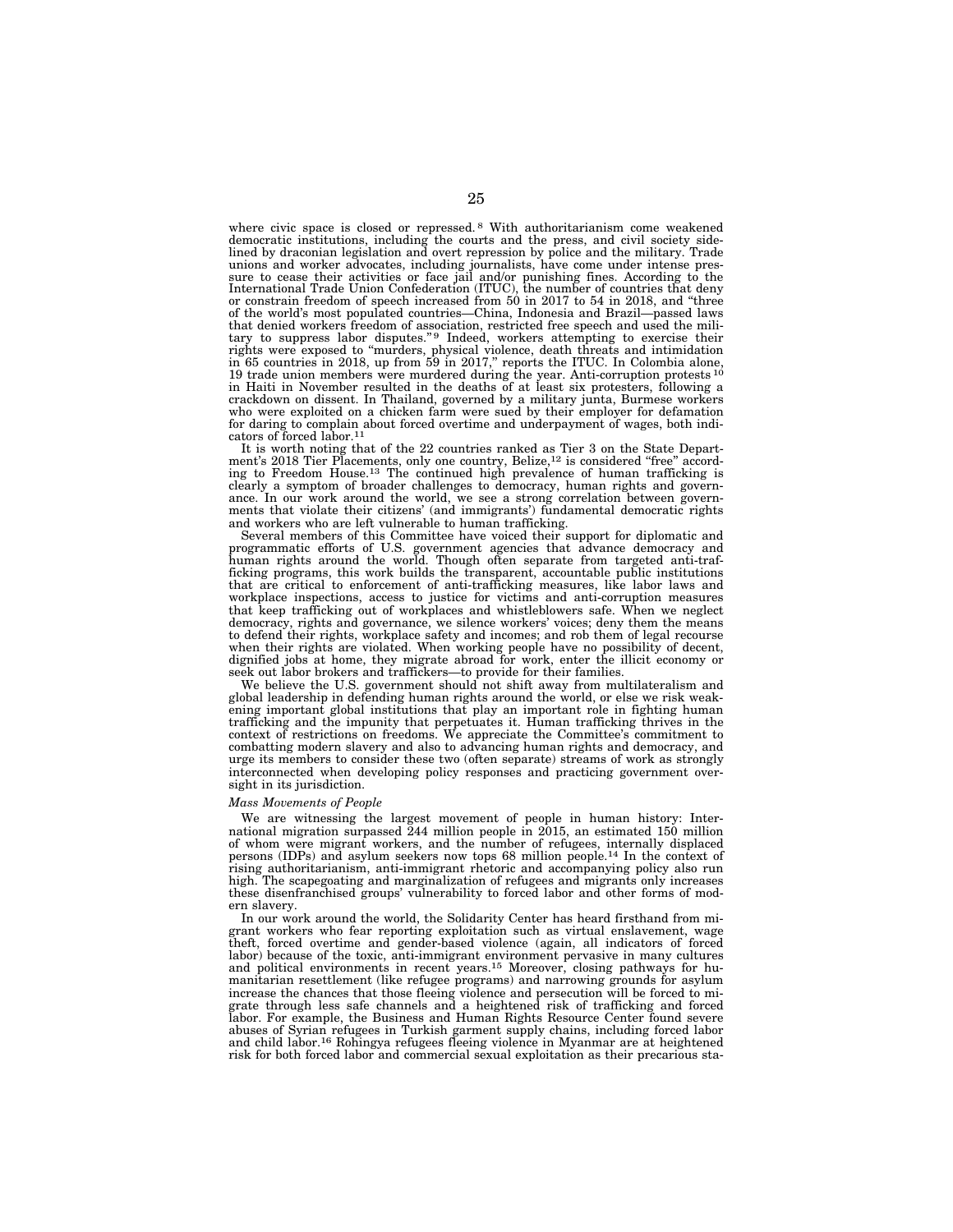tus in Bangladesh leads to desperate (and unsafe) ways to support themselves and their families. $<sup>1</sup>$ </sup>

Migrant workers, whether documented or undocumented, are also disproportionately vulnerable to human trafficking. Traffickers—often in the form of unscrupu-lous employers or labor brokers—take advantage of irregular migrant worker's lack of legal status to exploit them. Even workers in regular migration programs where oversight is theoretically stronger, such as guestworker or temporary migration schemes (including cultural exchange programs like Au Pairs), can face conditions of debt bondage, involuntary servitude and forced labor through high recruitment fees that leave them indebted, having their visas tied to a particular employer, and threats of forcing workers out of status and into deportation.

It is our measured experience working in 60 countries over 20 years, that to address refugee and migrant worker vulnerability to trafficking, we need to level the playing field when it comes to rights and enforcement of rights of people living and working in a country. All workers, regardless of status—whether nationals or foreign, whether documented or undocumented, whether fleeing conflict or seeking family-supporting wages, whether in the informal or formal economy—should be treated equally when it comes to international recognized workplace rights and the ability to exercise them. When some people in a society are treated as lesser due to some innate quality (they are female or an ethnic minority or non-citizens), then the idea that they can be exploited becomes more accepted, possible and prevalent. Indeed, that is the very notion upon which slavery has always been based: Some people are just lesser.

Over the past 2 years, the United Nations has embarked on a process to negotiate two global frameworks, or compacts: one on safe, orderly and regular migration and the other on refugees. The migration compact address human trafficking, understanding that migrants have a particular vulnerability to this abuse. It also addresses a common trap that ensnares workers in forced labor, recruitment fees, promotes the ILO's Decent Work Agenda and conventions addressing labor migration, and recognizes the role of trade unions and social dialogue in advancing decent work for migrant workers. While the nonbinding migration compact has some shortcomings, and the United States has withdrawn its participation, it could be an important first step in developing more comprehensive and aspirational global norms when it comes to the rights of international migrants, especially since too few countries have articulated national policies extending equality of opportunity for and treatment of migrant workers.

## *Corporate and Legal Accountability*

While governments used to be the primary perpetrators of forced labor, today the vast majority of the almost 25 million forced laborers globally <sup>18</sup> are in the private economy, in domestic work, construction or agriculture, among other jobs.

Globally, victims of trafficking for forced labor have access to few legal remedies. This is especially true for migrant workers, documented or otherwise, who often are excluded from labor law protection.<sup>19</sup> For example, migrant workers are often unable to leave their place of work to file a complaint against their employer. This is especially true for domestic workers, who represent nearly 4 million of the globally enslaved working people each year.

For example, our organization works on the eastern coast of Kenya where jobs are few and poverty is endemic, and many women migrate to Saudi Arabia for the promise of a good-paying job as domestic help. An entire industry has been built to ship women overseas to clean and care for other people's families. Most have little choice but to leave; there is no other way to support their family and make a better life for their children. These women have told us of the trap set by labor brokers and employers. They arrive in the Gulf to find entirely different jobs than they were promised. Often in debt from high recruitment fees, they have their phones and passports confiscated. They are forced to work long hours and to sleep under the stairs or in the laundry room. Many are subjected to violence and sexual abuse, and held as virtual prisoners—sometimes for years, incommunicado from their family in a country where they do not speak the language. Many are infrequently, if ever, paid. And too many escape with their lives, but little else, especially justice.

Their experience is not unique: 26 percent of Indonesian migrant domestic workers in the Middle East say they endure long working hours, 52 percent do not receive any days off, and 88 percent are not paid overtime.20 And this is not culturally or regionally specific: This happens here in the United States. It happens in Europe. It happens in Asia. Everywhere.

This problem of accountability is compounded when trafficking for forced labor takes place in the global supply chains of multinational enterprises—and when governments fail to hold corporations to account. In recent years, governments like the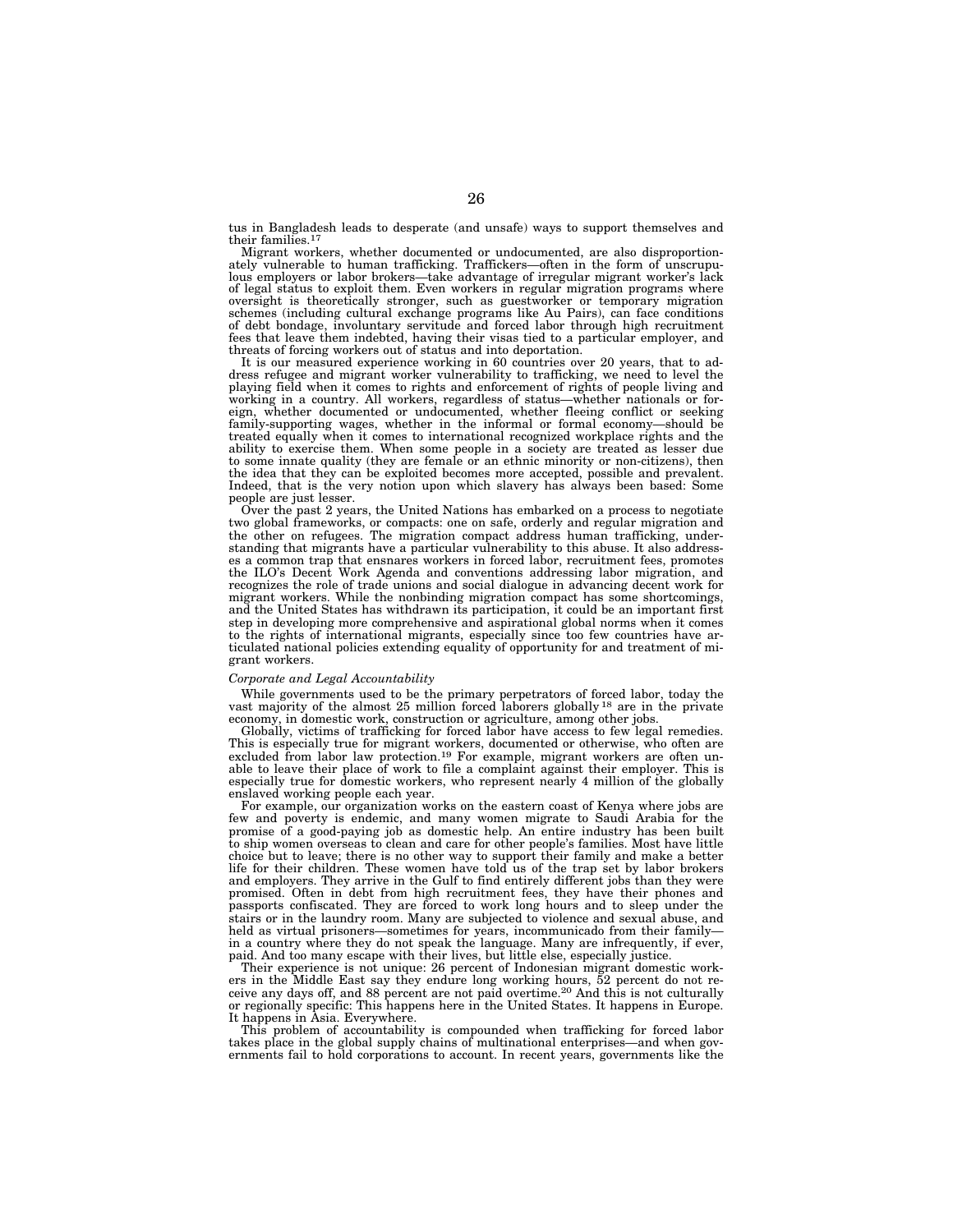United Kingdom have passed transparency laws patterned on the 2010 California Transparency in Supply Chains Act, which calls on enterprises to disclose the policies that may be in place to combat forced labor by subsidiaries and suppliers. While transparency requirements can help encourage companies to undertake due diligence to detect and address forced labor risks in supply chains, too few are following through in a meaningful way. Indeed, a recent report found that ''only a handful of leading companies have demonstrated a genuine effort in their reporting to iden-<br>tify vulnerable workers and mitigate modern slavery risks."<sup>21</sup> The fact that few enterprises are penalized for failing to stem modern slavery in their supply chain likely explains the lack of robust compliance.

Corporate social responsibility (CSR) approaches cannot just be bandages or window dressing. Non-binding codes of conduct, certifications schemes and third-party auditing do not work. For example, a recent study found that "ethical" certification schemes are largely ineffective in combating labor exploitation and forced labor in tea and cocoa supply chains.22

We need to move away from CSR to worker-driven social responsibility, providing support for workers to express their agency and have representation in the workplace. Freedom of association and collective bargaining are a key way to do that. From rubber plantations in Liberia to households in Hong Kong and along the eastern coast of Kenya, the Solidarity Center has seen time and time again how democratic worker organizing and collective bargaining can eliminate forced labor in a workplace.

#### *Legal Tools to Combat Trafficking*

Some of the best tools currently available are provisions in the 2008 reauthorization of the Trafficking Victims Protection Act and the amended Tariff Act. The TVPRA provides civil action to victims of trafficking for forced labor in supply chains. However, we note with concern that a federal district court in California, in Ratha v. Phatthana Seafood, interpreted the TVPRA to essentially read out of the statute liability for those who knowingly benefit from forced labor in their global supply chain—in this case Thai shrimp produced by trafficked Cambodian workers and imported into California. The Solidarity Center joined several other organizations to file an amicus brief in an appeal to the Ninth Circuit Court of Appeals to ensure the intent of Congress, namely to provide a remedy to workers in global supply chains.<sup>23</sup><br>We also commend the amendment to Section 1307 of the Tariff Act of 1930, which

removed the consumptive demand exception, a long-standing loophole in the prohibition against the importation into the United States of goods made with forced labor. Under the consumptive demand exception, companies were able to import goods produced with forced labor if the ''consumptive demand'' for those goods in the United States exceeded the capacity of domestic production. This meant that many goods made with forced or prison labor freely entered the United States. After the amendment, the law now simply prohibits the entry of such goods—most recently cotton from Turkmenistan and several goods from China. The effectiveness of this law will depend on implementing regulations, which have yet to be promulgated, and the political will of any administration to enforce it.

We urge this Committee to encourage the U.S. Customs and Border Protection (CBP) and the Department of Homeland Security to closely monitor supply chains with known forced labor risks. We also urge this Committee to ensure the promulgation of new regulations as soon as possible, with the consultation of stakeholders. Such regulations should make it easier to bring complaints, and shift the burden of proof to companies and importers when a product is on the Department of Labor's List of Goods Made with Forced or Child Labor. Goods on that list should not be imported unless the importer can demonstrate that such goods were made free of forced labor or child labor.

## *Accountability and Trade Policy*

U.S. trade programs can also be tools to address trafficking for forced labor. Most recently, the administration announced the suspension of trade preferences under the African Growth and Opportunities Act to Mauritania due to its utter failure to address hereditary slavery in that country. We also note that the work of this Committee, and in particular Senator Menendez, regarding trafficking issues in Malaysia during negotiation of the Trans-Pacific Partnership has borne fruit. The new government is moving to adopt laws and institutions necessary to combat trafficking for forced labor.24

Tomorrow, the AFL–CIO will testify at the Office of the U.S. Trade Representative (USTR) regarding trade preferences for Thailand under the Generalized System of Preferences. Despite several years of engagement, trafficking for forced labor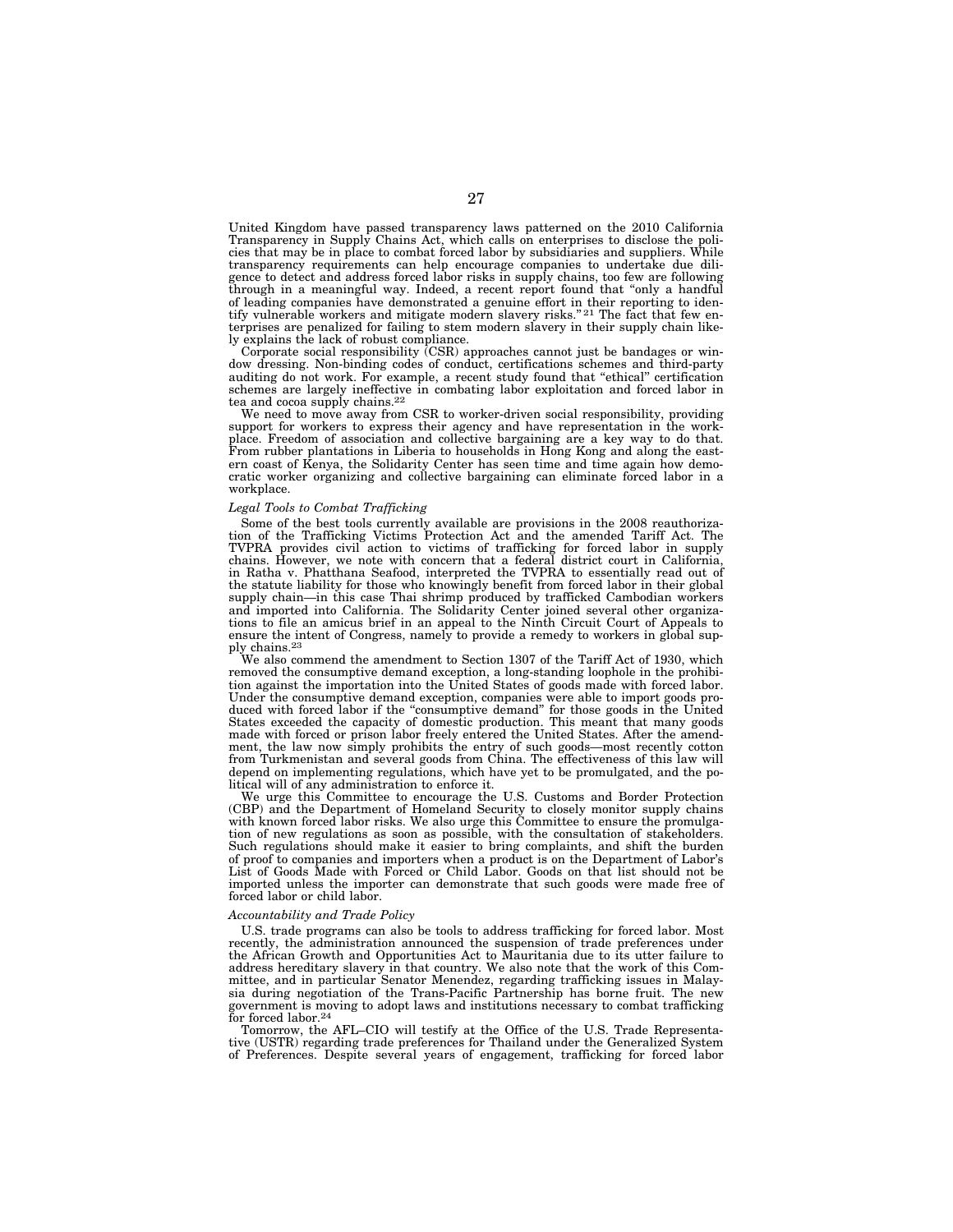there remains a serious problem in Thailand, one that is exacerbated by the fact that migrant workers are prohibited by law from forming their own worker organizations. As such, workers performing some of the most dangerous jobs have no ability to assert their rights collectively, and little incentive or protection to report forced labor or involuntary servitude. Trade tools can be used to advance specific diplomacy with Thailand to ensure it undertakes the necessary reforms in law and in practice to prevent this scourge.

Our trade agreements can and should include binding obligations that reduce, and aspire to eliminate, the risk of trafficking for forced labor among our trade partners. We note that an obligation to adopt some version of Section 1307 was included in the labor chapters of the TransPacific Partnership and the new U.S.-Mexico-Canada Agreement. However, the specific provisions on labor recruitment that were recommended by labor rights groups were not incorporated, among them the elimination of recruitment fees; a ban on passport confiscation; requirement to disclose terms and condition of employment; and equal rights for citizen, resident and migrant workers. These provisions would help reduce trafficking for labor exploitation and should be included.

## *Conclusion and Recommendations*

We cannot eliminate modern slavery without fundamentally changing how labor migration is managed around the world, how companies do business and how governments monitor and enforce human and labor rights.

#### *Recommendations*

1. Pass the Trafficking Victims Protection Reauthorization Act, which contains important provisions co-sponsored by Senators Menendez and Rubio related to enhancing the integrity of the annual Trafficking in Persons (TIP) report. For the TIP report to be more effective as a diplomatic tool, countries should be ranked not just on legislation or policy reform but on the actual impact that such policies have on curbing human trafficking on the ground. The TVPRA bill also has important provisions to codify the prohibition on the charging of recruitment fees to workers in federal procurement. Eliminating recruitment fees is one of the most effective ways to prevent debt bondage, a pervasive form of human trafficking for workers in regular migration programs (including guestworker and cultural exchange programs).

2. In addition to supporting the State Department's Office to Monitor and Combat Trafficking in Persons (J/TIP), reinforce support for USAID (especially the democracy and governance programs and TIP specific work of the agency), the State Department's Bureau of Democracy, Human Rights and Labor (DRL), and the Labor Department's Bureau of International Labor Affairs (ILAB) anti-trafficking and forced labor initiatives, especially its technical assistance programming. These agencies conduct important work to address the root causes of trafficking vulnerability including poverty alleviation, workforce development, trade capacity, research, ending gender-based violence and providing support to marginalized communities, such as migrant or disabled workers—and provide much-needed technical assistance to governments.

3. Continue to support the End Modern Slavery Initiative (EMSI), championed by Senators Corker, Cardin and others on this committee, to address root causes of vulnerability to human trafficking. EMSI provides an opportunity to leverage funding on a global scale to tackle the prevalence of trafficking around the world. EMSI should be looking at initiatives that reduce the vulnerability of migrant workers to trafficking and promote worker rights all along supply chains, as well as other underlying structural causes of trafficking. We also think it is crucial to ensure that civil-society and survivor representatives have a significant role in the implementation of EMSI, including on the Board of Directors of any organization implementing EMSI.

4. Encourage the State Department to put more diplomatic pressure on states to uphold rights. The United States needs to be a strong defender of human rights around the world if we are serious about combatting modern slavery. This includes a foreign service officer corps specifically trained in and given a mandate to prioritize labor rights, human rights and the broader agenda for civic freedoms; a comprehensive and robust annual Human Rights Report; engaging in multilateral initiatives that are connected to advancing human rights and the rights of marginalized people, and supporting the work of U.N. agencies, such as the ILO. The State Department should also increase the number of and support to dedicated labor reporting officers in U.S. embassies as they are the frontline for the U.S. government in tracking labor rights conditions, including forced labor and other forms of trafficking for labor exploitation.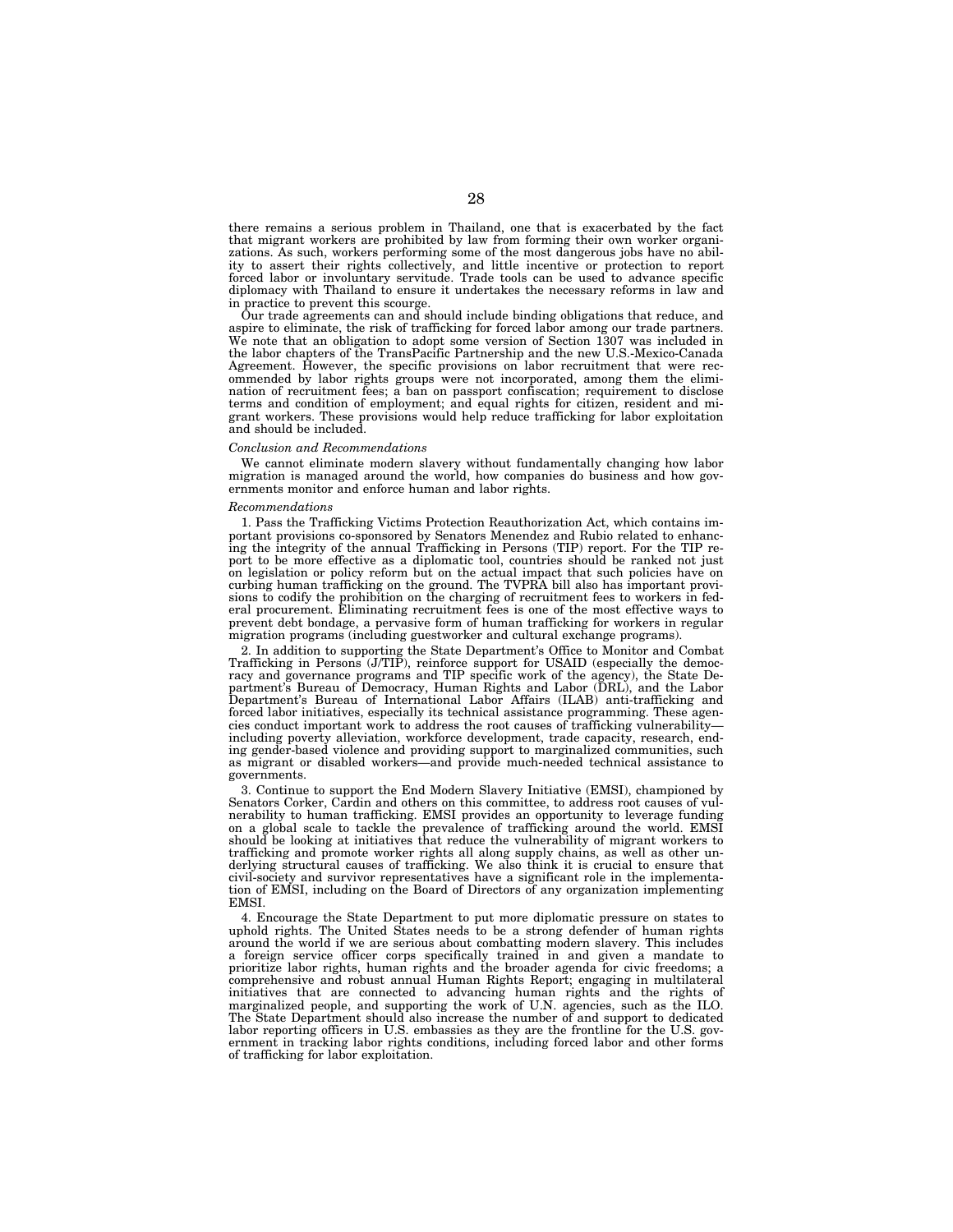5. Use trade pressure to eliminate forced labor in supply chains. The U.S. government needs to continue to leverage tools such as AGOA, GSP, trade agreements and the Tariff Act to pressure governments and companies to eliminate forced labor in supply chains. These tools should be updated to reflect a renewed focus on labor rights and trafficking for labor exploitation, especially provisions that would protect migrant workers from these abuses. The closing of the consumptive demand loop-<br>hole was a good first step. Now, we urge Congress to insist that the administration<br>promulgate regulations that facilitate the effective enforc unless the importer can demonstrate that such goods were made free of forced labor or child labor. We also urge passage of the The Anti-Trafficking Trade Act, co-spon-sored by Senators Menendez and Portman, which would suspend certain trade benefits for countries that do not take steps to combat human trafficking.

6. Currently, business already has responsibilities under the U.N. Guiding Prin-ciples on Business and Human Rights and the OECD Guidelines on Multination Enterprises to respect fundamental workers' rights, including a prohibition on forced labor. While important, these are not binding. We therefore urge the Committee to support the negotiation of the U.N. Treaty on Business and Human Rights, which would direct governments in its current draft to adopt laws creating binding obligations on business to respect labor rights in their supply chains, to undertake mandatory due diligence, and to provide an effective remedy to workers when their rights are violated. We would also encourage the U.S. to support standard setting in the ILO to respect labor rights in supply chains.

7. Without a doubt, migrant women workers, and domestic workers in particular, are at high risk of suffering gender-based violence and harassment in the world or work and that is specifically true for victims of forced labor and human trafficking. In 2019, the ILO will have the opportunity to adopt a new convention on this important issue. It is critical that the U.S. support the adoption of a strong convention and recommendation, and ratifies the convention as part of a comprehensive approach to uplifting the human rights of women and men who are victims and survivors of modern slavery.

Senators, thank you again for the opportunity to testify and for your continued leadership in combating trafficking for forced labor and other forms of severe labor exploitation around the world. I am encouraged by your commitment to finding solutions and welcome your questions.

#### Notes

<sup>1</sup>"Kenya Domestic Workers Find Hope in Union," Solidarity Center, 2018.

<sup>2</sup> "Migrant Domestic Workers Seek Rights in the Middle East," Solidarity Center, 2018.<br><sup>3</sup> "Product of Mexico," Los Angeles Times, 2014.<br><sup>4</sup> "Responsibility Outsourced: Social Audits, Workplace Certification, and Twenty Y ''there is a growing consensus, at least among social scientists, that codes of conduct and auditing programs have failed to eliminate, or perhaps even substantially reduce, incidents of labor

violations in global supply chains.")<br><sup>5 a</sup>"Selected Works of Anne T. Gallagher," BePress.<br><sup>6 a</sup>"Under Threat: Five Countries in Which Civic Space Is Rapidly Closing," OpenGlobalRights,

2017.<br>7 "Contemporary Forms of Racism, Racial Discrimination, Xenophobia and Related Intoler-<br>ance," U.N. General Assembly report by U.N. Special Rapporteur on contemporary forms of racism, racial discrimination, xenophobia and related intolerance, 2018.<br><sup>8 ''O</sup>DenGlobalRights, 2017.<br><sup>9 "</sup>2018 ITUC Global Rights Index: The World's Worst Countries for Workers," International

Trade Union Confederation, 2018.<br>
<sup>10</sup> "Six Killed in Anti-Corruption Protests," CIVICUS, 2018.<br>
<sup>11</sup> "Myanmar Workers Go on Trial for Accusing Thai Chicken Farm of Abuse," 2018.<br>
<sup>12</sup> "Freedom in the World 2018: Democrac

<sup>13</sup> And of the 42 Tier 2 Watch-List countries in the 2018 Trafficking in Persons Report, only<br>five are listed as "free" according to the Freedom House Index.<br><sup>14</sup> "Figures at a Glance," UNHCR, 2018. at-a-glance.html<br><sup>15</sup>

 $\frac{17}{4}$ "Human Trafficking and the Rohingya Refugees Crisis," Human Trafficking Search, 2018.<br><sup>18 "</sup>Forced Labor, Modern Slavery and Human Trafficking," ILO, 2018.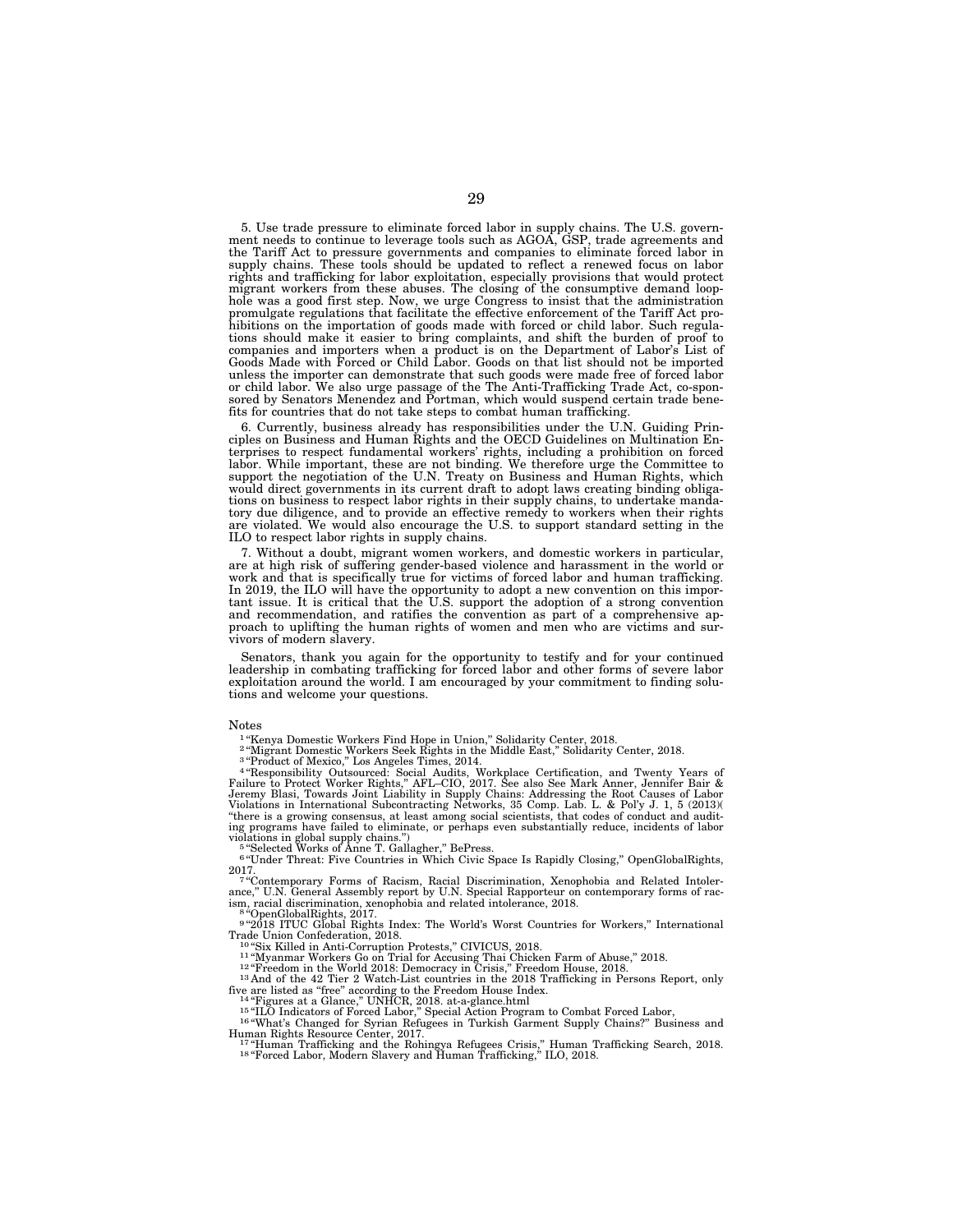<sup>19</sup> "The Rights to Freedom of Peaceful Assembly and of Association in the Workplace," U.N. Special Rapporteur, General Assembly Report, 2016.

 $^{20}$ "Indonesia Can Improve Opportunities for and Protection of Its Migrants Working Abroad," World Bank, 2017. <sup>21</sup> "FTSE 100 and the UK Modern Slavery Act: From Disclosure to Action," Business and

Human Rights Resource Center, 2018.<br><sup>22 "</sup>The Global Business of Forced Labor," Sheffield Political Economy Research Institute,<br>2018.

2018.<br><sup>234</sup>Solidarity Center Supporting Trafficked Cambodians," 2018.<br><sup>24</sup>While successive elevations in recent annual TIP Report rankings were seen as largely<br>undeserved by civil society and Malaysia was once again 'downg in the most recent TIP Report, the historic election of the Pakatam Harapan coalition government in May 2018 has produced some cause for hope and progress with regard to trafficking issues, forced labor and migrant worker rights in general. It is crucial that the international community and the U.S. government continue to support the advocacy of Malaysian civil society organizations (including trade unions) to reform Malaysian labor laws and migration policies, and monitor the implementation and impact of new initiatives to ensure ongoing forward momentum.

The CHAIRMAN. Thank you. Thank you very much.

Senator Menendez.

Senator MENENDEZ. Well, thank you both for some very great testimony.

Ms. Grant, I must tell you that your story is a riveting example of how one person committed to an idea or an ideal, and a cause, and willing to do something about it can create change. And it is really powerful. And I commend you for it. It is exceptional.

I do not have you on my iTunes list, but I have looked you up while I am here. What is your favorite song?

Ms. GRANT. Of mine?

Senator MENENDEZ. Yes.

Ms. GRANT. My favorite song of mine? Probably a song called King of the World.

Senator MENENDEZ. King of the World. All right.

Ms. GRANT. Funny story is that President Obama told me that is his, and then he invited me to sing for him, and I got to. So that was, outside of this, maybe just a little notch higher in the cool department, but this is pretty special, too.

Senator MENENDEZ. Now you are really being courageous.

[Laughter.]

Senator MENENDEZ. But I admire you for it. I admire your work. It is an exceptional story about the organization that you have helped create, so—what do you find in the work that has been a challenge, other than obviously rating the resources to reach more people. But what do you find challenging in the work that you are doing?

Ms. GRANT. You know, mostly, for me personally, a big challenge is getting people to believe it is actually happening. I will never forget when I first was starting to talk about it, and this was in the church, right? I mean I had like a pastor sit me down and say, ''I don't want you to talk about that. I don't want you to speak about that.'' And because it was just a little bit too dirty, a little bit too uncomfortable.

And that is a topic for another day, but how far the church as fallen that we cannot talk about the dirty and the uncomfortable. That is the very place we should be able to talk about it, because the church is supposed to be a hospital where hurting people find help for what they need. But that was, for me, the biggest hurdle, was getting people to believe. Speaking with law enforcement.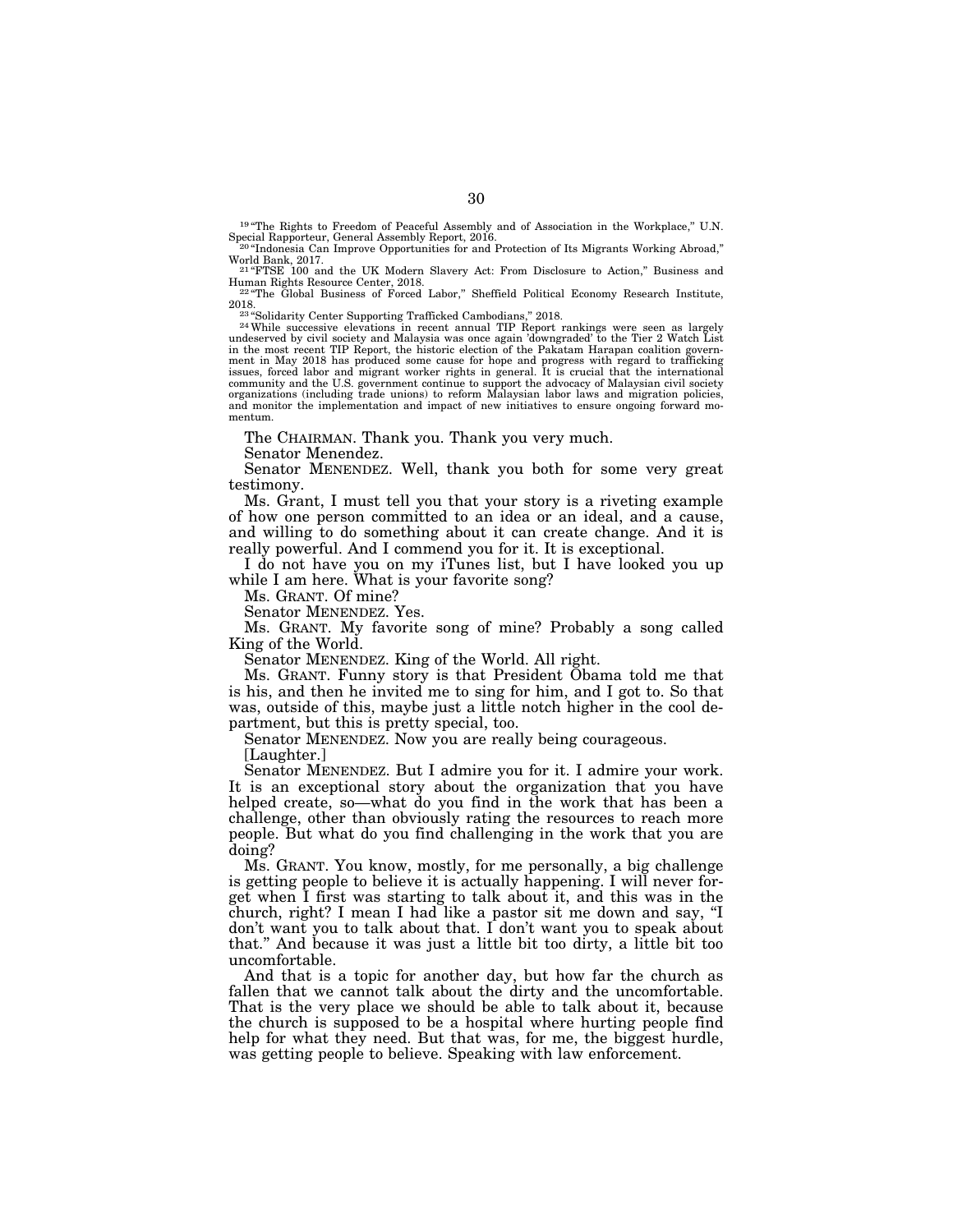Actually getting them to believe that trafficking was happening in their own communities. It was a huge effort of the organization last year. They trained over 1,000 police officers on how to recognize trafficking, how to handle a victim. And just the little bit that I heard of the testimony earlier, it is a huge problem for victims, to be honest, and to testify, and to feel like they are going to be protected.

In this country, the few victims I have had the opportunity to meet, they feel as though they are treated like the criminal, oftentimes.

Senator MENENDEZ. Hmm.

Ms. GRANT. That instead of being recognized as a victim, they are treated as a criminal, and there has to be something we can do to change that.

I think that as far as the organization, you know, they would say that some of the difficulties that they face would be in, you know, addressing slavery in the supply chain, and they have done that. They have created something called the Slavery Free Alliance—

Senator MENENDEZ. Hmm.

Ms. GRANT.—where businesses can join it. And we have several now that have joined. One with employees of 42,000 people, where they can recognize, okay, this is important. This is important.

And we need to continue to make people aware of it. I see it every day. Not like this. I see it in concerts, where people are—I see their faces-

Senator MENENDEZ. Hmm.

Ms. GRANT.—when I tell that story, when I talk about the victims. I see the faces of the people sitting in that audience, how they start to cry, how they—they are aghast. They cannot believe it. And then I see the rage. Something happened inside of them that says, ''Not on my watch. Well, wait a second.''

It is amazing to me how I see when people learn about this issue, they become passionate about it, because it is the kind of issue that if you have a heart beating on the inside of you, you cannot—you cannot turn away from.

Senator MENENDEZ. Thank you. Thank you. You do not have notes, but you are doing a great job.

[Laughter.]

Senator MENENDEZ. And I appreciate your recognition that very often the victim feels that they are the criminal.

Ms. GRANT. Mm-mm.

Senator MENENDEZ. And we need to deal with that.

Ms. Bader-Blau, you covered a lot of territory, and a lot of it which I think is very important. So let me just quickly in the less than a minute that I have left focus in on the supply chain question. How do we get incentives, and/or consequences to get to have American companies engage in that? Because you mention in your testimony that corporate-social responsibility does not seem to work as a reality.

And also on the question of recruitment fees creating vulnerabilities to trafficking, if you could succinctly address those two.

Ms. BADER-BLAU. Sure. Quickly on the fees. I think the simple principle is that the idea of work is that I work and you pay me.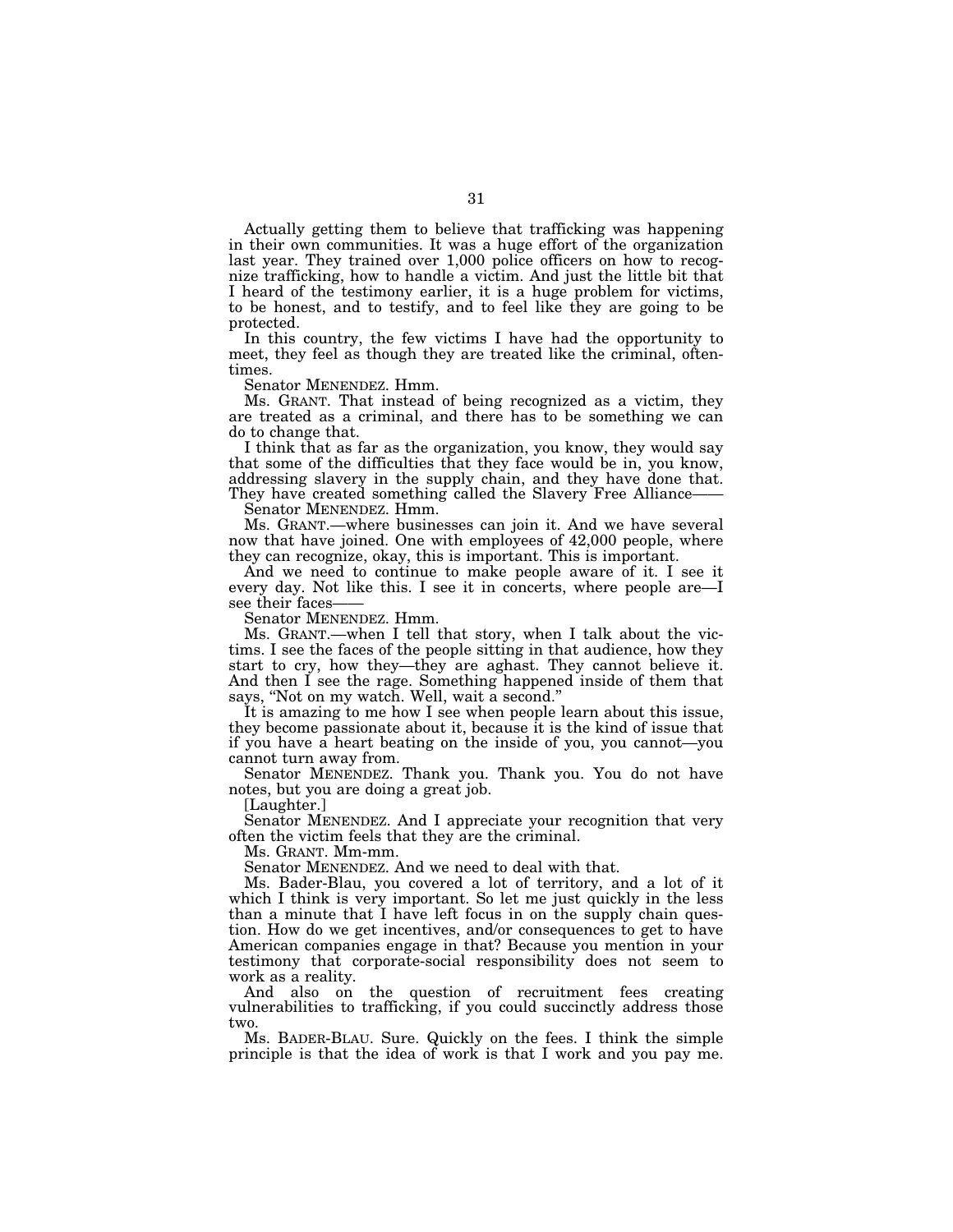I should not have to pay to get a job. And unfortunately, around the world, people pay what are really business costs to get jobs, and they get indebted. They pay labor brokers that traffic them, or take them legally around the world. They pay for visas. These are all costs of doing business that employers should bear the burden of.

When they do not, and the burden rests on these vulnerable and low-wage workers, they end up working 6 and 8 months, in our experience, in countries like Saudi Arabia, where they are no other human rights available to anyone. They work essentially without pay. They work in modern slavery. So I think, you know, first of all, we need to completely eliminate fees. You should not have to pay to work.

And the second point on the voluntary corporate compliance issue, look, it is the 21st century. It is 2018. We can expect more from the corporate citizenship of our major American and international brands. We should be demanding something more than voluntary corporate compliance.

We want to see businesses actually step up and commit to not just asking the question, do I have slavery in my supply chain, but actually working with civil society, organizations on the ground that know the answer to that, and committing to eliminating that scourge by engaging civil society, including, and especially the workers themselves.

Look, you know, whether it is domestic workers, agricultural workers, garment workers, workers know when there is forced labor in a factory, because they see it. They are with each other, and they know what is happening. When workers can come together and have agency and collective voice, they can eradicate forced labor. We have seen it all over the world.

We need businesses to recognize that workers are, and their agency are part of the answer, and a core human right that is under attack globally around the world, is the right to freedom of association, and the right to have unions and collective bargaining. And that is a critical need in our global diplomacy in the fight against slavery.

Senator MENENDEZ. Thank you.

While these two people have been greatly touched by what they have seen and are acting in ways to solve the problem, we also have Jean Baderschneider today, who is running the Global Fund in Modern Slavery, who had a similar experience about 11 years ago, and has now committed herself to this effort, also. I just wanted to recognize her, and, again, thank both of you for your testimony.

Senator Risch.

Senator RISCH. Thank you so much. Thank you both for your work, and strong testimony. I think, Ms. Bader-Blau, your testimony about the problems is well accepted. One of the things that struck me when I joined this committee about 10 years ago—I spent all my life in public service, and various offices, but until I got to this committee, I really hadn't focused on the 200 countries in the world.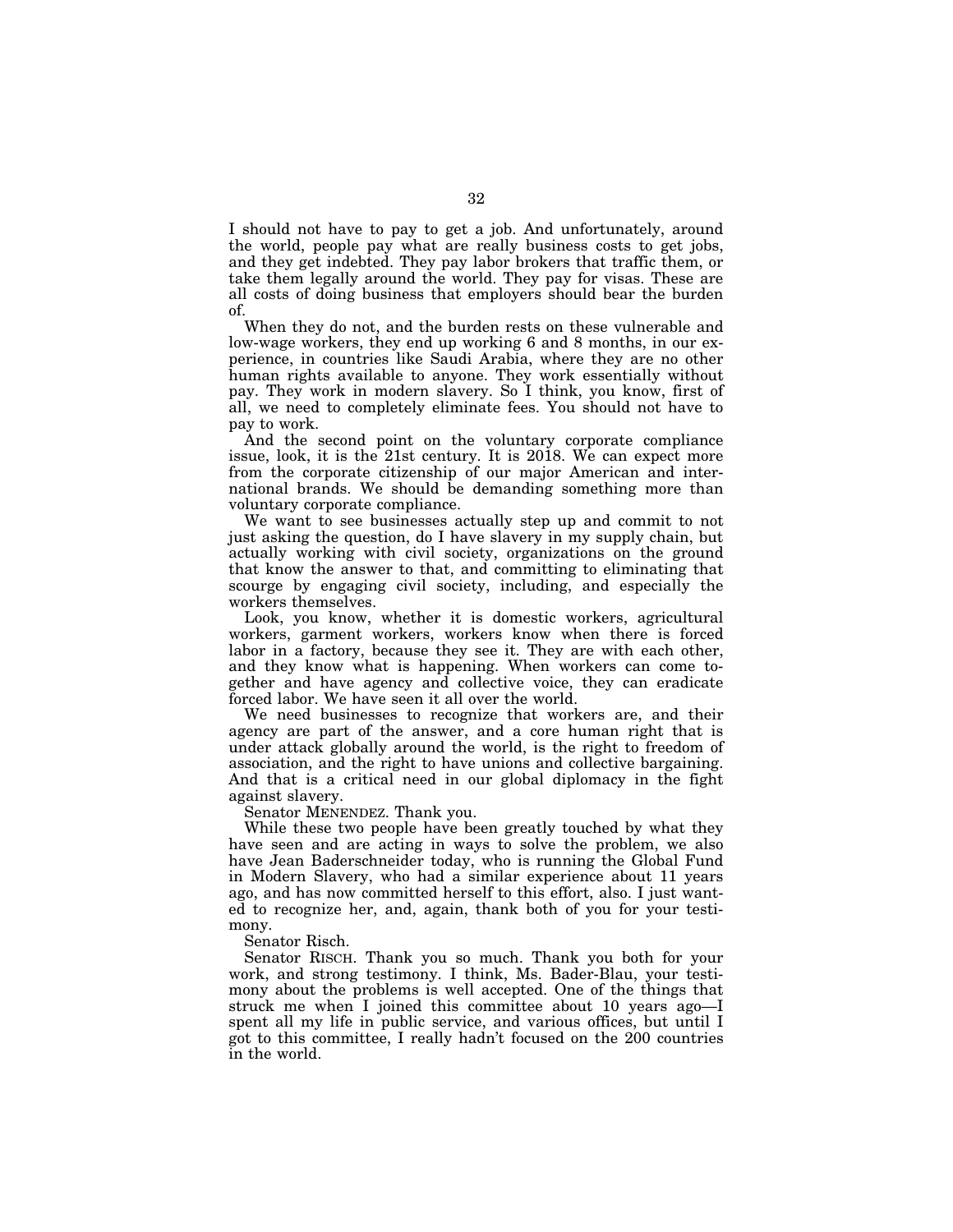I am an American. I grew up here. Life was good for me. I grew up somewhat poor, but, you know, in America everyone seems to get along pretty well one way or another.

When I started traveling, I was just astounded at what I saw around the world. And many of these countries are allies of ours, friends of ours, and transactional partners of ours in various things. And then when you pull the curtain back, you look and you are just astounded at what you see.

With 8 billion people now on the planet, this is a problem that is pervasive, and the numbers are staggering. I have listened carefully to all the suggestions that you have. For instance, and please, don't take this as criticism. These are difficult issues.

But the supply chain issue is a great one to focus on. The difficulty with that is when you get a large corporation that the consumers can really put the screws to and say, ''Look, if you do not do things right, we are not going to buy your product.'' The problem is, you turn on the internet, and you can buy the product from overseas, and have it shipped in, and it could have been made by slaves, for all you know.

So these are really, really difficult problems, simply because it is difficult—I do not want to discourage you. We all need to redouble our efforts in that regard. And I think your work of educating Americans as to what actually goes on out there, Ms. Grant, your testimony in that regard is powerful, and you need to continue to do that, and Americans need to know this. Because like I said, we all grew up so comfortably here. The vast majority of Americans grew up comfortably.

Obviously, most people think, ''Well, it could be better.'' Well, after you travel around the world, you come back here and you say, you know, you just kiss the ground because of what have here. And even countries that we view as so civilized really all need work, and we need to keep the pressure up. And I look forward to partnering with my friends on the other side as we move forward on this issue. Thank you.

Thank you, Mr.

The CHAIRMAN. Thank you. Senator Kaine.

Senator KAINE. Thank you, Mr. Chair, and to the witnesses. I really appreciate your advocacy and your testimony, and being with us to share. I want to applaud the leadership of this committee. Being on the Foreign Relations Committee for the last 4 years, I have watched this committee be very passionate and scrupulous about integrity in the Trafficking in Persons report.

There are often political efforts by administrations of both parties to try to cut a corner here, or give somebody a break there to accomplish another objective, and the committee has stood very, very strong against any efforts to try to weaken the rigorous analysis and criticism, if there should be criticism in those reports, and I applaud them.

Ms. Grant, I am particularly happy that you focused on the need for church organizations to be involved, and not just in the comfortable and easy, but in the uncomfortable. I think faith-based organizations do a lot of great work in this area.

We were contacted by one last year, an interesting organization, called A–21, that wanted to just put billboards at Dulles Airport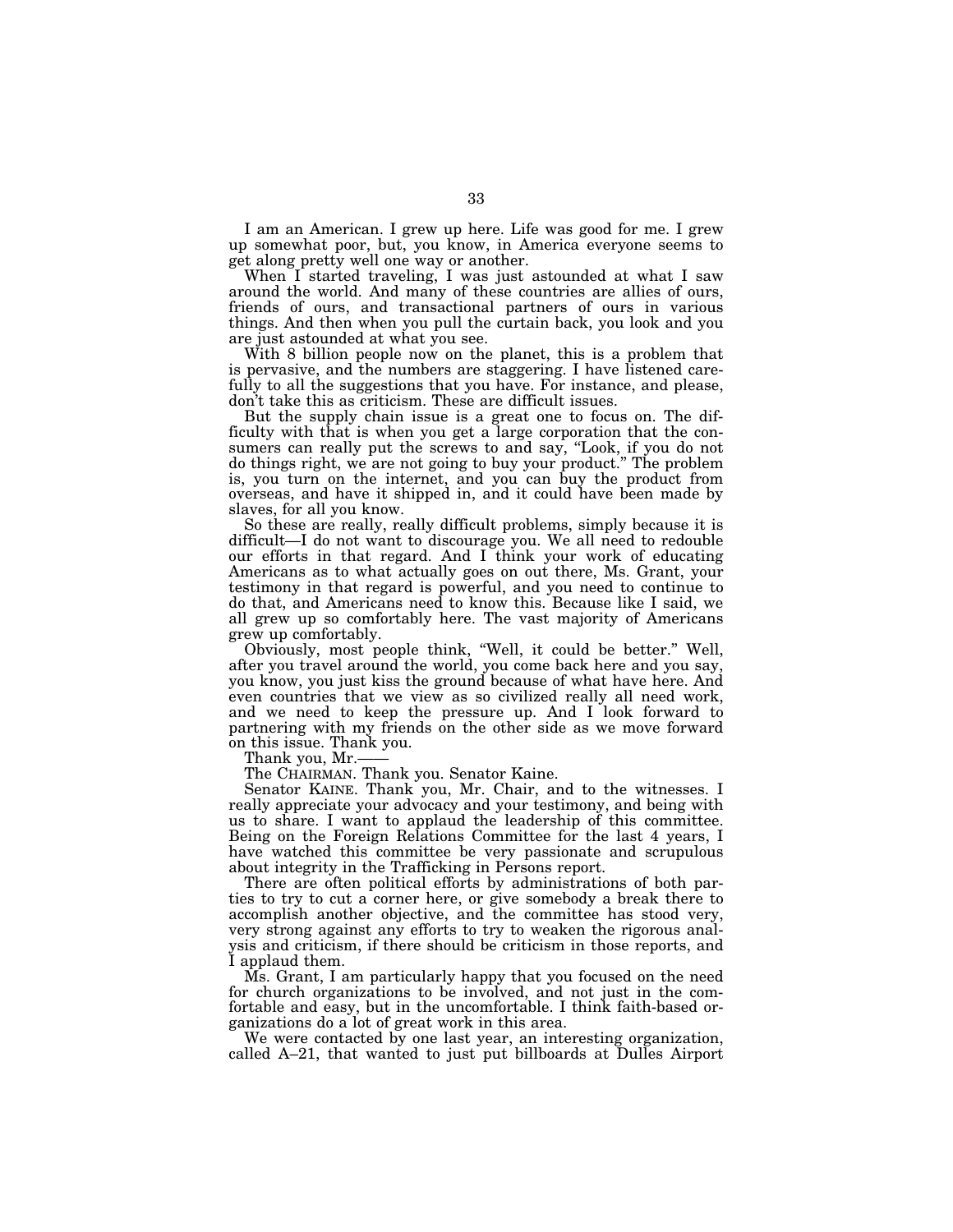and other airports, because places that are international arrival zones are places where folks who are trafficked often, you know, hit land. And if there is something there that can offer them some assistance, they wanted to be able to do it.

We were able to connect A–21 with the airport's authority, and they have this campaign ''Can You See Me'' that they are doing at Dulles and elsewhere to try to bring more public awareness. So this is a faith-based organization doing good work. So I applaud you and encourage you to do that.

I want to ask you, Ms. Bader-Blau, you talked about root causes, and I thought that was an interesting one. It seems to me that one that you did not mention is subjugation of women. If we are talking about sex trafficking, or labor trafficking, or other trafficking, women are not the only victims. There are men victims of sex traffic. There are men victims of labor trafficking, certainly. But it would seem to me, and I am not an expert on this area, but it would seem to me that the subjugation of women is a key part of this.

I was just looking at your written testimony on page seven, for example, an organization works on the eastern coast of Kenya, where jobs are few, and poverty is endemic, and many women migrate to Saudi Arabia for the purpose of good paying jobs as domestic help.

An entire industry has been built to ship women overseas to clean and care for other people's families. Most have little choice, but to leave. There is no other way to support their family and make a better life for their children. And these women have told us of the trap set by labor brokers and employees. Four million of the globally enslaved working people each year, as you point out, are in the—doing domestic work.

And so I think that there is a whole aspect of the trafficking problem, of the slavery problem, that is directly related to secondclass status of women, and subjugation of women. And I guess I would like to hear you talk about that in the labor slavery side.

Is it overwhelmingly or predominantly women? I know, certainly, there are men victims as well, but I am curious.

Ms. BADER-BLAU. Thank you. The majority of women who migrate abroad specifically for employment, globally, actually are involved in some form of service sector work, particularly, and especially domestic work. And, you know, people often—I like to say that, in fact, women, when they travel abroad for work, especially into domestic work, are often trading one patriarchy they faced at home for another one they arrive at work.

They absolutely face discrimination from labor brokers, who will only help them get jobs that are seen as female, first of all. So there is discrimination on the recruitment side, including in Mexico, and our H–2 programs into the United States. Discrimination happens there.

When they arrive to work in a place like the Gulf countries, we are talking about countries that under law discriminate against women, in general, citizens or migrants. And the migrant workers facing an additional burden of discrimination under the law. They do not have equal rights to citizens.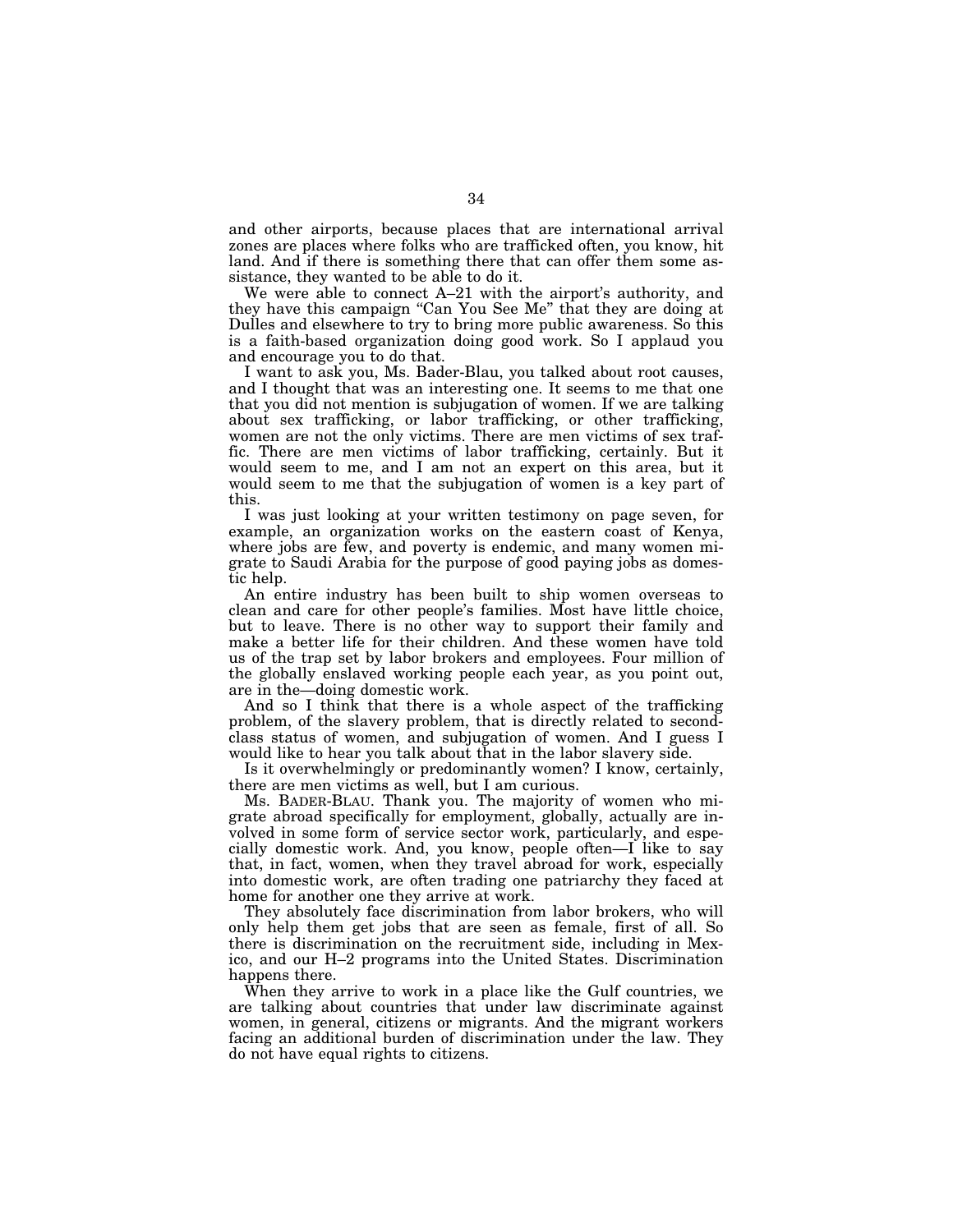And in domestic work, women are often kept in homes, locked, made to sleep in closets, on the kitchen floor. Very often we find that—and, in fact, I was just in a meeting with a women from Jamaica who became a domestic worker when she was 14 years old, who was not allowed to eat most of the day by her employer. They are treated as slaves, and discriminated against specifically-

Senator KAINE. Some are treated worse than the family pet is treated. And as you talk about it, there is sort of a gray zone between sex slavery and labor slavery. People come into situations where they then are forced to have sex to keep their job or to get a promotion. And so there is not a clear bright line in some cases between sex slavery and labor slavery.

Ms. BADER-BLAU. No. And I would urge the members of the committee and your conversations later about Saudi Arabia, and ongoing, to really take advantage of the spotlight on Saudi Arabia, to highlight the extreme problem of trafficking and forced labor in that country. It is brutal. It is not just people being beheaded, it is virtually the entire migrant low-wage workforce is in some spectrum of trafficking in Saudi Arabia, and they need to be held accountable for that.

Senator KAINE. Great. Thank you.

Thanks, Mr. Chair.

The CHAIRMAN. Thank you. And before turning to Senator Markey, for the first panel, in particular, the record will remain open until Monday's close of business. I know this is not the type of topic where there is going to be any mischief, so Senator Markey-

Senator MARKEY. Thank you.

The CHAIRMAN.—I am going to actually cause you, if you will, to be chairman, and adjourn the meeting when you finish, in that I do need to get down early for this other meeting. I want to thank our witnesses for their inspirational service and testimony.

And with that, Chairman Markey, thank you.

Senator MARKEY. I thank you.

The CHAIRMAN. Please, if you don't mind, no arms agreements or anything like that while we are gone.

[Laughter.]

Senator MARKEY [presiding]. That is next year. Thank you, Mr. Chairman. Thank you for your service, too. I very much appreciate it. And, again, The Chairman has to work on the question of actually human rights in Yemen, and those issues as well, which is coming up in another 15 minutes or so.

Thank you both so much for your incredible leadership on these issues, what you have done to help to spotlight it. Just very powerful, powerful testimony. So thank you.

Ms. Bader-Blau, I know that Solidarity actually works on issues in Burma. So I would like to just ask you a question. Perhaps you could lay out what you think would be the right thing for our government to do.

In Burma, a year after the Burmese military's brutal operations led to nearly 1 million people being displaced in Bangladesh, there is no relief in sight for the Rohingya. Compounding the humanitarian crisis in Bangladesh is the threat of human trafficking of Rohingya refugees.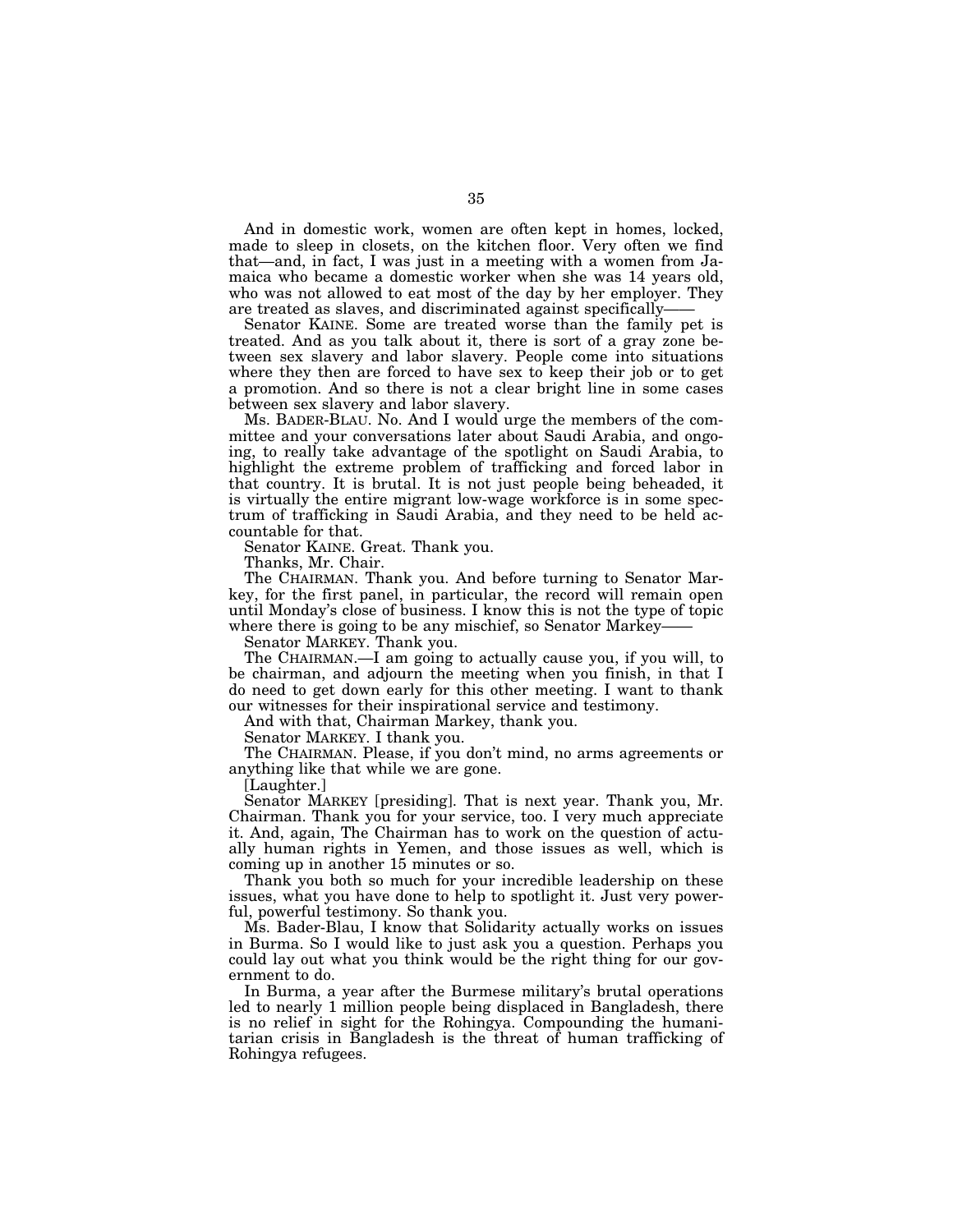The International Organization for Migration, as well as Refugees International reported in August that thousands of Rohingya refugees were at risk of falling prey to human traffickers who exploit them sexually and for forced labor.

The nongovernmental organization, Fortify Rights, has highlighted how Rohingya leaving by boat to other Southeast Asian countries to escape their current predicament could be victims of trafficking networks, similar to 2015, when Rohingya victims of trafficking were forcefully detained, abused, and sometimes buried in Thailand or Malaysia. The Burmese Navy intercepted two boats with 100 Rohingya refugees in the last few days.

Do you agree with those assessments? And do you think that the administration is doing enough in order to deal with this issue? Do you think that they are sufficiently in conversation with the Burmese, and the Bangladeshis, in order to make sure that we fight hard on these trafficking issues in this region?

Ms. BADER-BLAU. So when people are found in mass graves, who were refugees, who were forced to work without pay in a place like Thailand, the answer to your questions is no, we are not doing enough.

When people are trafficked and discriminated against based on their religion, and their ethnicity, and their refugee status in Bangladesh, because they are Rohingya, or in Thailand, or in Malaysia, no, we are not doing enough. It needs to be a full-time focus on the—this is where we really see the nexus between racism and discrimination against migrants and refugees, and closing civic space. These are all countries I just mentioned that have really restricted rights environments. And so not only are people migrants that are discriminated against, there are not even—there is not really in the civic space for them to form organizations and fight enough. So no, we are not doing enough.

Senator MARKEY. Okay. And what would you say to the administration right now? Give them their work assignment.

Ms. BADER-BLAU. Oh, I do not know if I have the time. I would start by saying that, fundamentally, labor rights need to be advanced in our diplomacy, and protected in every single country. That includes Malaysia. I am talking about for Rohingya.

Senator MARKEY. Yes.

Ms. BADER-BLAU. Malaysia, Thailand, and Bangladesh. That needs to be a full-time focus of our diplomacy, and prioritized, because that is where we are seeing the most exploitation, is in forced labor of their—of migration.

So we need to focus on that, and I think we need to be more aggressive with our trade tools. We have GSP in these countries. We have other trade tools that we can use, that we can actually suspend in order to make the point that we are prioritizing the human rights of migrants and refugees.

Senator MARKEY. Beautiful. Thank you.

I cannot tell you how much we all appreciate what you do every single day. It will not be forgotten. You have made an imprint on the committee, and given us an agenda for what we should be working on, with intensity increased on the part of each one of us on the committee. We thank you both for your testimony.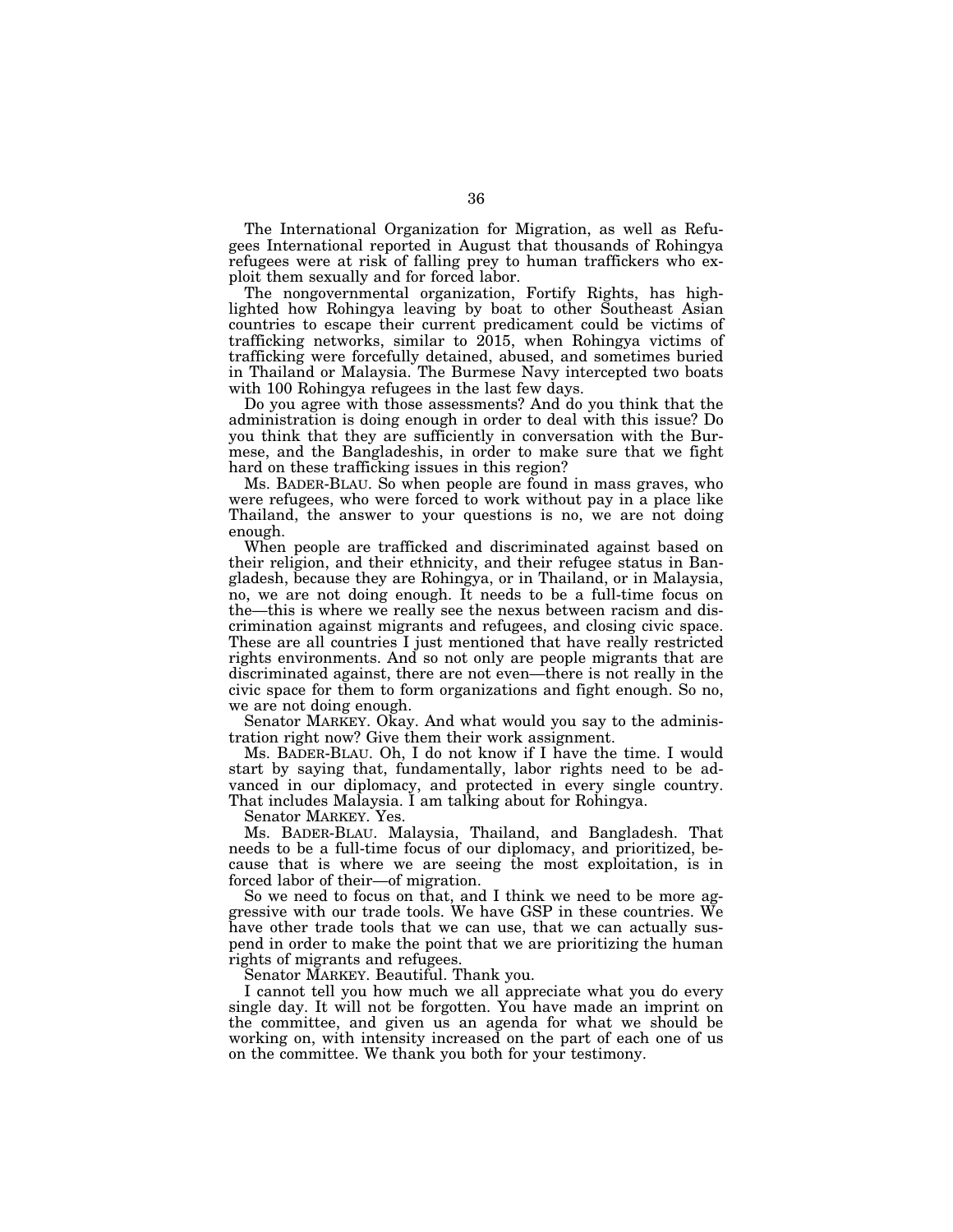And with that, this hearing adjourned. Thank you. [Whereupon, at 10:50 a.m., the hearing was adjourned.]

## ADDITIONAL MATERIAL SUBMITTED FOR THE RECORD

#### RESPONSES OF AMBASSADOR JOHN COTTON RICHMOND TO QUESTIONS SUBMITTED BY SENATOR ROBERT MENENDEZ

*Question. Domestic Workers:* Enslavement of domestic workers in diplomatic households remains a serious concern. The Department of State now conducts inperson interviews of domestic workers brought to Washington, DC on A–3/G–5 visas to screen for human trafficking and abuse. Secretary Pompeo recently announced that State would expand the program to two additional cities, but did not name the cities. While Washington, DC has the most abuse of domestic workers by diplomats, New York is a close second. In New York, diplomats stationed at the U.N., at consulates, and at permanent national missions to the U.N. all have the ability to bring in domestic workers on A–3/G–5 visas. These domestic workers are not screened for trafficking or abuse:

Which two cities will State include in this expansion? Will New York be one of those cities?

When will the expansion occur? And when will the program become national?

Answer. The Department of State looks forward to expanding its In-person Registration program for foreign domestic workers employed by foreign mission and international organization personnel. The Department of State will announce the two new cities added to the In-person Registration program in early 2019. Expansion of the program to New York remains under consideration. The Department is committed to this program and hopes that it can continue to expand to cover foreign domestic workers employed by foreign mission and international organization personnel throughout the United States.

*Question. Malaysia:* Ambassador Richmond, an investigation earlier this month by The Guardian found that electronics factories in Malaysia still display troubling indications of forced labor, even though we've known about such abuses for years. In fact, a 2014 report by the NGO Verité funded by the Department of Labor thoroughly documented problems in the industry and ultimately led Congress to pass my amendment to ban ''fast track'' procedures for trade agreements with countries on Tier 3 of the Trafficking in Persons Report:

You and I have discussed how the U.S. government should encourage Malaysia to take stronger actions against forced labor in the country, but how do you plan to convince the private sector to take greater responsibility for the safety of trafficking victims in their supply chains and ultimately to eradicate imports into the U.S. made with forced labor?

Answer. Private sector action to combat human trafficking in global supply chains is critical, and working with the business community is a key component of the Trafficking in Persons Office's efforts to prevent modern slavery.

Governments must set clear expectations for private sector entities on their responsibility to conduct appropriate due diligence in their supply chains to identify, prevent, and mitigate human trafficking. This principle not only guides the Trafficking in Persons Office's work, the United States, Canada, the United Kingdom, Australia, and New Zealand endorsed as a joint approach in the recently released Principles to Guide Government Action to Combat Human Trafficking in Global Supply Chains.

The United States government has a number of tools to encourage private sector action to combat human trafficking in their supply chains. The Federal Acquisition Regulation (FAR) rule, entitled ''Ending Trafficking in Persons'' prohibits all federal government contractors and subcontractors from engaging in human trafficking or practices associated with trafficking, such as charging employees recruitment fees, using misleading or fraudulent recruitment practices, or destroying or confiscating identity documents. The FAR rule also requires compliance plans for contracts that exceed \$500,000 and are performed overseas. Another tool of the federal government is the U.S. prohibition on imports produced with forced labor. The Trafficking in Persons office works closely with the Department of Homeland Security's Customs and Border Protection to assist them in their enforcement of this law and to communicate its implications to U.S. embassies and missions around the world. This is an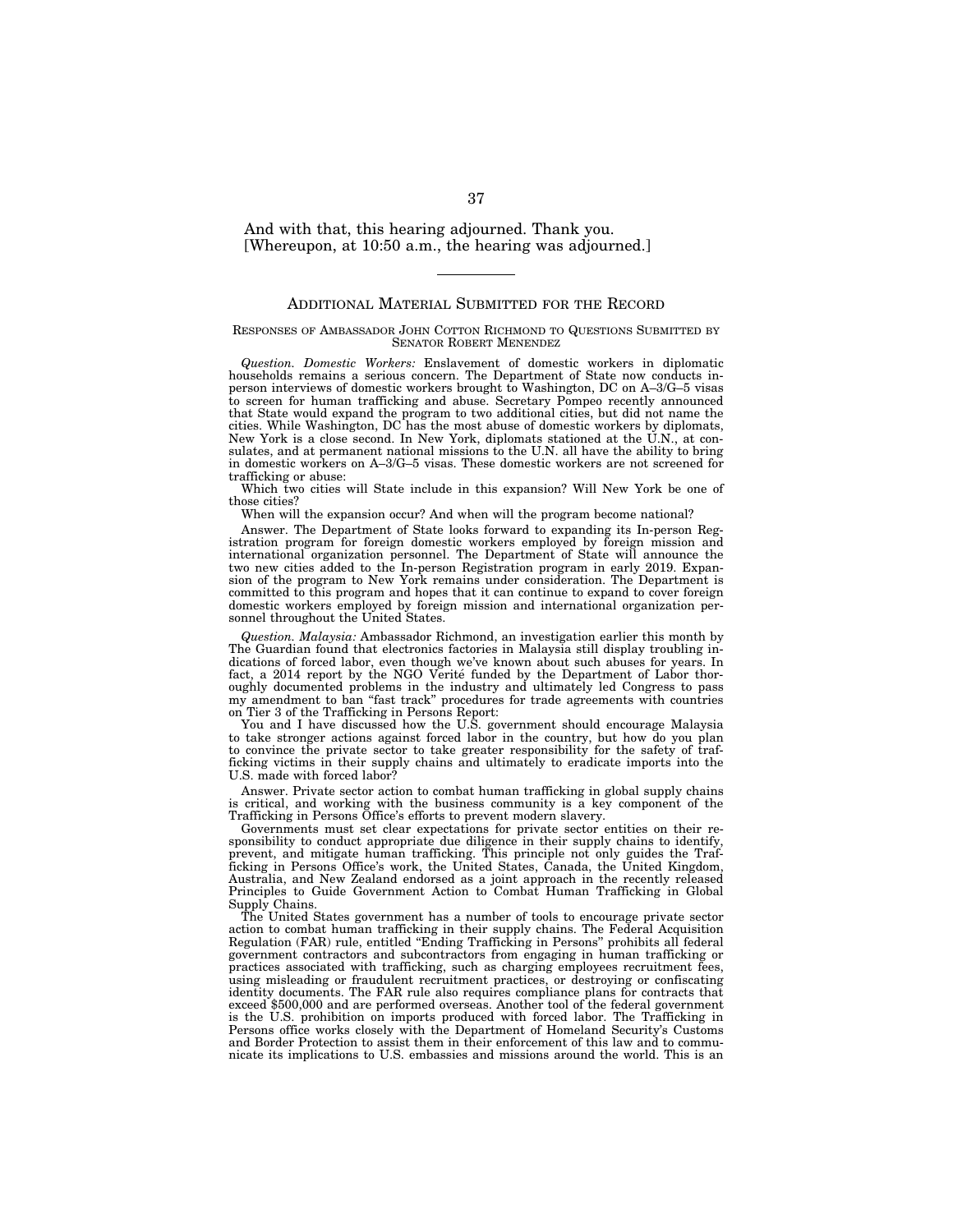important tool for encouraging corporate due diligence on human trafficking and the Office will continue to support DHS's robust enforcement efforts.

Question. Supply Chain: The United States currently imports an estimated \$142 billion worth of goods that are likely to be made with forced labor, including \$83.3 billion from countries ranked at the bottom—on Tier 3 or th of the TIP Report:

As corporations increasingly expand their operations in the global marketplace, how can the State Department incentivize companies to protect their supply chains from forced labor?

How are you going to work with your counterparts at the office of the U.S. Trade Representative, Customs and Border Protection, the Department of Labor, and elsewhere, to ensure that the U.S. cracks down on imports made with forced labor?

Answer. The Trafficking in Persons Office works to incentivize private sector action in a few ways and to provide tools to companies aiming to reduce the risk of human trafficking in their global supply chains.

The Trafficking in Persons Office has maintained engagement over the years with industry associations and multinational corporations to advance anti-trafficking due diligence efforts in the business community and help individual companies design effective strategies for addressing the crime in their specific business operations.

The Trafficking in Persons Office also collaborates with an NGO partner on the website www.ResponsibleSourcingTool.org, which assists federal contractors, procurement officials, and other companies to better understand the risks of human trafficking in their global supply chains and to develop effective risk-management systems. This includes sector-specific tools for the seafood sector with plans to expand to additional industries.

Finally, the Trafficking in Persons Office works extensively with its interagency colleagues on this issue. The Trafficking in Persons Office co-chairs the Senior Policy Operating Group's Procurement & Supply Chains Committee. That Committee works to implement the Federal Acquisition Regulation. The Office also supports DHS efforts the enforcement of the U.S. prohibition on imports produced with forced labor. The State Department plays a key role in an interagency working group that provides a venue for agencies to assist in the effective enforcement of the law. The<br>Department is also working to educate its colleagues at embassies and consulates<br>on the implications of the U.S. prohibition on imports p nity. The Office connects NGOs working in the field, who are important sources of information about conditions on the ground, with colleagues at U.S. Customs and Border Protection charged with enforcement. Finally, the Office also recently worked with the Department of Homeland Security's Customs and Border Protection, the Department of Labor, and NGO colleagues to produce a webinar for industry stakeholders on the U.S. prohibition on imports produced with forced labor and available federal resources for assistance in identifying, preventing, and addressing trafficking and trafficking-related activities in global supply chains.

*Question. Notices to Appear:* Recently, USCIS announced a change of policy and would be issuing ''Notices To Appear'' to unsuccessful applicants for humanitarian visas, including trafficking visas:

Can you please describe how this may result in victims being reluctant to cooperate with law enforcement investigations and not apply for protection?

Answer. Advocates have voiced concerns to the Trafficking in Persons Office about the Department of Homeland Security's (DHS) change in policy. As this is a DHS U.S. Citizenship and Immigration Services policy, I defer to my DHS colleagues on the rationale behind the change and any assessment of its impact.

The T visa is one of the primary trafficking-specific immigration options for trafficking victims and one of the U.S. government's main protection tools. I will use my role at the head of the Trafficking in Persons Office and in the federal government's anti-trafficking interagency coordination group to push for continued access for victims of trafficking, without fear, to the protections and immigration relief options made available to them by law.

*Question. Fee Waivers:* USCIS recently proposed a change in policy that would modify the form, instructions, and related guidance for fee waiver requests. While applications for humanitarian relief are not themselves subject to fees, applications for adjustment of status, employment authorization, waivers of inadmissibility, and other petitions and applications may carry filing fees. The proposed policy impedes access to safety and stability for victims of trafficking and other vulnerable populations by imposing new documentation requirements and narrowing the options available for demonstrating eligibility for a fee waiver: